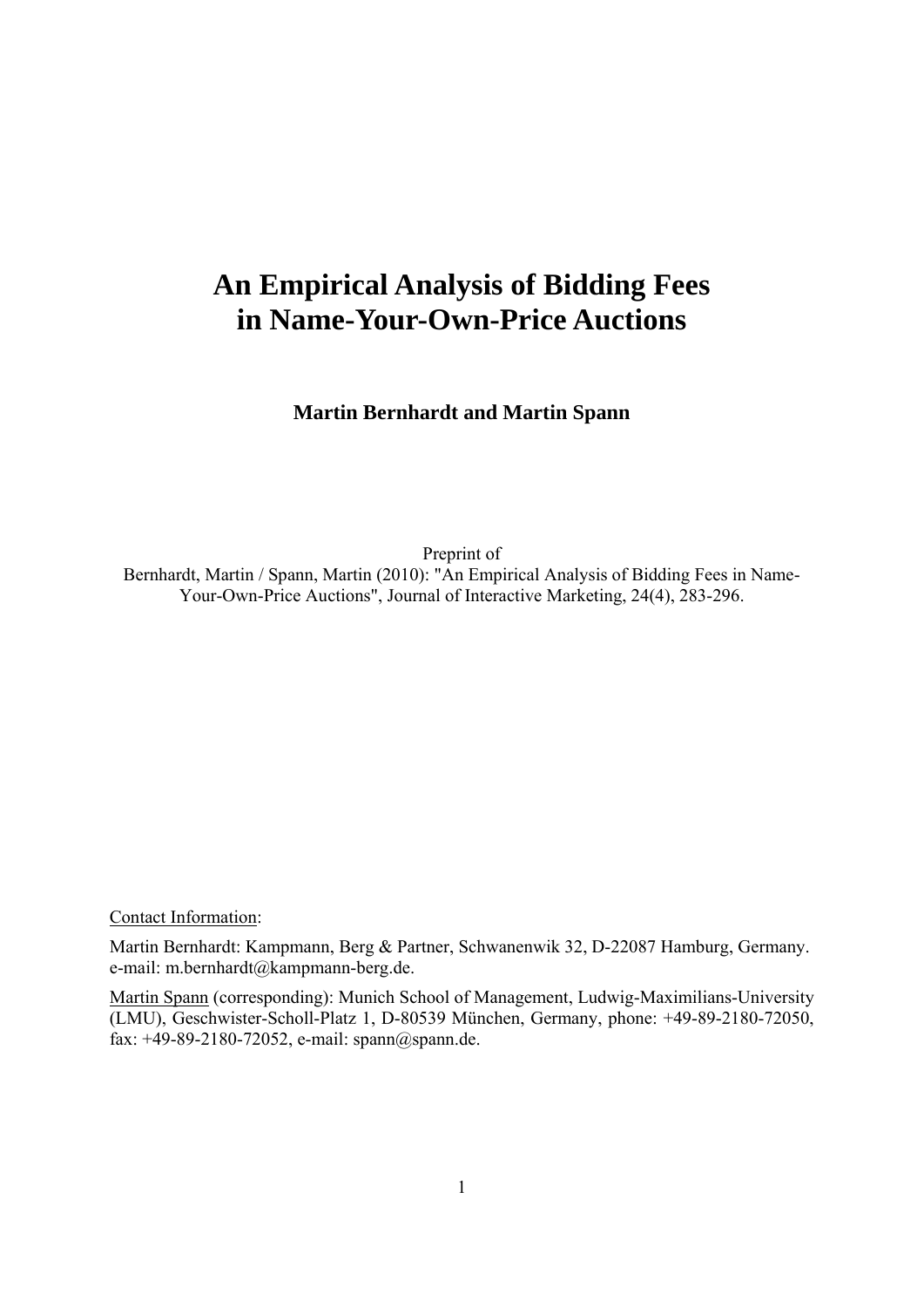## **An Empirical Analysis of Bidding Fees in Name-Your-Own-Price Auctions**

#### **Abstract**

Interactive pricing mechanisms integrate customers into the price-setting process by letting them submit bids. Name-your-own-price auctions are such an interactive pricing mechanism, where buyers' bids denote the final price of a product or service in case they surpass a secret threshold price set by the seller. If buyers are given the flexibility to bid repeatedly, they might try to incrementally bid up to the threshold. In this case, charging fees for the option to place additional bids could generate extra revenue and reduce incremental bidding behavior. Based on an economic model of consumer bidding behavior in name-your-own-price auctions and two empirical studies, we analytically and empirically investigate the effects bidding fees have on buyers' bidding behavior. Moreover, we analyze the impact of bidding fees on seller revenue and profit based on our empirical results.

Keywords: Interactive Pricing, Bidding Fees, Laboratory Experiment, Field Experiment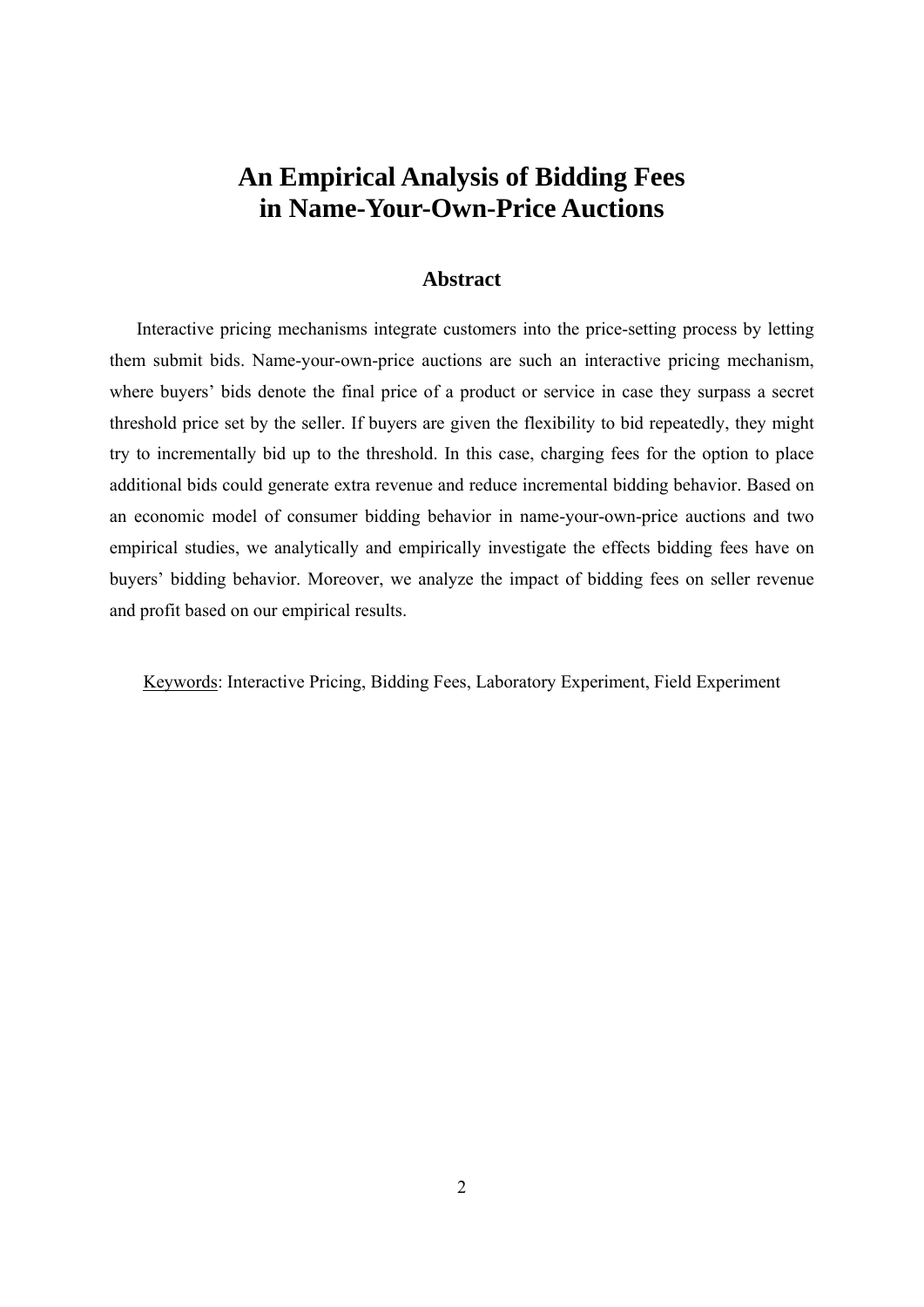## **Introduction**

Interactive pricing mechanisms that integrate customers into the price-setting process are an essential part of the Web economy and electronic commerce (Bapna et al. 2003; Jap and Naik 2004; Pan et al. 2004; Ratchford 2009). Online marketplaces apply a broad variety of interactive pricing mechanisms, such as ascending bid auctions (e.g., eBay), reverse auctions (e.g., My-Hammer), or name-your-own-price auctions (e.g., Priceline). As opposed to posted prices set by the seller or the retailer, buyers can interactively influence the final price of a product through the submission of bids or the exchange of messages with a seller through the auction interface.

Given certain consumer and market characteristics, the specific design of interactive pricing mechanisms determines consumers' bidding behavior and thus seller revenue and profit. Previous research (for an overview see Bajari and Hortaçsu 2004 or Jap 2007) derives design recommendations for standard online auction mechanisms. However, the Internet has also given rise to new interactive pricing mechanisms such as name-your-own-price auctions, which have generated considerable research interest (e.g., Hann and Terwiesch 2003; Fay 2004; Spann et al. 2004; Wang et al. 2009; Wolk and Spann 2008). Name-your-own-price auctions were pioneered by Priceline, which sells travel services such as airline tickets, hotel rooms or car rentals on its electronic platform. Broadening Priceline's concept, where many firms vie to make a sale to a particular consumer (Pinker et al. 2003), other companies use name-your-own-price auctions to sell products or services in B2C-markets (e.g., low-cost airlines (www.germanwings.com) or software sellers (www.ashampoo.com)). eBay's "Best Offer"-feature is yet another example of this mechanism.

At the outset of a name-your-own-price auction, a seller sets a secret threshold price indicating her minimum acceptable price. A buyer's bid then determines the price of the product if it at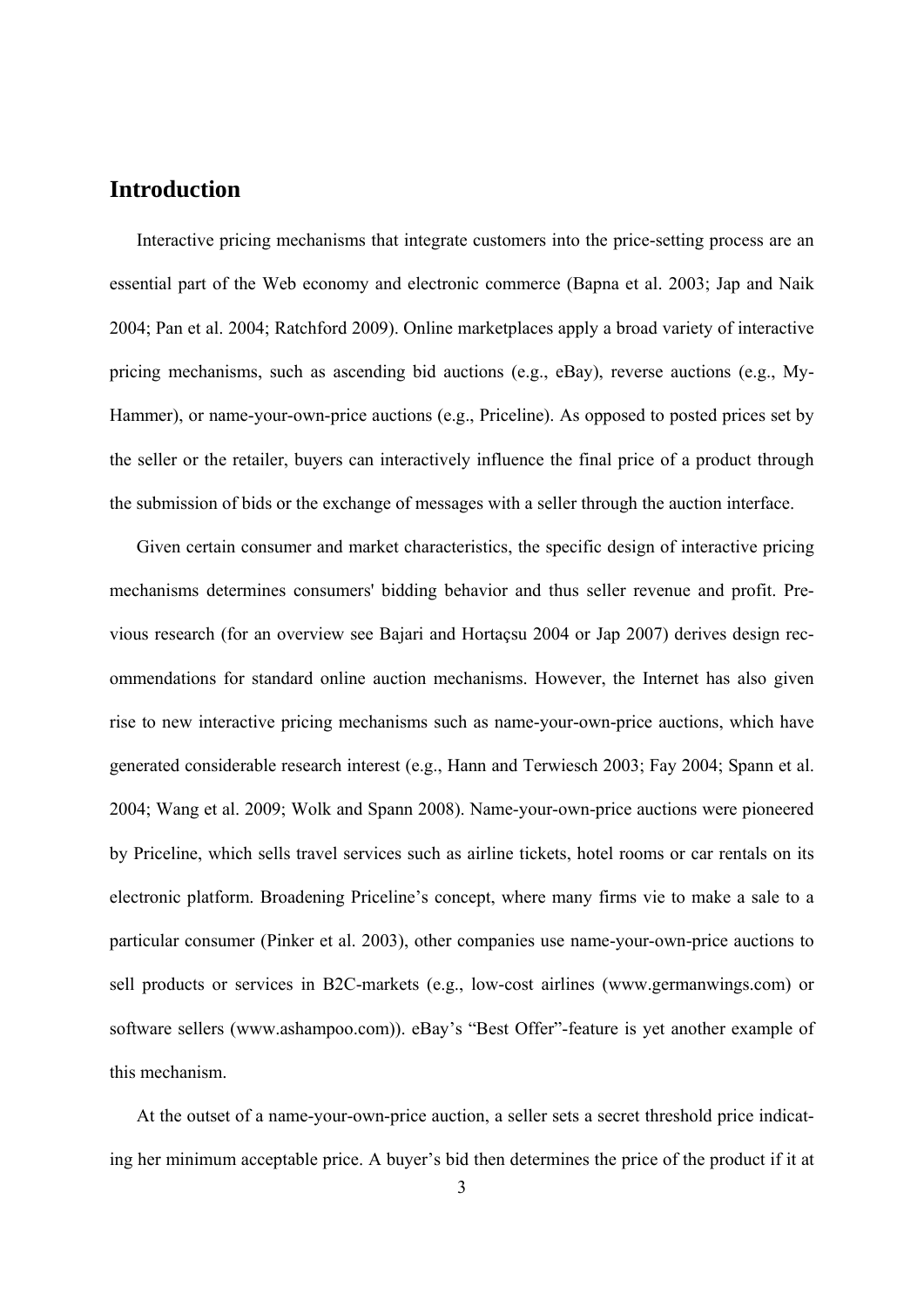least equals the seller's threshold price. Hence, buyers in name-your-own-price auctions always pay the price denoted by their bid. Moreover, information about the seller's threshold price or other buyers' bids is never published. Name-your-own-price auctions differ from standard auctions in that bidders do not compete with each other based on their bid amount but only have to surpass the secret threshold price set by the seller in order for a transaction to occur.

As buyers at Priceline are typically allowed to place one bid for a specific product (e.g., airline tickets) within 24 hours, Priceline's implementation of a name-your-own-price auction has been referred to as a single-bid policy (Hann and Terwiesch 2003). Despite this restriction to a single bid, bidders may place multiple bids, for example, by the illegitimate but practicable use of multiple credit cards (Fay 2004). Thus, perfect enforcement of the single-bid policy may not be feasible. This is part of the reason why some name-your-own-price sellers – including Priceline for some product categories such as calling capacity – have used a multiple-bidding policy to allow their customers to engage in "online haggling" (Hann and Terwiesch 2003) and raise their bids if an initial bid did not surpass the secret threshold price. Given this flexibility to place additional bids, buyers generate a higher expected consumer surplus due to the possibility of transacting at lower prices when they start bidding sequences at lower values. Further, buyers might bid closer to their reservation price with a multiple-bidding policy (Spann et al. 2004). This, in turn, could lead to a higher number of successful bids and increase seller profit.

Nevertheless, buyers could exploit their ability to place multiple bids and – starting at the lowest price – increase their bids with minimum increments. Using such an "epsilon strategy" (Hann and Terwiesch 2003), bidders could ensure that they purchase the product for the minimum price accepted by the seller (i.e., the seller's threshold price). Simultaneously, sellers can employ a number of constraints to avoid such minimum increment bidding behavior. For exam-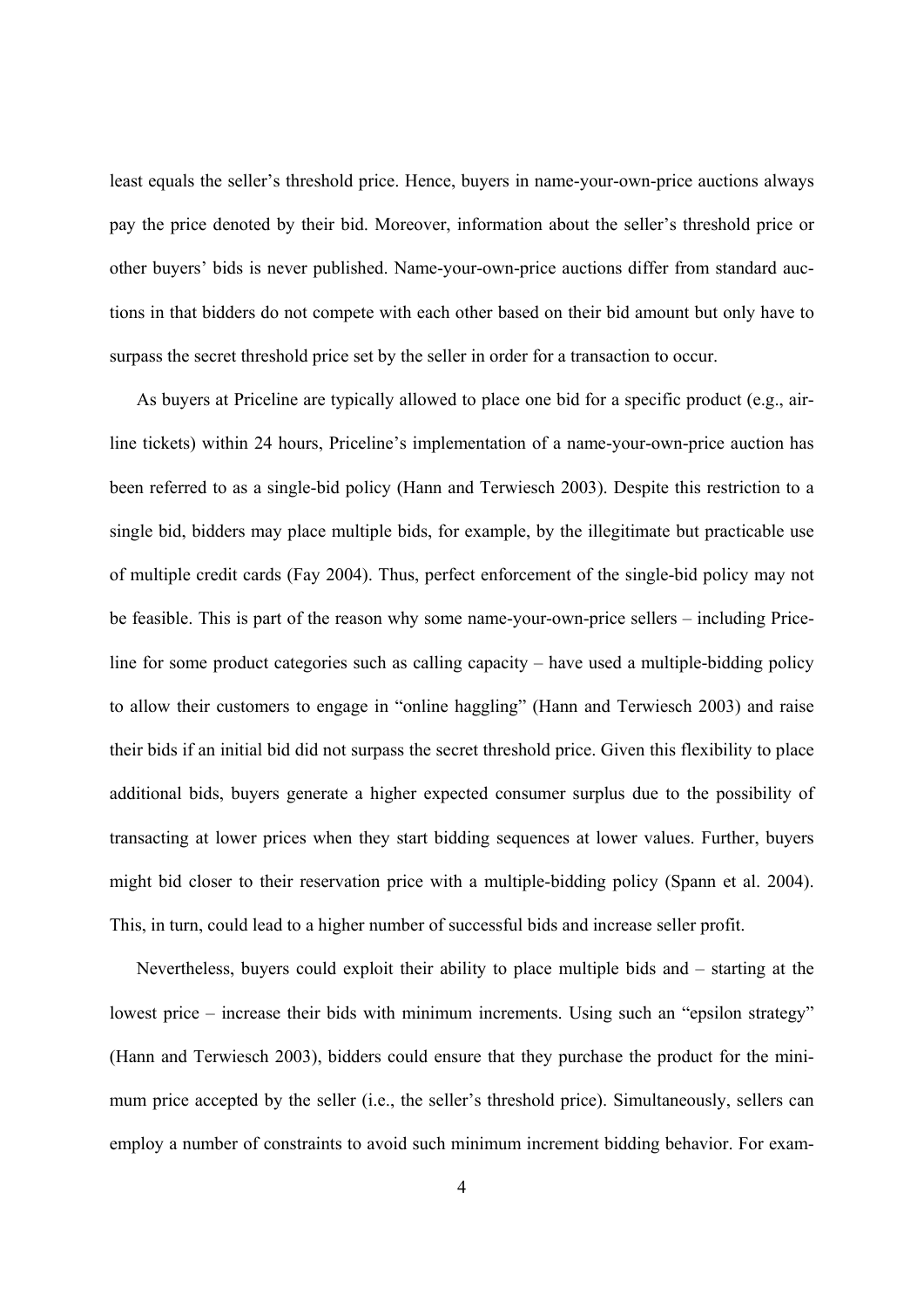ple, sellers could ask buyers to pay a small monetary fee per bid and thus charge buyers for the additional flexibility they gain over the single-bid format. Given such bidding fees are solely imposed upon the rejection of an initial bid free of charge, they constitute a form of a nameyour-own-price auction in-between the single-bid format (i.e., virtually "infinite" bidding fees following the initial bid) and a multiple-bidding policy with no bidding fees.

We distinguish bidding fees from both costs of entry (Samuelson 1985; McAfee and McMillan 1987) and frictional costs (also "search costs" or "bid evaluation costs") such as the opportunity cost of time necessary to log on the bidding site and to place the bid and the cost of the mental effort to determine optimal bid values (Bakos 1997; Carr 2003; Hann and Terwiesch 2003; Shugan 1980; Snir and Hitt 2003; Stigler 1961). Yet, unlike these frictional costs, bidding fees are explicitly charged by the seller and have to be paid by the buyer on top of her successful bid. Therefore, sellers could use bidding fees to increase profits in name-your-own-price auctions with a multiple-bidding policy. In this case, the profit-increasing effect of bidding fees for a seller depends on the additional profit from these fees and their effect on bidding behavior. Moreover, the use of bidding fees has recently gained momentum with the rise of entertainment shopping platforms such as Swoopo (www.swoopo.com) and DubLi (www.dubli.com).

Factors potentially influencing bidding behavior suggest ambiguous implications for seller revenue and profit. Since bidding fees reduce expected consumer surplus, fewer buyers will have an incentive to engage in a name-your-own-price auction. Moreover, bidding fees could diminish maximum bid values if bidders account for the decreasing consumer surplus, thus reducing the likelihood that bids surpass the seller's threshold price. Both effects could reduce the number of products sold and seller revenue. However, bidding fees could encourage bidders to increase consecutive bid values by higher amounts if they want to enhance the likelihood of success with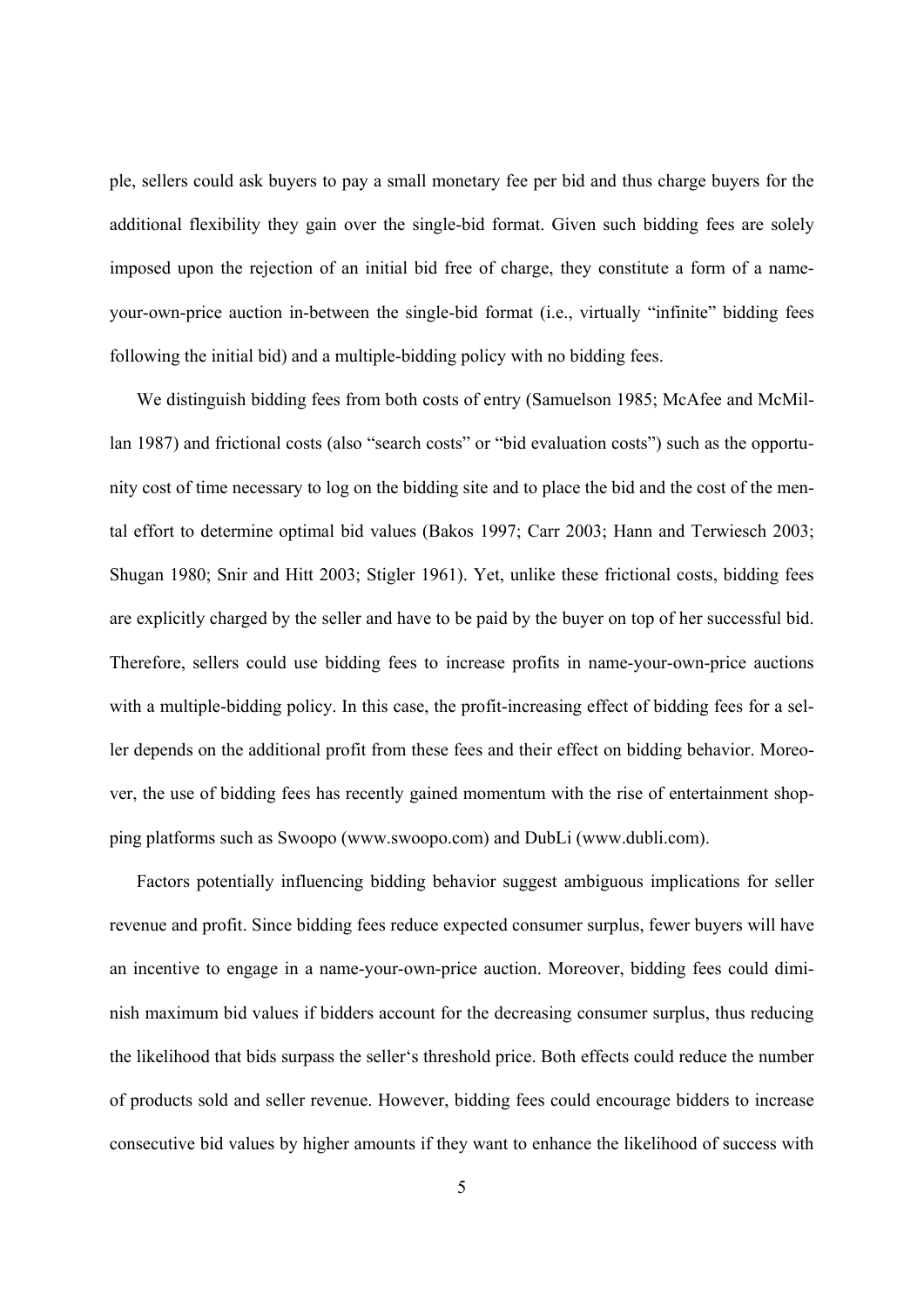a lower number of bids. This, in turn, could result in a higher degree of price discrimination when some buyers "overbid" the seller's uniform threshold price by a larger amount than other buyers would in a multiple-bidding scenario. Apart from the monetary amount of the bidding fees, employing this strategy could generate higher profit margins and thus increase seller profit.

As a result of this potential benefit, bidding fees as a design option in a name-your-own-price auction require a thorough study of their effect on bidding behavior, revenue and seller profit. Therefore, the aim of this study is to analytically and empirically investigate the effects that bidding fees have on buyers' bidding behavior. The contribution of our paper is fourfold. First, we develop an economic model of bidding behavior to derive theoretical explanations for the effects of bidding fees on bidding behavior in a name-your-own-price auction. Second, we empirically compare multiple-bidding with single-bid policies. Third, we analyze the effects of bidding fees on bidding behavior in two empirical studies: a laboratory experiment with induced valuations and a field study with real-world transactions over the Internet. Fourth, we derive revenue and profit implications from the use of bidding fees based on the data gathered in the field study.

Our paper is structured as follows. In Section 2, we develop an economic model of bidding behavior in a name-your-own-price auction with bidding fees charged by a seller. Building on this model, we provide theoretical hypotheses for bidding behavior in such name-your-own-price auctions. In Section 3, we test our hypotheses in two empirical studies: a laboratory experiment and a field experiment. Further, we use the results of the field experiment to draw revenue and profit implications on the usage of bidding fees for name-your-own-price sellers. Section 4 concludes the paper with final implications and directions for future research.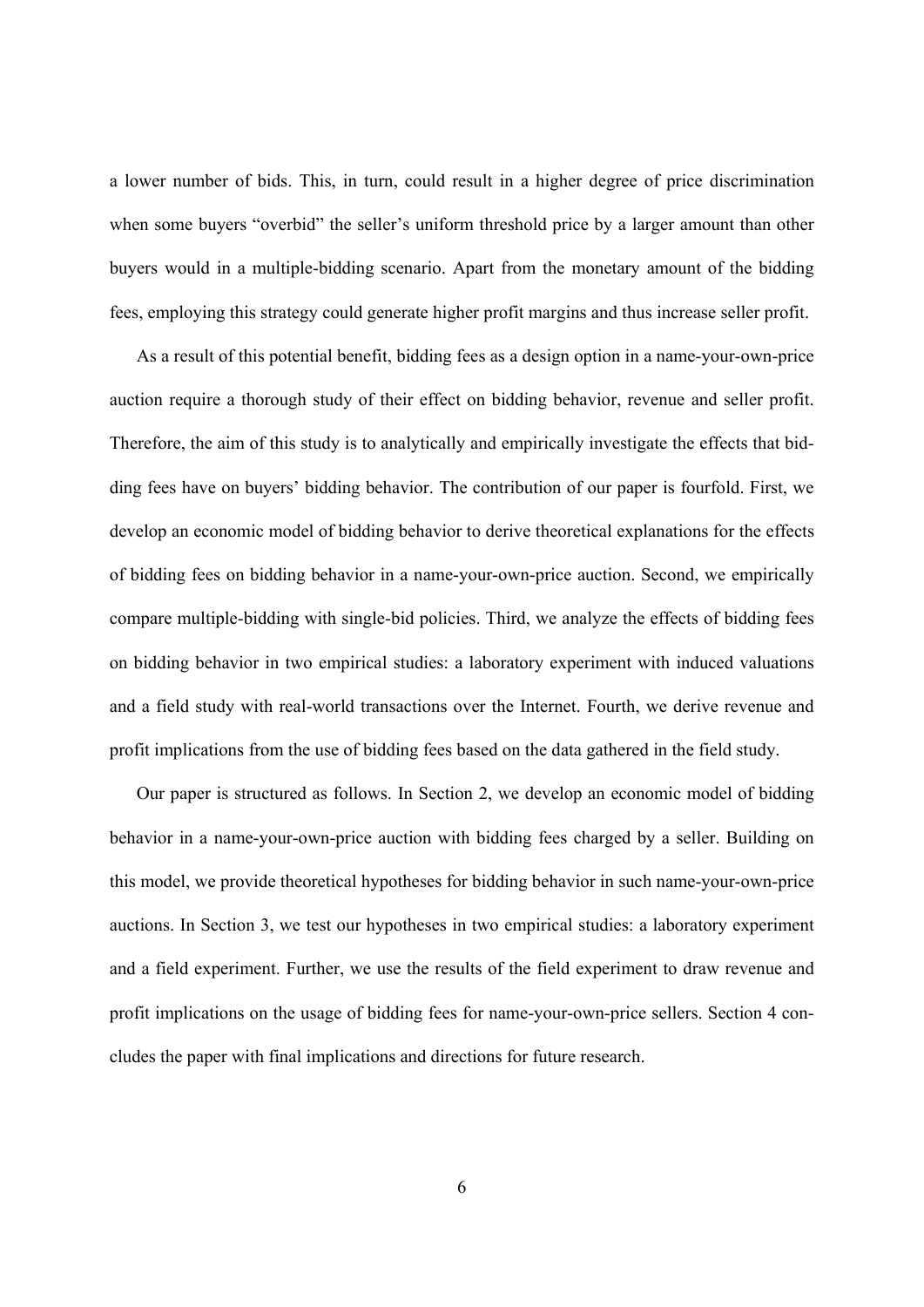#### **Analytical Model of Bidding Behavior with Bidding Fees**

Bidding can be costly for consumers engaging in online transactions, such as placing a bid in a name-your-own-price auction. First of all, bidders face frictional costs (Hann and Terwiesch 2003; Stigler 1961; Shugan 1980). Additionally, sellers could charge a monetary fee for the option to place a bid and thus manipulate the cost incurred for bidders when placing bids. Extending economic models of consumer bidding behavior in name-your-own-price auctions (e.g., Hann and Terwiesch 2003; Spann et al. 2004), we include monetary fees for the option to place additional bids into our model. Based on the economic rationale of our model, we derive hypotheses for the effect of bidding fees on consumer bidding behavior in a name-your-own-price auction.

#### *Economic Model of Bidding Behavior*

In our model of bidding behavior, a consumer only participates in a name-your-own-price auction if she expects a non-negative consumer surplus from submitting a bid (Hann and Terwiesch 2003). Each consumer *j* has an externally given reservation price *rj*. Consumer surplus for the *i*<sup>th</sup> bid is given by the difference between a consumer's reservation price and the price she has to pay for the product, less any frictional costs *cj,i* she would incur. Upon bidding, consumer *j* chooses the strategy (i.e., the maximum number of bids she submits *nj* and respective bid values  $b_{j,n_j,i}$ ) that maximizes her expected consumer surplus ( $ECS_{j,n_j,i}$ ). Bidding fees in our model are contingent on bidding success. That is, bidding fees and the bid amount only have to be paid if the bid is successful, i.e., equal to or above the seller's secret threshold price *tp*. Thus, the price paid equals the bid value of the successful bid  $b_{i,n,i}$  plus the sum of all bidding fees  $f_t$  for the total number of bids submitted.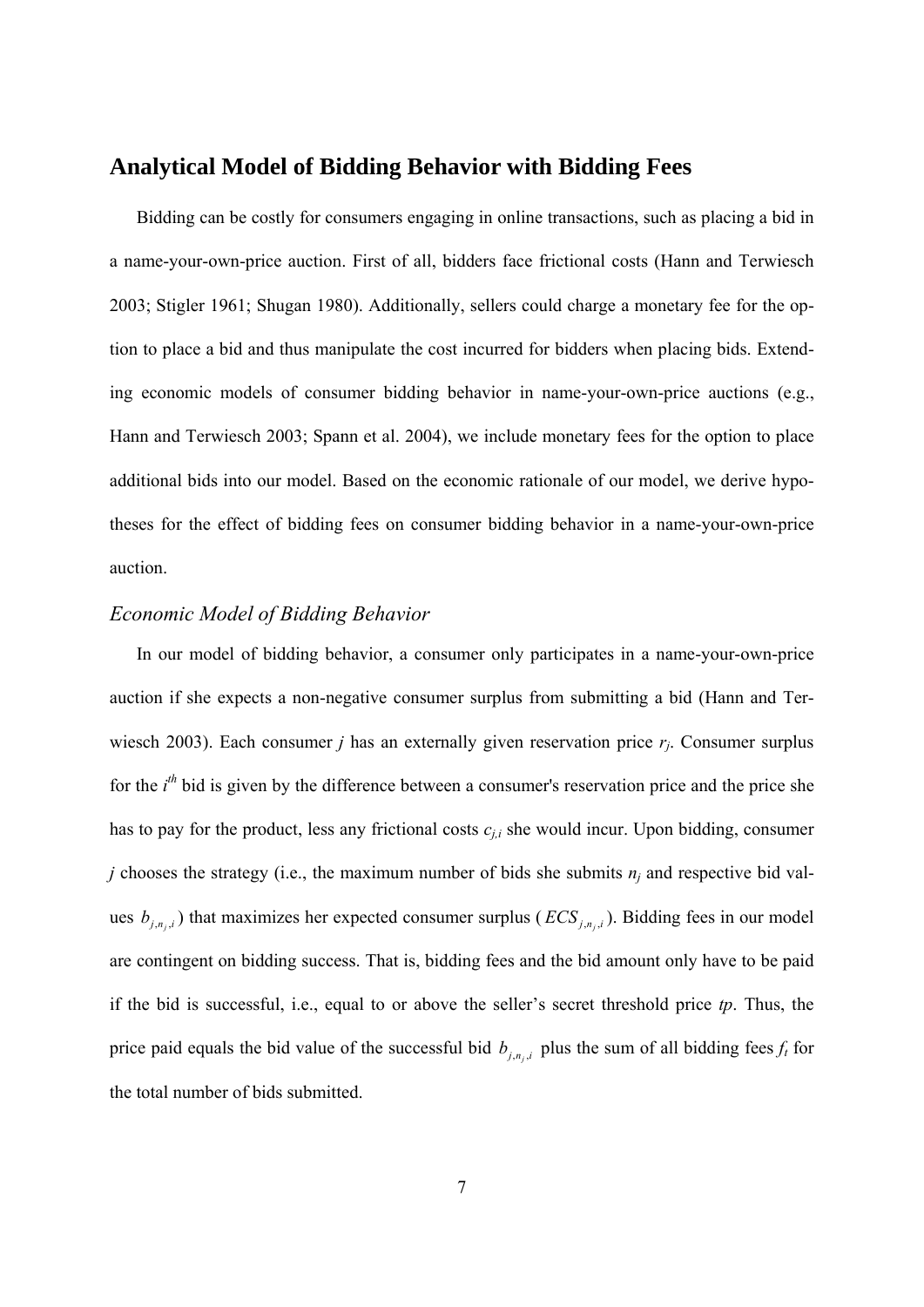The uncertainty about the outcome of a bid is represented in the expected consumer surplus by incorporating the probability that the  $i<sup>th</sup>$  bid is at least equal to the seller's threshold price  $tp$ . Further, the expected consumer surplus of the  $i<sup>th</sup>$  bid includes the expected consumer surplus of additional bids because consumers have the option to place such an additional bid in case the *i th* bid is rejected. Equation (1) gives the expected consumer surplus of the  $i<sup>th</sup>$  bid:

$$
(1) \qquad ECS_{j,n_j,i} = \Pr\Big(b_{j,n_j,i} \ge tp\Big) \cdot \left[ r_j - \left( b_{j,n_j,i} + \sum_{t=1}^i f_t \right) \right] + \left[ 1 - \Pr\Big(b_{j,n_j,i} \ge tp\Big) \right] \cdot ECS_{j,n_j,i+1} - c_{j,i}
$$

The expected consumer surplus for the initial bid recursively includes the potential expected consumer surplus of all subsequent bids that consumer *j* would place (equation (1)). Hence, consumers maximize the expected consumer surplus of the initial bid  $(i = 1)$  by choosing the maximum number of bids and respective bid values optimal for them. Assuming a consumer's belief in a uniformly distributed threshold price on  $\left[\underline{tp}, \overline{tp}\right]$ , we can derive closed-form solutions for the optimal bid values of a surplus-maximizing consumer (see Appendix):

(2) 
$$
b_{j,n_j,i} = \frac{i \cdot \left(r_j - \sum_{t=1}^{n_j} f_t + \sum_{t=i+1}^{n_j} \left(n_j - t + 2\right) \cdot \left(f_t + c_{j,t}\right)\right) + \left(n_j - i + 1\right) \cdot \left(\underbrace{tp + \sum_{t=2}^{i} (t-1) \cdot \left(f_t + c_{j,t}\right)}_{n_j + 1}\right)}_{n_j + 1}
$$

#### *Numerical Example*

Consider a consumer with a reservation price  $r_j = 50 \epsilon$ , a belief in a uniformly distributed threshold price on [20  $\epsilon$ , 70  $\epsilon$ ] and frictional costs  $c_{i,i} = 0.40 \epsilon$ . If the seller charges a bidding fee  $f = 0.40 \text{ }\epsilon$  per bid, the consumer will choose the bidding strategy depicted in Figure 1 according to our model of bidding behavior. Thus, our model predicts that the consumer starts with an initial bid  $b_{i,n} = 5$  iii  $j = 26.60 \in \text{and}$  will submit a maximum number of  $n_j = 5$  bids with a final bid  $b_{j,n_j=5,i=5} = 45.00 \text{ }\epsilon$ . If the secret threshold price is at  $tp = 40.00 \text{ }\epsilon$ , the consumer will surpass this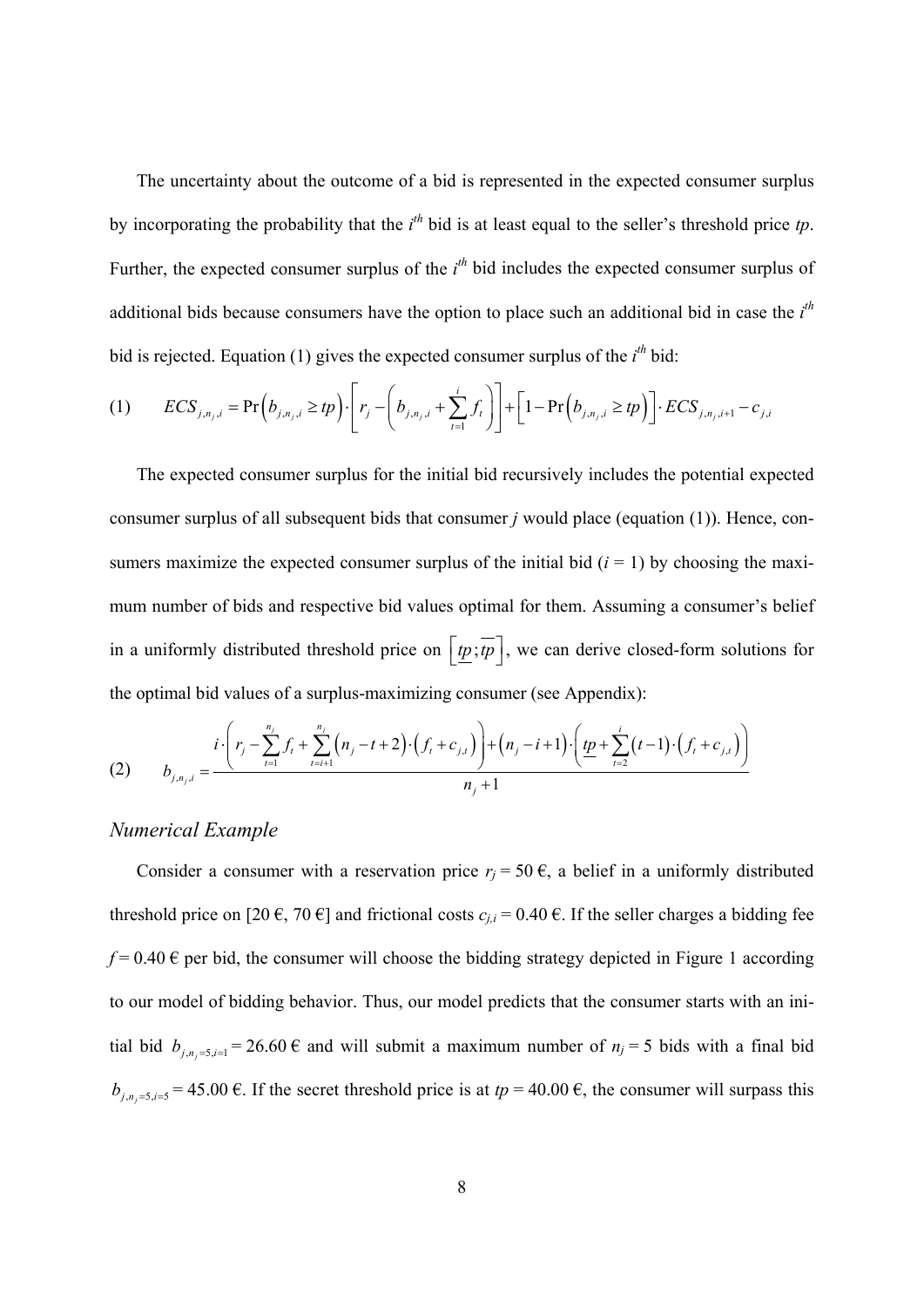threshold with her fourth bid  $b_{i,n}=5, j=4$  = 41.60 €, making this fourth bid the actual maximum, successful bid that terminates the consumer's bidding sequence.

 $=$  Please insert Figure 1 about here  $=$ 

#### *Hypotheses for Bidding Behavior*

Based on the economic rationale of our model for bidding behavior in name-your-own-price auctions, we develop hypotheses for the effects of multiple bidding versus a single bid as well as the effects of bidding fees on bidding behavior.

**Single versus multiple bidding.** Previous research on the two-bid case demonstrated that consumers raise their final bid values in a multiple-bidding format compared to the single-bid case (Spann et al. 2004). It follows from our model of bidding behavior that the final bid values are increasing in the optimal number of bids to be placed (see Appendix). If placing multiple bids is possible and optimal  $(n_i > 1)$ , final bid values will surpass those of the single-bid case  $(n<sub>i</sub> = 1)$  regardless of bidding fees:

**Hypothesis 1:** Consumers' final bid values are higher in multiple-bidding cases as compared to the single-bid case.

**Multiple bidding: Effect of bidding fees.** Assuming constant bidding fees *f* for all bids but the initial one, we can derive the effect of bidding fees on the maximum number of bids consumers place from our economic model of bidding behavior. The expected consumer surplus is decreasing in *f* as long as consumers increase consecutive bid values (see Appendix). Therefore, an increase in bidding fees reduces the expected consumer surplus for a given number of bids (Spann and Tellis 2006). Consumers only place an additional bid if they expect a non-negative consumer surplus from this bid. An increase in bidding fees will thus have a negative effect on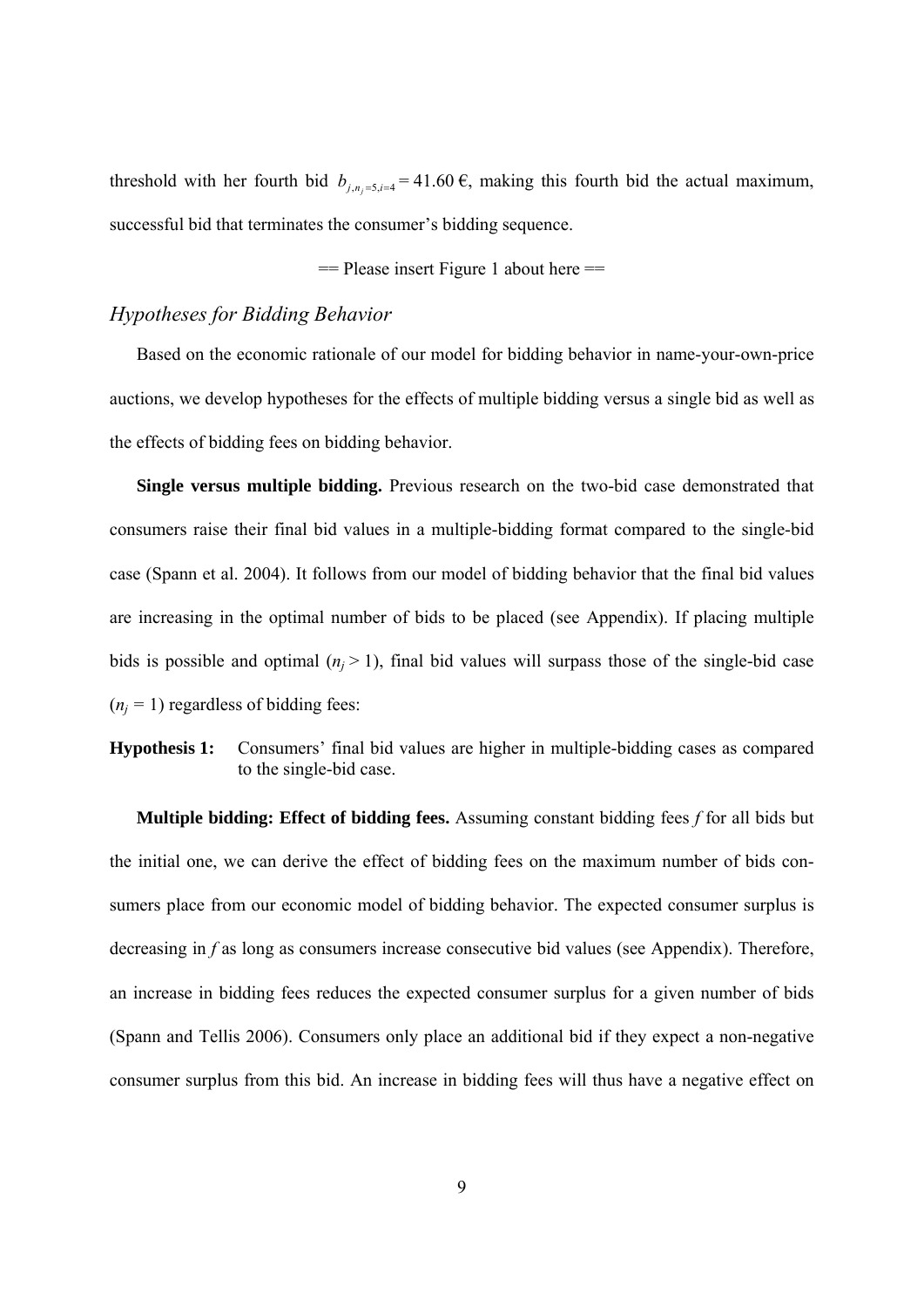the maximum number of bids  $n_i$  if the expected consumer surplus of a consumer's consecutive bid turns negative. This yields our second hypothesis:

**Hypothesis 2:** Consumers will place fewer bids when bidding fees are present.

A negative effect of bidding fees on entry is consistent with auction theory and is generally attributed to two possible effects. First, a cost effect might lead to a lower number of bids. When bidding is costly, it might be economically rational for consumers to move away from "ratchet bidding" (Easley and Tenorio 2004) and increment bids by larger amounts than the minimum necessary to avoid these costs. Second, in order to reduce the number of potential competitors, consumers engaging in an auction might place fewer bids due to a signaling effect (Daniel and Hirshleifer 1998), often leading to the phenomenon of jump bidding (Avery 1998; Easley and Tenorio 2004). Since no information about the current highest bid is available to competitive bidders in name-your-own-price auctions, this signaling effect should not be observable. However, the intuition of the cost effect does apply to economically rational bidding behavior in name-your-own-price auctions.

One major driver of seller profit when considering the usage of bidding fees in name-yourown-price auctions is the effect bidding fees have on consumers' actual bid values. From our model, we can derive that the effect of bidding fees on actual bid values is positive for all but the final bid (see Appendix). Further, bidding fees reduce the final bid value for all but the singlebid case (since no fees are charged for the initial bid; see Appendix). This leads to our final hypotheses:

- **Hypothesis 3a:** In case of multiple bidding, bidding fees increase the value of consumers' initial bids when compared to a scenario with no bidding fees.
- **Hypothesis 3b:** In case of multiple bidding, bidding fees decrease the value of consumers' final bids when compared to a scenario with no bidding fees.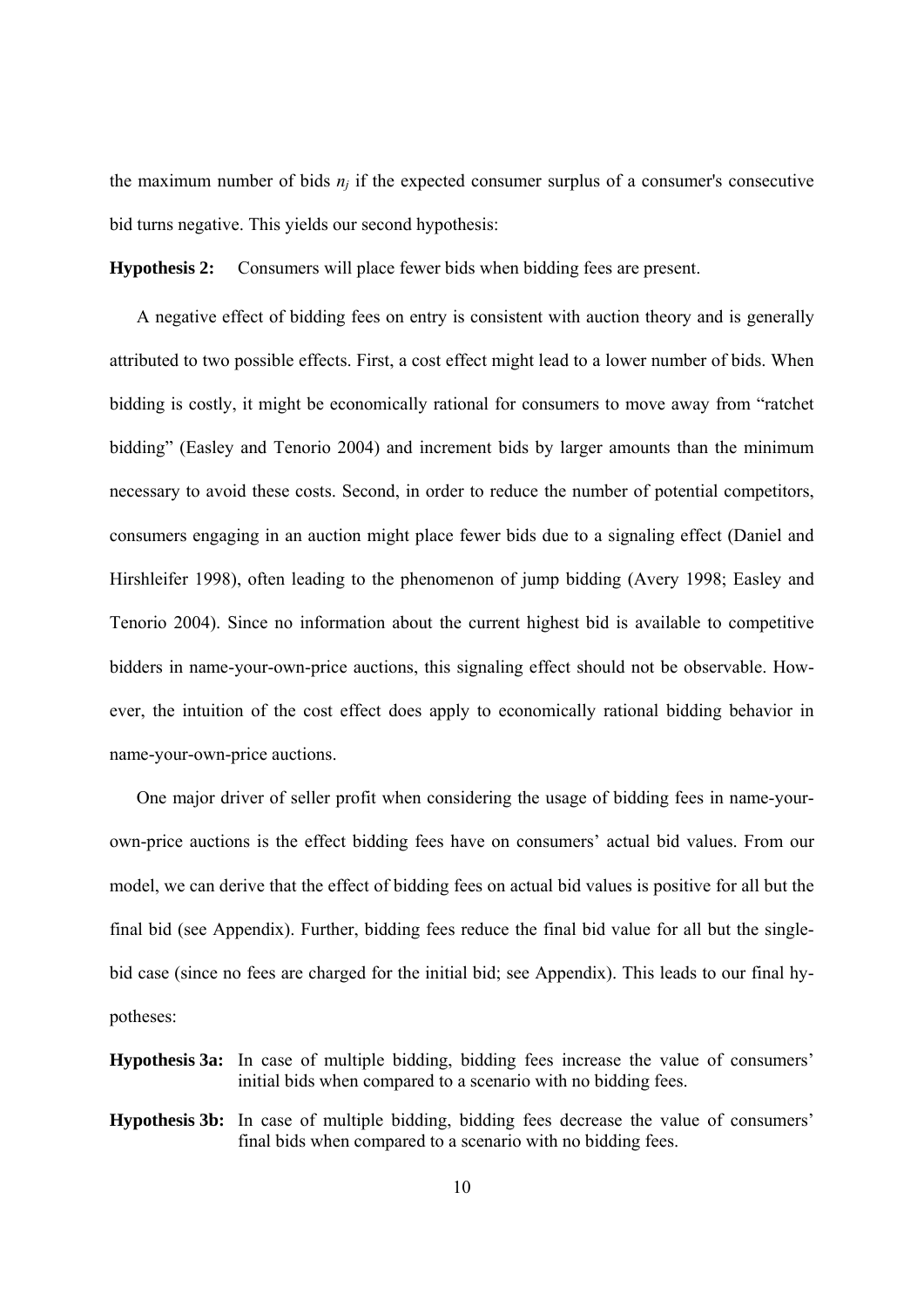The economic intuition behind these final hypotheses is driven by two effects. First, consumers want to minimize the total amount of bidding fees and thus reduce the total number of bids. In order to reduce the number of bids needed, consumers increase the value of their bids, enhancing the probability of a successful bid. We capture this effect in Hypothesis 3a. Second, following our argument for Hypothesis 1, consumers' final bids are increasing in the maximum number of bids they place. Conversely, if consumers reduce the maximum number of bids, they will simultaneously reduce the value of their final bid. Hypothesis 3b captures this effect.

## **Empirical Studies of Bidding Behavior with Bidding Fees**

We conducted two empirical studies designed to enhance our understanding of the effects of bidding fees on bidding behavior in name-your-own-price auctions with multiple bidding. In both studies, we systematically varied the level of bidding fees while controlling for other potential influences. Moreover, bidders' decisions had economic consequences for them.

The first study is a laboratory experiment in which we controlled for consumers' valuations of the offered hypothetical products by using the induced values paradigm (Smith 1976). In this experiment, we designed the bidding process to minimize the influence of consumers' frictional costs and subjective product valuations to provide high internal validity.

The second study is a field experiment involving actual sales of bundles of movie DVDs at a commercial name-your-own-price Web site that we specifically set up for this study. Since our observations are real economic transactions in a public marketplace unobtrusively manipulated to implement our experimental conditions, this experiment possesses high external validity.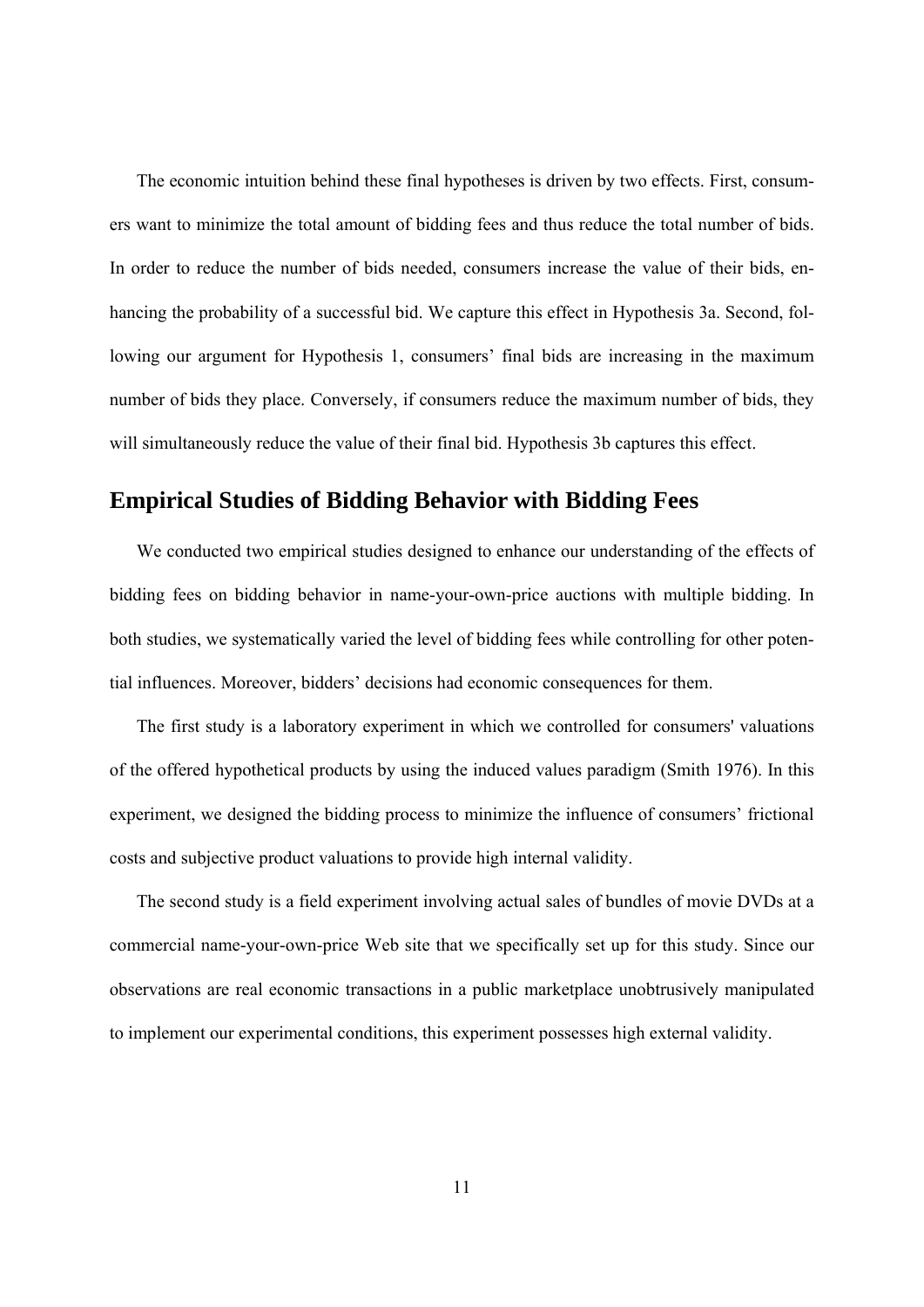#### *Laboratory Experiment*

We first conducted a laboratory experiment in which we controlled for consumers' valuations, the entry decision and information sharing. We designed our laboratory experiment such that frictional costs are minimized by the absence of waiting time between consecutive bids and the use of known, induced valuations for hypothetical products. The results from the laboratory experiment are intended as a controlled test of the effect of monetary bidding fees on bidding behavior in a name-your-own-price auction.

#### **Method**

We set up an online laboratory experiment where we investigate bidding behavior under different levels of bidding fees and provide for known (i.e., "induced") valuations (Smith 1976). Further, we controlled for entry by inducing all consumers to place a bid. Subjects could submit bids for six hypothetical products over a Web interface specifically implemented for this experiment. We tested the following treatment conditions: (1) *no fee*, (2) *low fee* corresponding to 0.6 % of the induced valuation for a given product and (3) *high fee* corresponding to 1.2 % of induced valuation for a given product. These levels of bidding fees as a percentage of product values are in the range found at Web sites asking fees for bids (e.g., www.swoopo.com, www.dubli.com).

While subjects could freely enter as many bids as they wanted for all of the six hypothetical products (a laptop, a raclette grill, a washing machine, a DVD-recorder, opera tickets and a bicycle) in an unconstrained format, each treatment condition comprised two products. Therefore, in our within-subjects design, each subject could submit a bid for the same six hypothetical products and was presented with three different levels of bidding fees. To avoid order effects, we systematically varied the order of bidding fees (e.g., high fee, no fee, low fee), ensuring that bid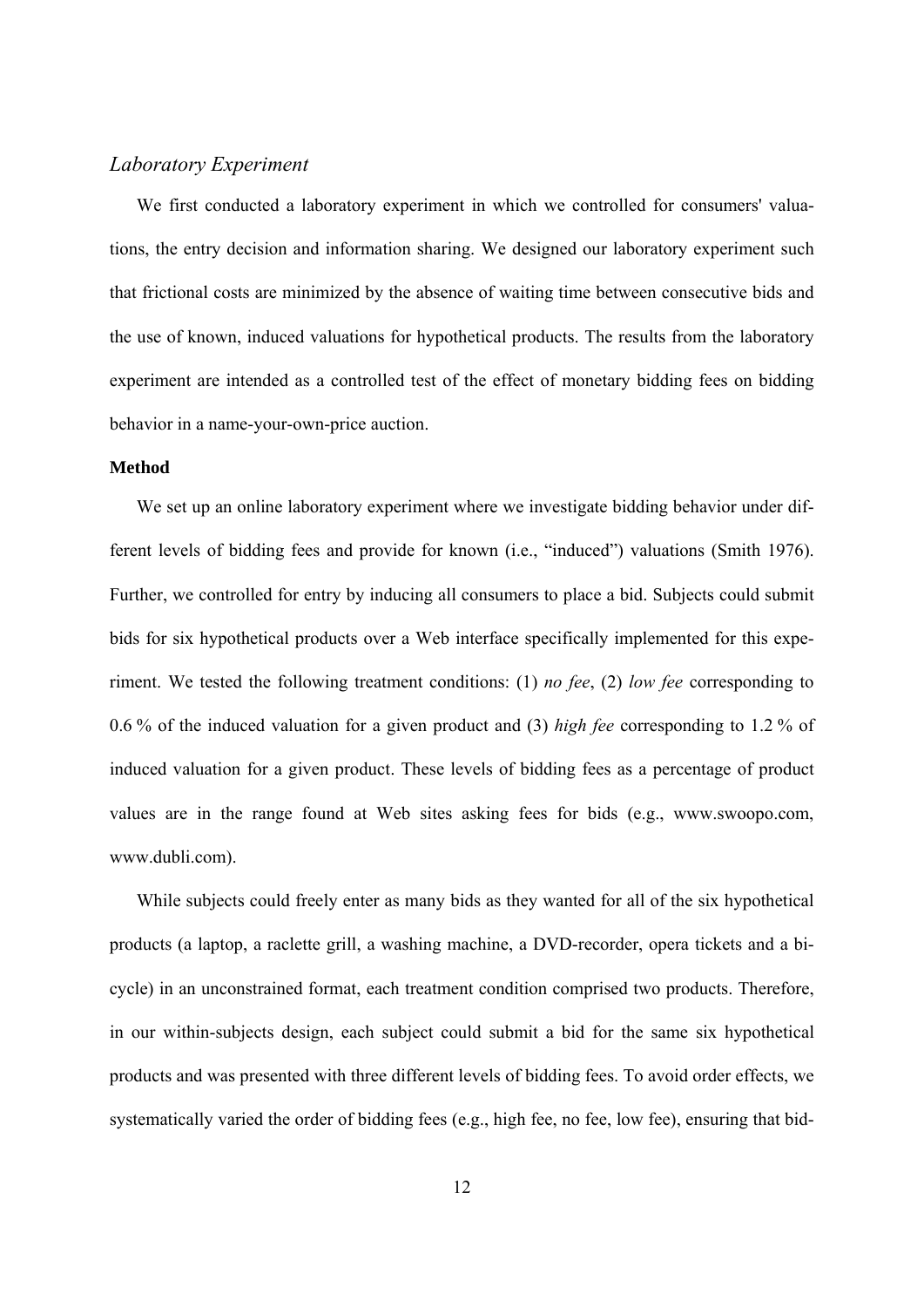ding data are available for every combination of product and bidding fee level. Irrespective of the level of bidding fees, subjects' initial bids on all six products were always free. Thus, bidding fees served as a means to increase consumers' total cost for placing additional bids following the initial bid.

In order to eliminate possible collusion, we separated subjects by boxes such that they were unable to talk to each other or look at each other's screens. In addition, we varied the secret threshold price of each product across subjects using six different levels of threshold prices for every product. These threshold prices were generated by multiplying a base threshold specific to each product with six multipliers common to all products. Moreover, the a priori specification of the secret threshold prices in the online laboratory experiment was required as subjects had to be notified immediately about the outcome of their bids. Upon notification, they could then decide about placing additional bids.

Our design consisted of three different alignments of products and levels of bidding fees. Along with the use of six different relative threshold price levels (resulting in six different threshold prices for each product) across different subjects, this systematically generated 18 different scenarios (see Table 1). A scenario consisted of a specific alignment of products and level of bidding fees (e.g., 'A', 'B' or 'C' in Table 1) combined with a specific set of threshold price levels TP (from TP1 (lowest) to TP6 (highest) aligned with the different products (e.g., 'I' to 'VI' in Table 1)). For example, one scenario was the combination of 'A' (where products P1 and P2 were aligned with no fee, P3 and P4 aligned with a low fee and P5 and P6 aligned with a high fee) with 'II' (where product P1 was aligned with threshold price level TP2, P2 aligned with TP3, P3 aligned with TP4, P4 aligned with TP5, P5 aligned with TP6 and P6 aligned with TP1).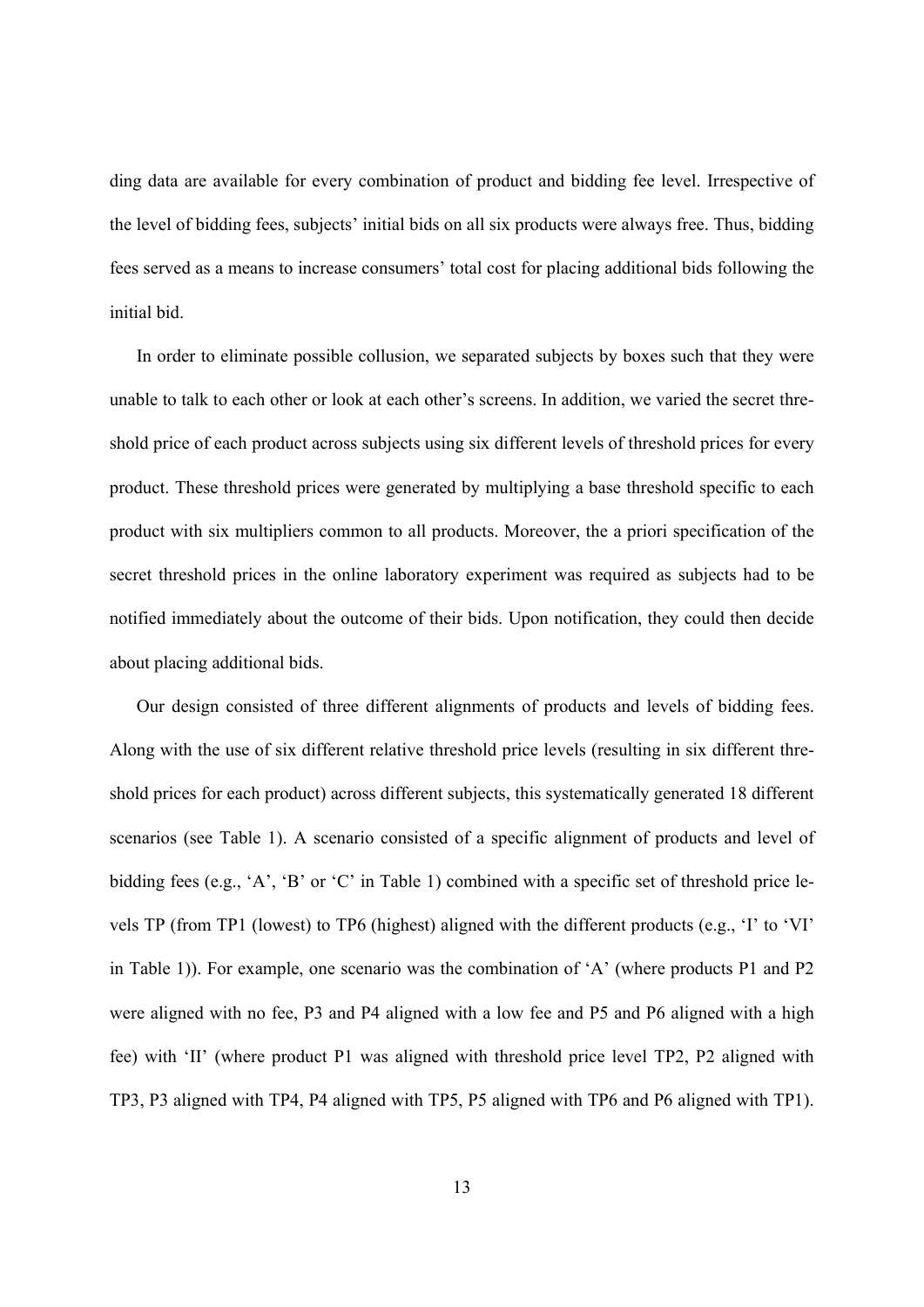Subjects were then randomly assigned to one of the 18 scenarios, balancing the number of subjects in each group.

#### $=$  Please insert Table 1 about here  $=$

We controlled subjects' valuations by inducing valuations for the hypothetical products and remunerating participants according to their surplus generated in the experiment. Participants were told that they could resell each product to a friend for the price given on a "valuation card" handed out to subjects (see appendix for experimental instructions). This design also controlled for consumers' entry because consumers could only generate consumer surplus through the submission of successful bids. Consequently, we did not have to account for non-bidders in the laboratory experiment.

If a bid was successful (i.e., at least equal to the secret threshold price corresponding to the scenario in which a subject was placed in), the difference between the induced valuation and the bid (i.e., their consumer surplus) was converted to a Euro-denominated amount. The monetary amounts of all six possible transactions (i.e., products) were then summed up in a "winningaccount" for each subject and paid out after the end of the experiments. The average payment to the subjects was  $9 \epsilon$ .

#### **Results and Discussion**

We collected bids on the six hypothetical products in the three treatment conditions from 180 participants in our experiment (undergraduate students from a large Western European university). Our dataset thus consists of 1,080 bidding sequences (180 consumers  $\times$  6 products, with 360 sequences for each treatment condition) and 6,012 individual bids.

We examine the hypotheses formulated above for consumers' bidding behavior by analyzing differences between the three treatment conditions. We analyze the effect of different experi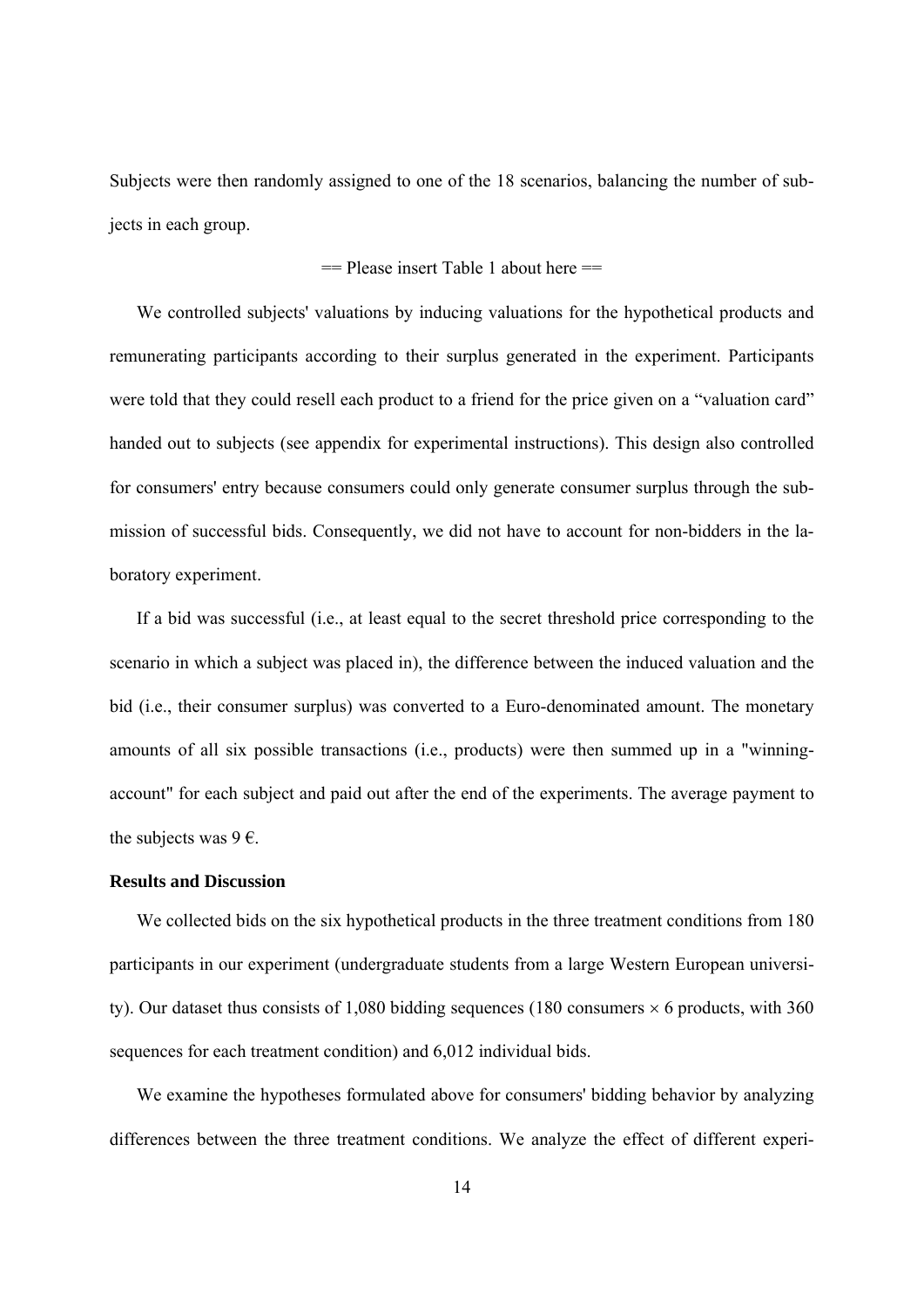mental treatments of bidding fees on bid *values* (i.e., bid amounts excluding possible bidding fees), which were calculated relative to induced valuations to account for different induced values for different products.

Table 2 displays the effect of different levels of bidding fees on consumers' bidding behavior. Consumers submitted an average number of 10.9 bids per bidding sequence if bidding fees were zero. Positive bidding fees significantly reduced the number of bids per sequence to 3.1 in the low fee case and 2.7 in the high fee case, which is consistent with Hypothesis 2 ( $F_{2,1077}=95.13$ ,  $p < .01$ ). Moreover, we also obtained significant differences between the two fee-based treatment conditions  $(F_{1,718}=4.92, p<.1)$ .

We further find that consumers submitted significantly higher initial bids if they have to bear bidding fees. Thus, given bidding fees, consumers' bidding strategy was to submit fewer bids and start bidding at a higher level. We do not find a significant influence of bidding fees on consumers' observed maximum bid values for all bidding sequences but find such an effect for bidding sequences not terminated by a successful bid  $(F_{2,225}=21.12, p < .01)$ . While our results are consistent with Hypothesis 3a (for initial bid values), the effect of bidding fees on observed maximum bid values is only significant and consistent with Hypothesis 3b for unsuccessful bidding sequences. This might be explained by the higher increments, which allows consumers to overbid the threshold price by higher amounts, leading to higher average observed maximum bid values when bidding fees are present.

#### $=$  Please insert Table 2 about here  $=$

Thus, we observe that consumers reacted by submitting fewer bids but within a smaller interval between initial and maximum bid value when bidding fees were present. This implies two opposite effects on bid increments (fewer bids increase increments but a smaller interval reduces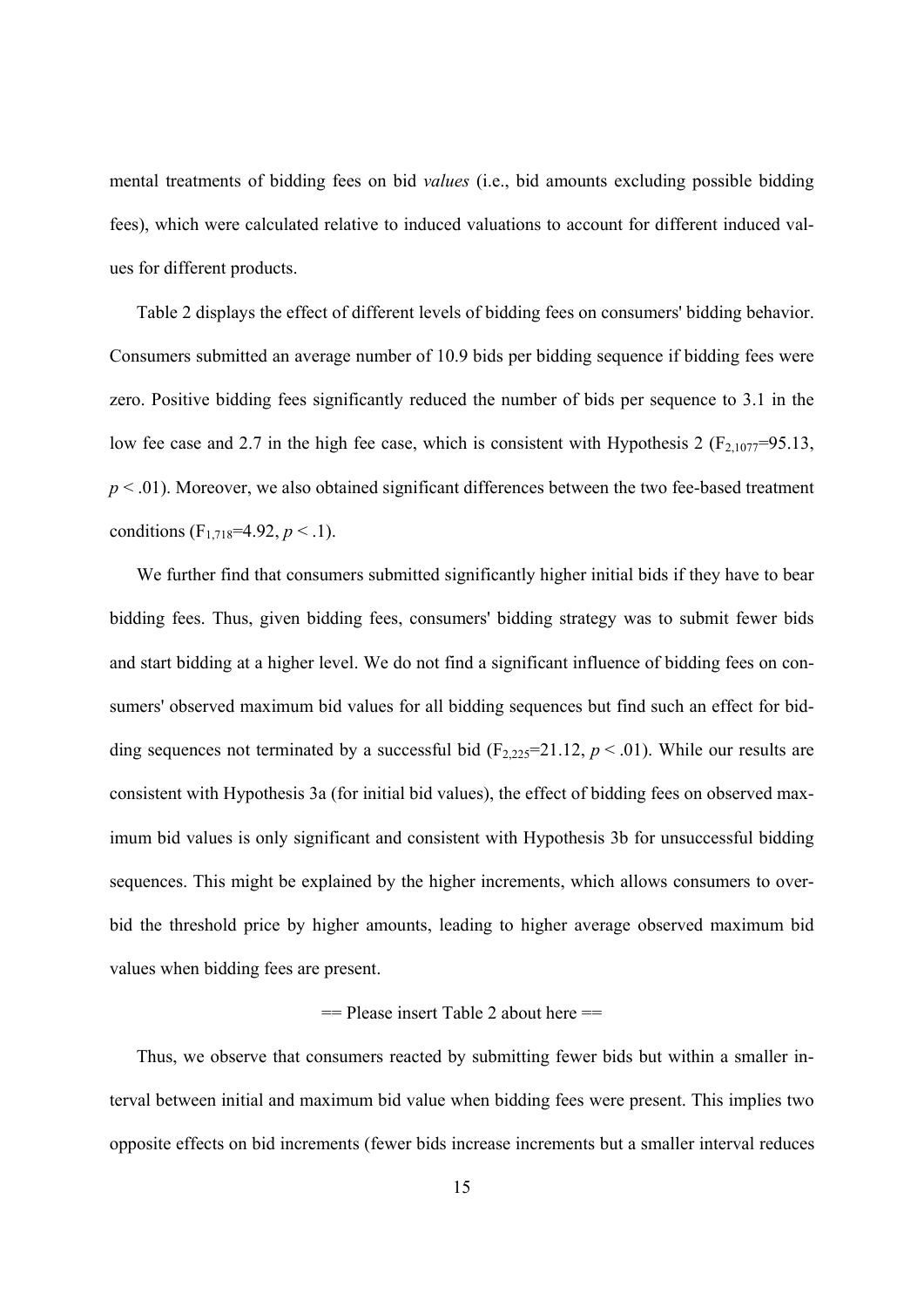increments). The effect of fewer bids dominates the effect of a smaller interval because we find a significant increase in bid increments in the case of positive bidding fees. The difference between the two fee-based treatment conditions for average increments is not significant  $(F<sub>1.501</sub>=2.26, p > .1).$ 

The within-subject design we used in this experiment allows us to control for order effects and to account for them explicitly in the analyses above. We observed that within each treatment block, the initial bid tended to be higher for the first product in a specific treatment than for the second product (repeated-measures ANOVA:  $F_{1,178}=9.78$ ,  $p < .05$ ). This was the case consistently across the three treatment conditions. We did not find order effects for the maximum bid, the number of bids or the average increment.

Thus, we found an asymmetric effect of bidding fees on bidding behavior. Apparently, the existence rather than the actual level of bidding fees seemed to matter to consumers. For instance, the difference between values for average increments in the high fee and the low fee treatment was less than a forth of the difference between the no fee and the low fee treatment. For the number of bids placed and the bid values for the initial bid, the difference is even less (see Table 2). This may be explained by previous behavioral research. For example, Amir and Ariely (2007) find that consumers may not be willing to pay for anything other than the product itself.

#### *Field Experiment*

#### **Method**

The goal of the field experiment was to test our hypotheses in an unobtrusively implemented field setting conducted on a commercial Web site for DVD sales. Further, we wanted to compare the effects of treatments with multiple bidding to a setting with a single bid restriction.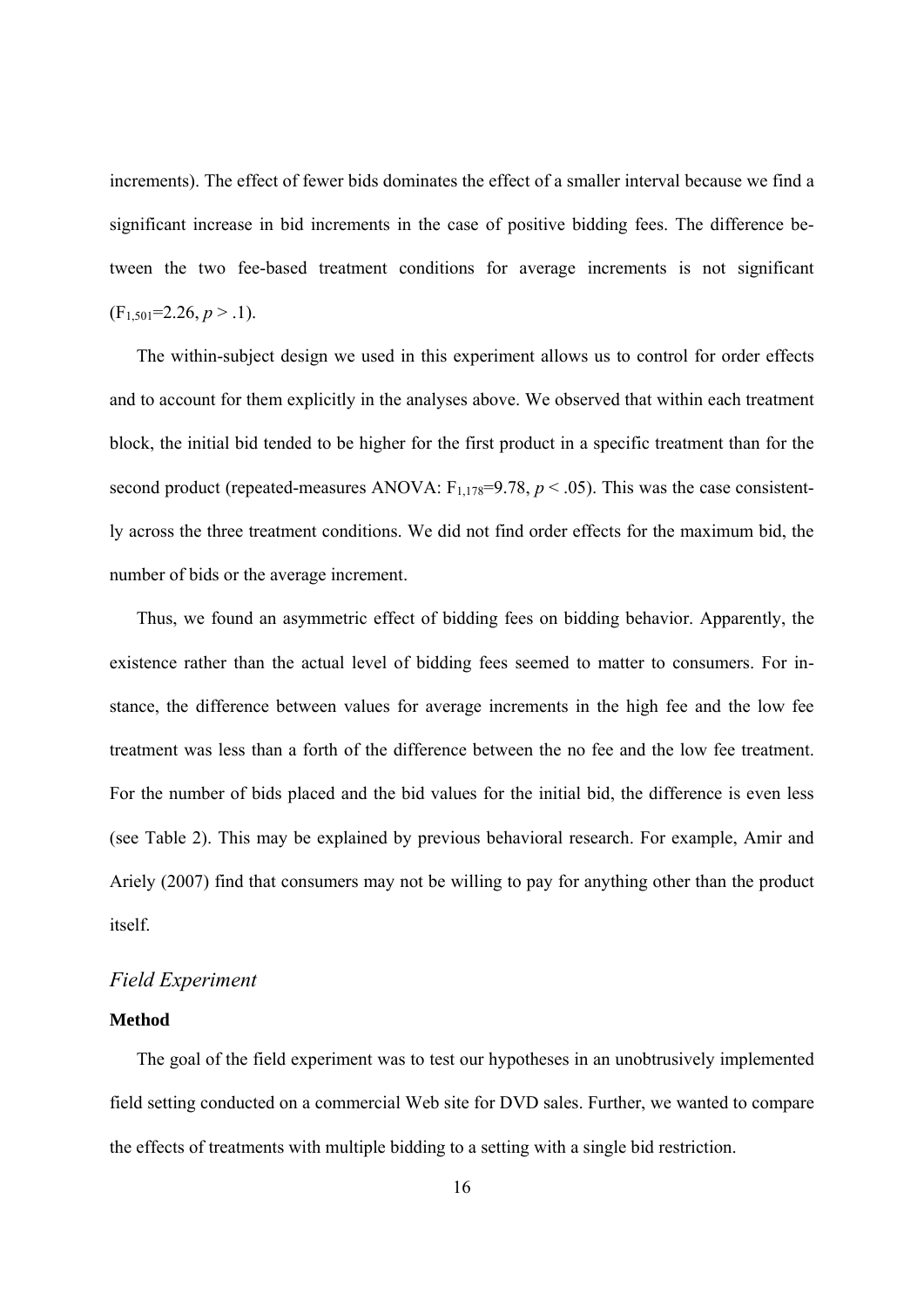We attracted traffic to this Web site by means of a promotional campaign mainly involving press releases, mailing lists and postings in online forums. Participation in the experiment was possible during a time period lasting 10 hours from 8 a.m. to 6 p.m. on a single day. During this time, a total number of 480 consumers registered on the Web site. To register, consumers had to fill out a Web form with their complete name, a shipping address and a valid e-mail address. Immediately thereafter, we sent a password to all registered consumers that they could then use to log on to the commercial Web site and participate in the experiment (see Figure 2).

#### $=$  Please insert Figure 2 about here  $=$

Participants could place bids on a set of three movie DVDs, which they could freely select from a list of 100 titles. The sum of average retail prices for a bundle of three DVDs was about 60  $\epsilon$ . Upon bidding, participants were instantly notified about the success of their bid (i.e., if a bid surpassed the secret threshold price), and a Web site indicating the success was displayed. Simultaneously, successful bidders received an e-mail including online money transfer instructions needed to receive the chosen DVDs. As soon as the money transfer was completed, the respective DVDs were sent to successful bidders by a large cooperating DVD retailer. If a bid was not successful, participants could – depending on their experimental design – bid repeatedly and increase their bid value immediately. The secret threshold price was calculated depending on the selected DVDs, creating different threshold prices across different DVD bundles and consumers. This was done to reflect the different wholesale prices for the underlying DVDs as well as to reduce potential information diffusion via communities over the Internet. In order to calculate threshold prices, we used the wholesale prices of the underlying DVD bundles, which averaged 40.55 €.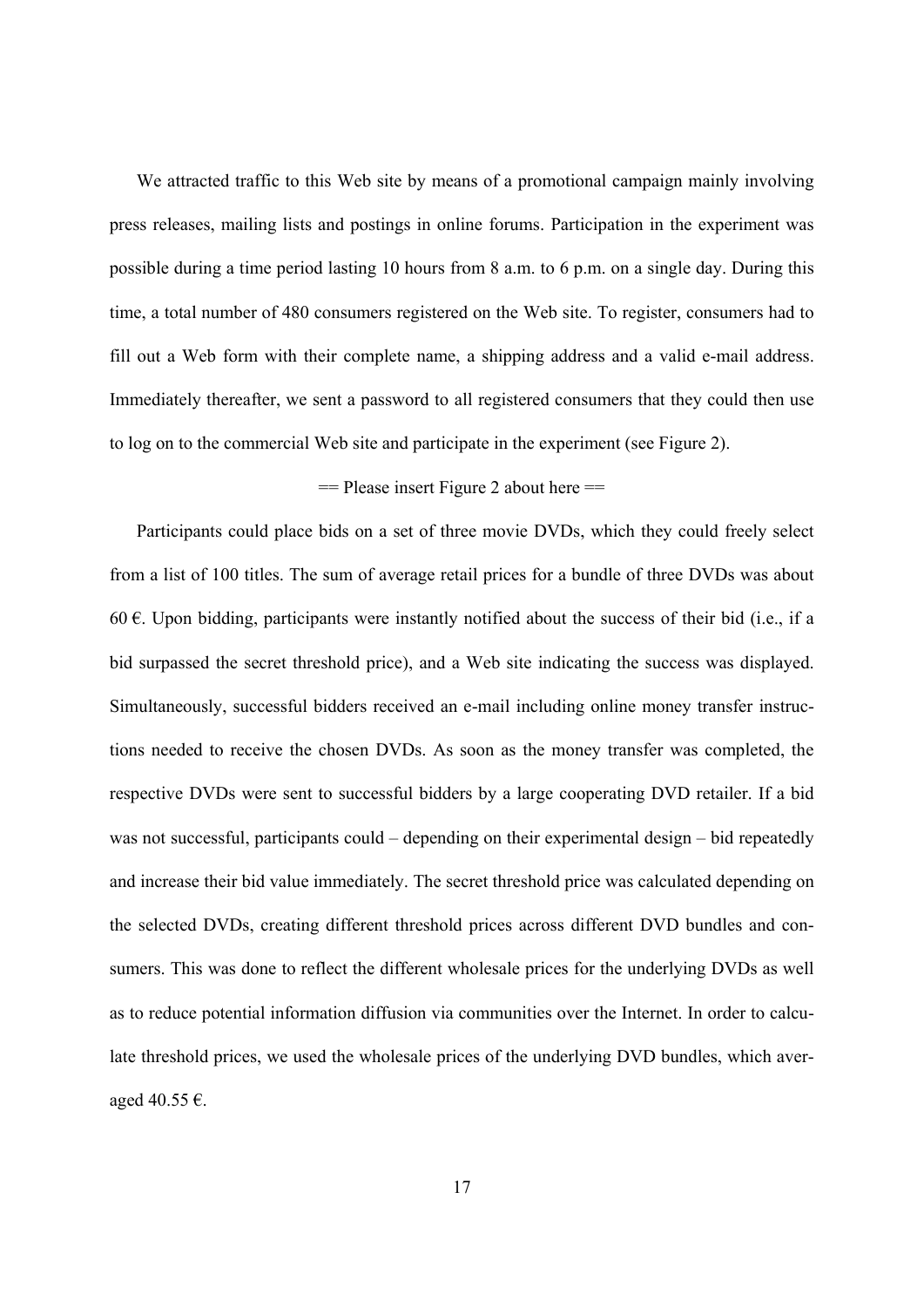When logging on to the commercial Web site, each participant was randomly assigned to one of the following four treatment conditions (see Figure 2): (1) *no fee*, where consumers could place an unlimited number of bids at no fee, (2) *low fee*, where consumers could place one free bid and an unlimited number of additional bids at a fee of  $0.20 \in$  per additional bid (representing approximately 0.63 % of average final bid values), (3) *high fee*, where consumers could place one free bid and an unlimited number of additional bids at a fee of  $0.40 \in$  per additional bid (representing approximately 1.27 % of average final bid values), and (4) *single bid*, where consumers could place only one bid. Each bid could be placed in an unconstrained format by simply typing any positive Euro and Cent value in a suitable textbox. Using this between-subjects experimental design allowed us to examine the effects of different levels of bidding fees on consumer bidding behavior. The initial bid was always free of charge to encourage consumers' participation in the experiment. Moreover, consumers only had to pay bidding fees in cases where their bid was successful.

Along with their notification via e-mail, participants received a link to a web-based followup survey designed to measure their estimate of the retail value of the bundle and their acceptance of bidding fees (if applicable). Participants who had not placed a successful bid were also asked via e-mail to fill out a corresponding survey shortly after their participation. Participation in the survey was encouraged by a lottery of three 25  $\epsilon$  gift certificates. We received 285 completed surveys (59.4 % response rate).

#### **Results and Discussion**

Out of the 480 registered consumers, 474 participated in the experiment and placed a total number of 1,261 bids. Thus, 98.75 % of registered consumers chose to submit at least one bid with no significant differences across the different treatment conditions. We attribute this almost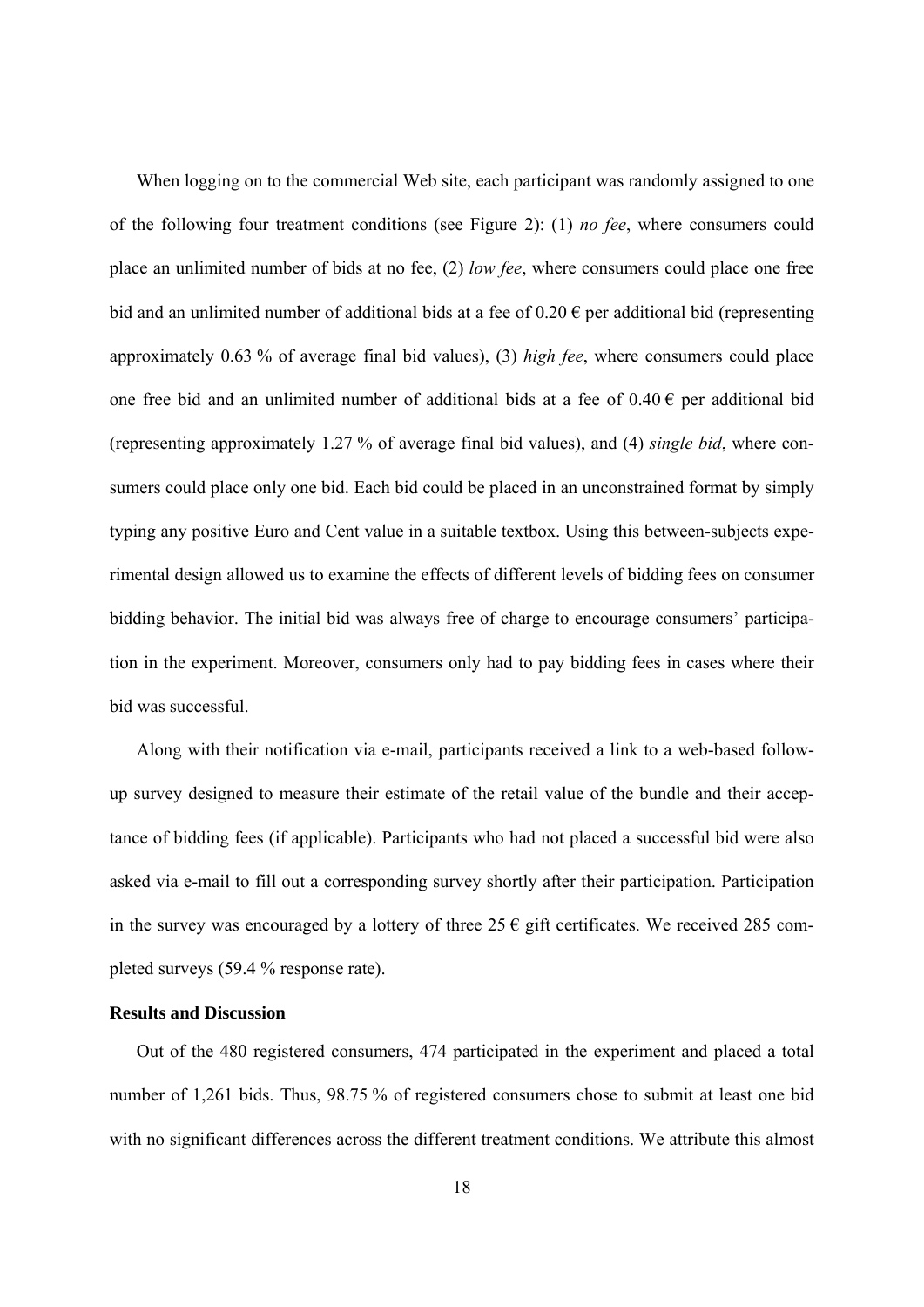complete entry into the bidding process to the fact that (1) consumers could bid any positive amount without further restrictions and (2) that no fees were charged for the initial bid in all four treatment conditions. In aggregate, 109 (23.0 %) of the 474 different bidding sequences were successful (i.e., the maximum bid in these sequences was sufficient to surpass the secret threshold price calculated for the respective bundles). However, the success rate significantly differed between treatments ( $\chi^2$ :  $p < .01$ ); only 8.6% of single bids were successful compared to 35.3 % (25.2 % / 22.5 %) of multiple-bidding sequences in the no fee (low fee / high fee) treatment condition, respectively.

In order to examine the hypotheses formulated above, we first analyze differences for consumers' bidding behavior for the four different treatment conditions. As we did in the laboratory experiment, we compare consumers' bid *values* (i.e., the amount of their bid excluding possible bidding fees).

Table 3 provides information on the bidding data. Comparing consumers' final bid values across the different treatment conditions, we find results consistent with Hypothesis 1: consumers bid up to significantly higher levels when they were allowed to bid repeatedly. While the maximum bid value of 33.91  $\epsilon$  in the no fee treatment is 5.31  $\epsilon$  (18.6%) higher compared to the single-bid treatment  $(F_{1,233}=13.20, p \le 0.01)$ , we find a similar result for the fee-based treatments: the average maximum bid value of 31.92  $\in$  (31.59  $\in$ ) in the low fee (high fee) treatment is 3.32  $\in$ (2.99 €) higher than the respective value of 28.60 € in the single-bid treatment (F<sub>1,233</sub>=4.86)  $(F_{1,234}=3.93)$ ,  $p < .05$ ). An additional explanation for this result is that an escalation of commitment may arise in multiple bidding (Shubik 1971) because past bids result in sunk costs with respect to frictional costs associated with bidding. Such an effect would be amplified if bidding fees had to be paid for every bid irrespective of bidding success.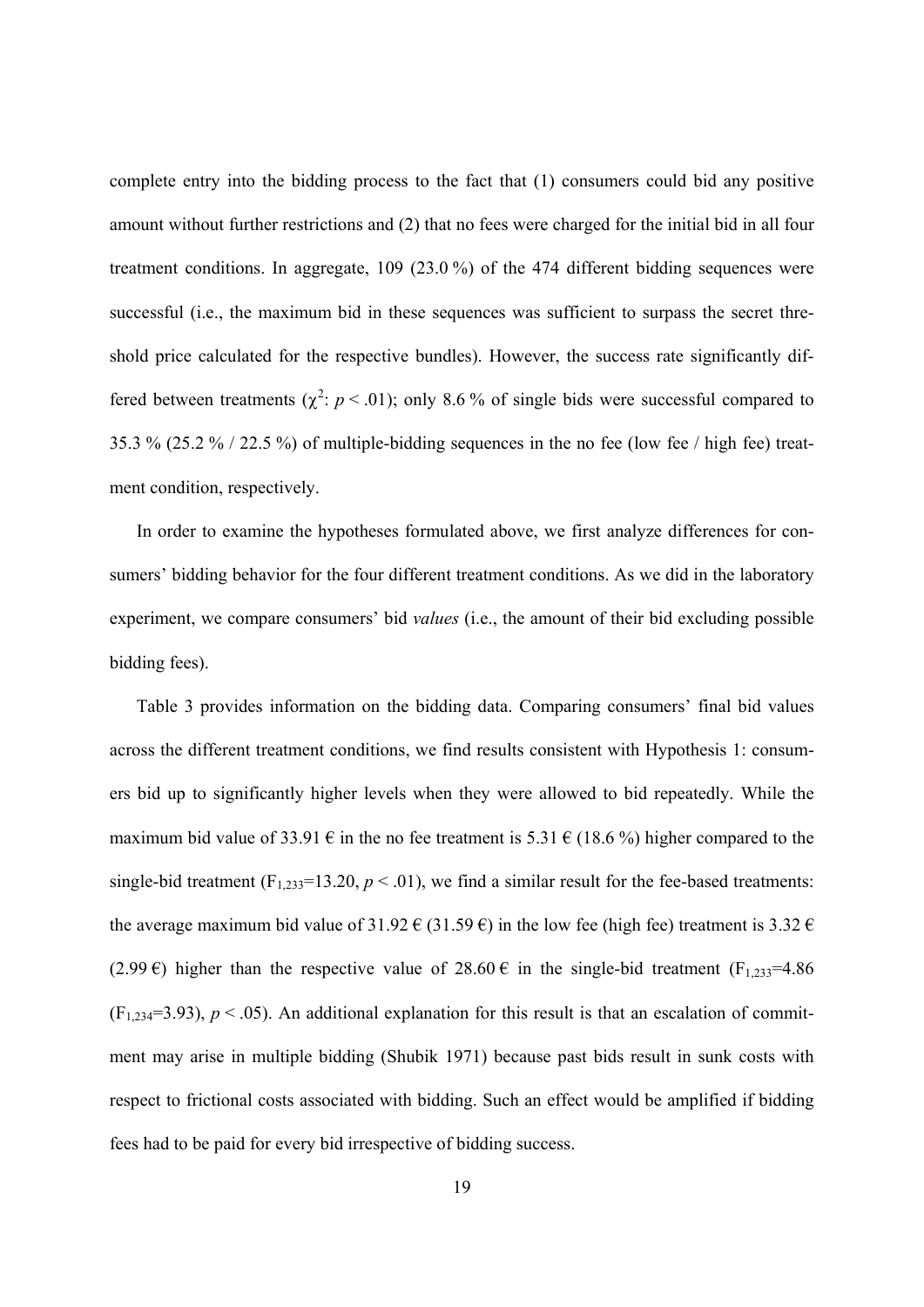In line with Hypothesis 2, consumers placed significantly less bids when bidding fees were present ( $\chi^2$ :  $p$  < .01). Consumers bid on average 4.56 times when they did not have to bear additional fees for the option to bid repeatedly. However, the difference between the two fee-based treatment conditions is not significant with consumers in the high fee treatment even placing slightly more bids (2.60) than those in the low fee treatment (2.59,  $\chi^2$ :  $p > .9$ ). Thus, the effect of bidding fees is consistent with the results of our laboratory experiment.

#### == Please insert Table 3 about here ==

According to our economic model of consumer bidding behavior, consumers started their bidding sequences at higher but end at lower bid values relative to the no fee auction when bidding fees are present. Comparing consumers' initial bids across treatments, we find initial bid values of 27.64  $\epsilon$  (low fee) and 27.30  $\epsilon$  (high fee), respectively, which is slightly higher than the 26.98 € in the no fee treatment but lower than the 28.60 € consumers placed on average in the single-bid treatment condition. Although the direction of these differences is consistent with Hypothesis 3a, the magnitude is not significant. This may be due to frictional costs mitigating the effect of bidding fees (Hann and Terwiesch 2003). Following the rationale of our economic model, both frictional costs and bidding fees affect consumers' bidding behavior in a similar way. However, frictional costs should be prevailing independent of treatment conditions. Therefore, their presence should not influence the direction of our results.

Consistent with Hypothesis 3b, consumers' observed maximum bid values are significantly higher when no bidding fees were present  $(F_{2,471}=4.61, p \le 0.01)$ . The average observed maximum bid value of 33.91  $\epsilon$  clearly dominates the average observed maximum bid values for the low and high fee treatment by 1.99  $\in$  (6.2 %) and 2.32  $\in$  (7.3 %), respectively. For unsuccessful sequences only, the direction of the differences is consistent but not significant. Again, the exis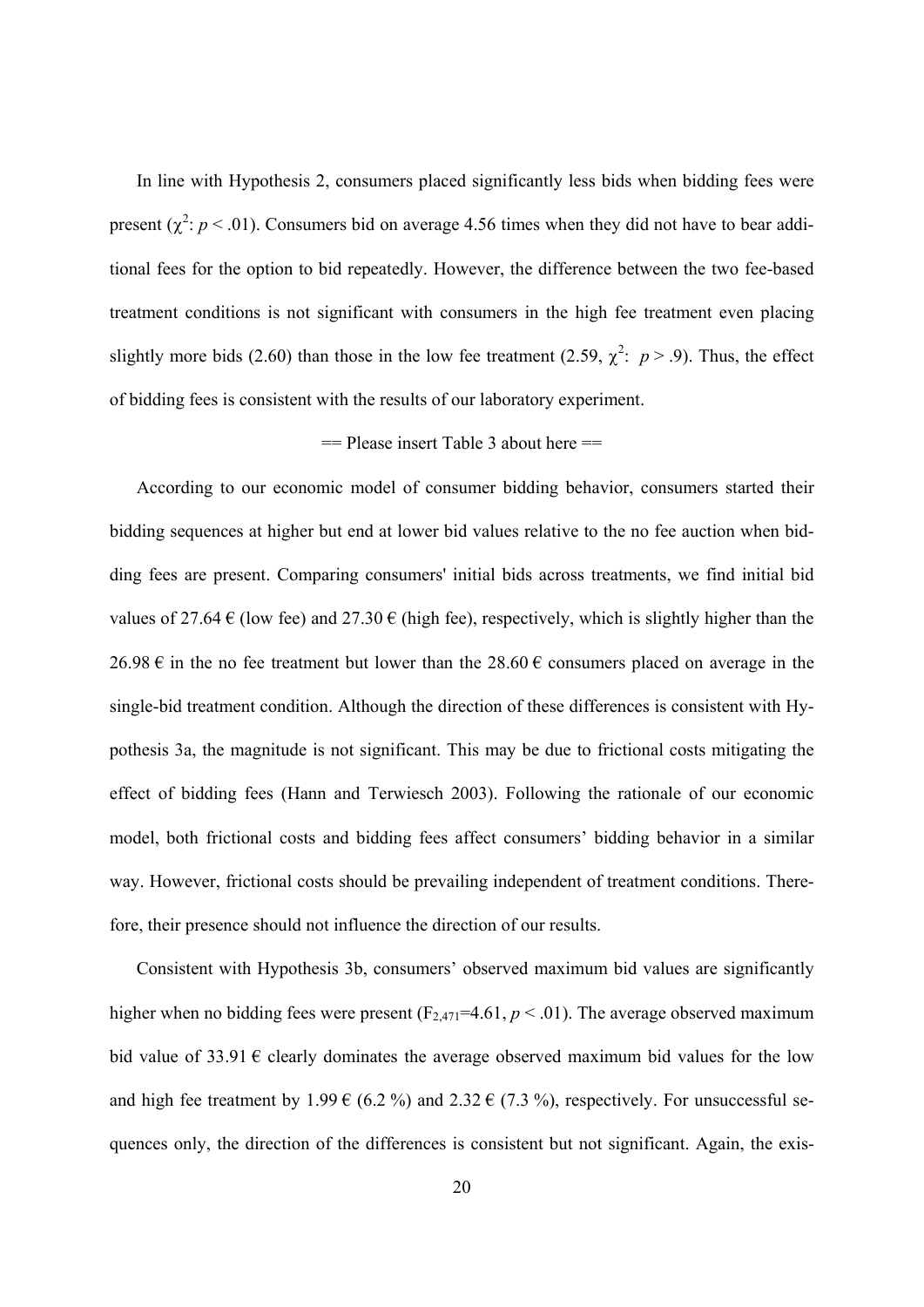tence rather than the actual value of bidding fees seemed to matter more to consumers with only slight and insignificant ( $F_{1,180}$ =.03,  $p > .8$ ) differences between the fee-based treatments. This result confirms our previous result from the laboratory experiment of an asymmetric effect of the levels of bidding fees on bidding behavior, which may be explained by consumers' unwillingness to pay for anything other than the product itself.

In the follow-up survey, we asked consumers in fee-based treatment conditions to rate the following statements: "The bidding fee was too expensive," "Due to the bidding fee I bid less often," "Due to the bidding fee I raised my increments to avoid a large number of bids" and "Due to the bidding fee I raised my first bid." The survey permitted responses on a scale from 1 ("do not agree") to 5 ("completely agree"). Although we find a significantly higher level of agreement from consumers in the high fee treatment (3.61) than in the low fee treatment (2.78) that bidding fees were too expensive  $(F_{1,93}=8.94, p<.01)$ , we cannot find a significant difference between these two groups for the statements concerning their bidding behavior. Thus, even though consumers perceived the differences in the levels of bidding fees, they did not respond differently, which is consistent with the bidding behavior observed in our experiment. We believe these insignificant differences are a result of the behavioral aspects discussed above. Further, we use the fact that no fee was charged for initial bids as an explanation for insignificant differences about higher initial bid values in the survey.

Thus, we have found that consumers bid up to higher values when they are allowed to bid repeatedly (see Hypothesis 1) and that the introduction of bidding fees leads to fewer bids (see Hypothesis 2) and a narrower price range with higher initial but lower final bid values (see Hypotheses 3a and 3b). An analysis of the net effect of bidding fees on consumers' increments depends largely on the trade-off between the latter two conflicting factors. Table 3 suggests that the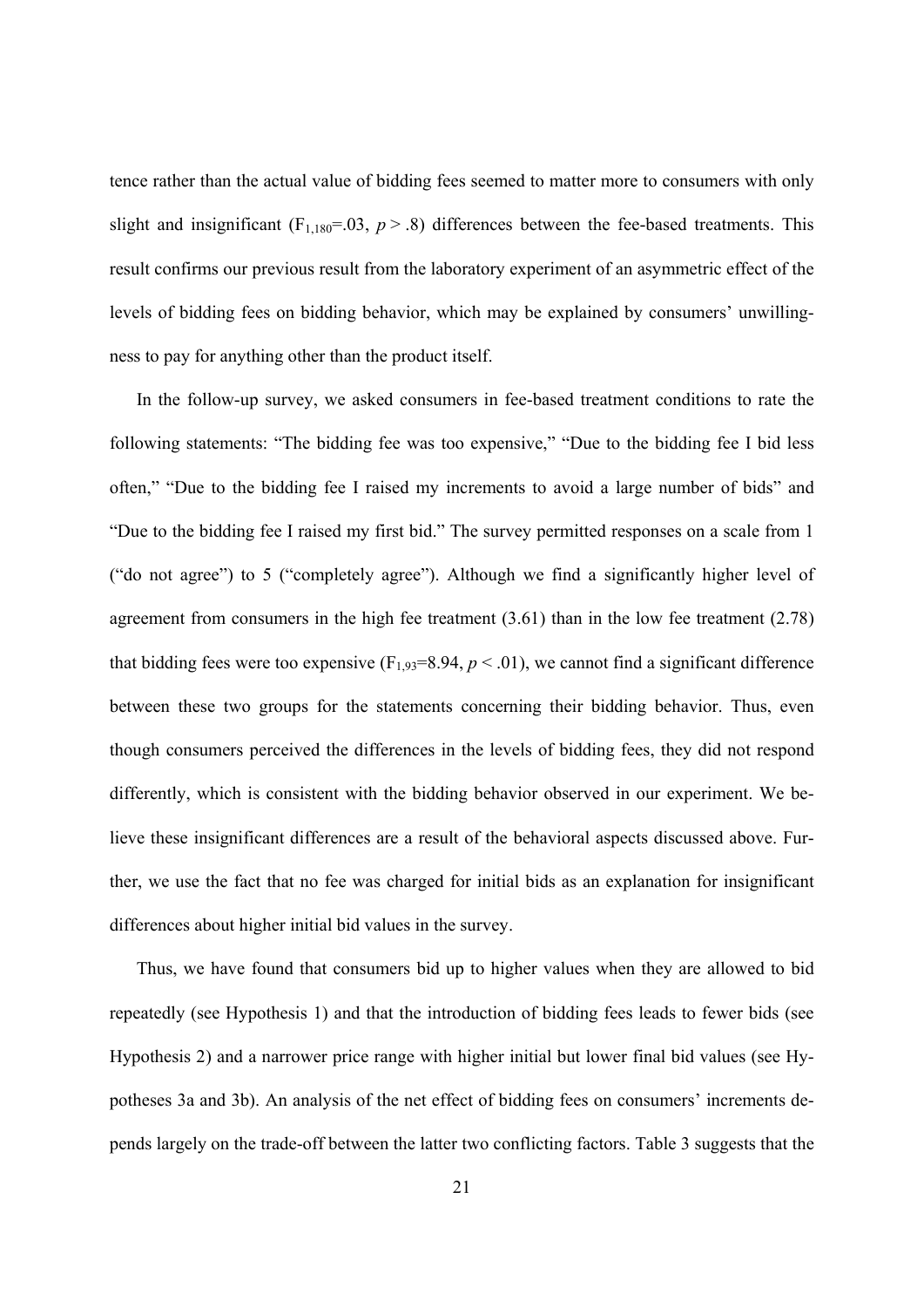lower number of bids dominates this trade-off, indicating that if bidding fees were present, consumers bid by higher average increments of 3.35  $\in$  (3.50  $\epsilon$ ) in the low (high) fee treatment. This represents an increase of 22.3 % (27.7 %) over the 2.74  $\epsilon$  in the case where there were no bidding fees  $(F_{1,176}=2.82, p < .1$  for low fee and  $F_{1,177}=4.30, p < .05$  for high fee).

#### *Impact of Bidding Fees on Seller Profit and Revenue*

Due to their effect on bidding behavior, bidding fees can have crucial implications for seller profit and revenue in name-your-own-price auctions. Particularly, changes in the number of units sold and the profit margin per unit sold will affect seller revenue and profit when bidding fees are present. Though organizers of a name-your-own-price auction may have different objectives, a profit maximization objective usually applies for sellers who organize the auction. Priceline, which sells online travel services, aims at maximizing the information rent (i.e., the difference between the price of a successful bid and the threshold price (Hann and Terwiesch 2003)) that it receives from a successful transaction (Anderson 2009). However, a name-your-own-price auction platform may alternatively receive a fixed commission (e.g., 5 %) from each successful transaction. In this case, such a platform's objective would be the maximization of transaction revenue. Next, we analyze the profit and revenue implications for the bidding data collected in the field experiment.

Results from the field experiment indicate that, on average, bidding fees lead to lower maximum bid values but simultaneously encourage consumers to use higher increments. This will potentially lead to fewer units sold but, at the same time, leave more information rent and improve the seller's profit margin (since consumers are more likely to overbid the threshold price by a larger amount). Therefore, the net effect on seller profit depends on the magnitude of these two opposing factors. While the number of products sold depends solely on bid values, an ex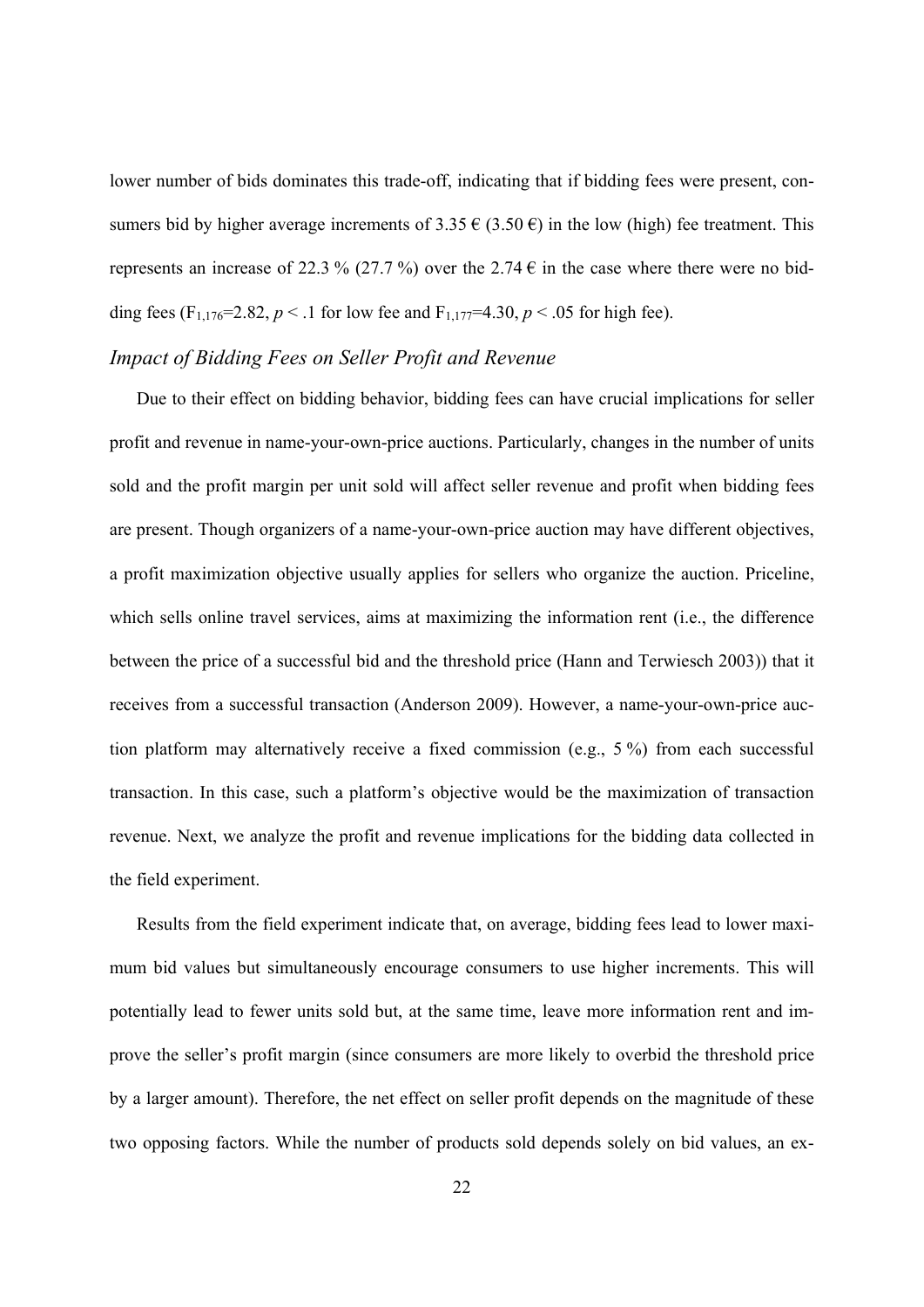amination of *bid prices* (i.e., the bid value *plus* bidding fees accrued by consumers) is required to capture the effect of bidding fees on seller profit.

From Table 3 we see that bid values per sequence are highest for multiple bidding with no bidding fees and lowest for the single-bid treatment. In line with these results, Table 4 depicts that most successful bids are placed in the no fee, multiple-bidding treatment with a total of 42 DVD bundles sold compared to 30 (27) for the low fee (high fee) treatment and only 10 bundles sold in the single-bid treatment condition  $(\chi^2: p < .01)$ .

For successful consumers, the single-bid treatment condition yields the highest average price across different treatment conditions. However, this is partly due to the fact that the threshold prices of successful consumers differ significantly across different treatment conditions  $(F_{3,105}=2.39, p < .1)$ , reflecting different wholesale prices of the underlying DVDs. Therefore, in order to draw profit implications for sellers, we analyze average profit margins taking into account different threshold prices.

Successful bids in the no fee treatment condition only generate a 4.74 % average profit margin and a profit from the information rent of 76.45  $\epsilon$  for the seller. While bidders in the low fee treatment (margin of 6.09 %, profit of 75.74  $\epsilon$ ) yield no significantly different average profit margin ( $p > 0.2$ ) for the seller, both the single-bid treatment (margin of 8.57 %,  $p < 0.05$ ; profit of 38.28  $\epsilon$ ) and the high fee treatment (margin of 11.20 %, *p* < .05, profit of 109.04  $\epsilon$ ) allow the seller to significantly increase the average profit margin compared to the no fee treatment. The high fee treatment even generates a significantly higher average profit margin than the low fee treatment  $(p < 1)$ . Conversely, we observed no significant difference in profit margins between the high fee (low fee) treatment and the single-bid treatment ( $p > 0.5$  for high fee,  $p > 0.15$ for low fee). Moreover, profit margins differ significantly with respect to their variance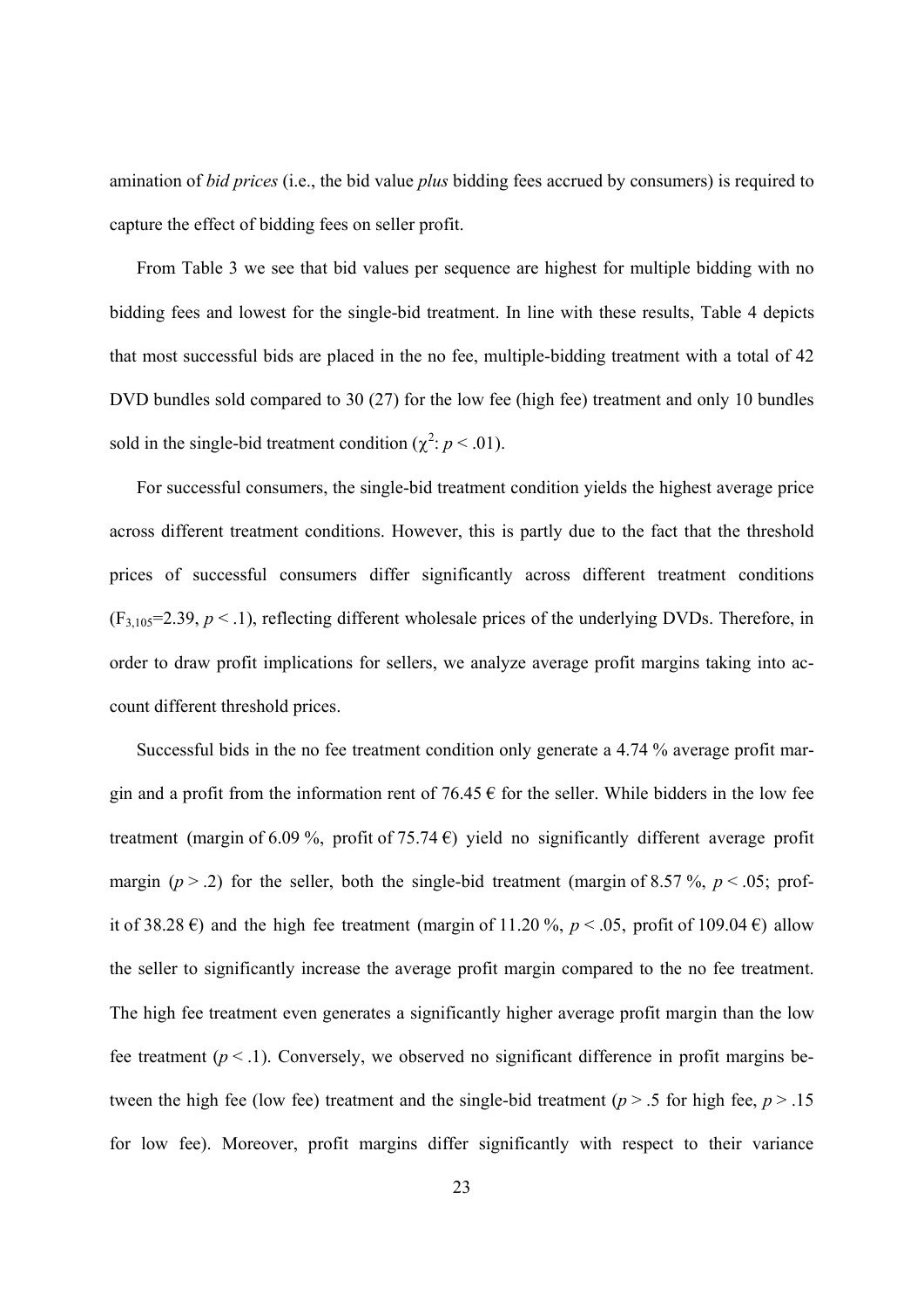$(p < .01)$ . Indicating an increase in price discrimination, standard deviation in the high fee treatment of 13.43 % is above respective values for low fee (no fee) treatment at 4.66 % (4.48 %) and the single-bid treatment at 6.19 %.

If we look at revenue, however, multiple bidding with no fees yields the highest total revenue (1,758 €), followed by the low-fee treatment (1,344 €) and the high-fee treatment (1,204 €). Revenue is lowest in the single-bid treatment (481 $\epsilon$ ). Thus, a name-your-own-price auction platform that receives a fixed commission from each successful transaction and has a revenue maximizing objective would be better off with multiple bidding and no bidding fees.

#### == Please insert Table 4 about here ==

Figure 3 compares the total seller profit in Euros (on the vertical axis) for varying levels in threshold price relative to the cost of the DVD bundles (on the horizontal axis) with costs set at the wholesale prices of the respective DVD bundles. In our field experiment, we observed the first bid that met or surpassed the threshold price per consumer as a basis for our profit implications. Therefore, we need to account for the fact that bidding sequences were terminated when bidders were successful – i.e., they could have further raised their bids according to their bidding strategy (maximum number of bids) if they had not been successful. Such terminated bidding sequences may bias our results of profit differences across treatments. However, the fact that threshold prices of the chosen DVD bundles were not significantly different across different treatment conditions for *all* consumers should ensure that the direction of our results is stable.

#### $=$  Please insert Figure 3 about here  $=$

As can be seen from Figure 3, the high fee treatment yields the highest profit for sellers for all levels of the threshold price. The maximum profit of  $116 \text{ } \epsilon$  occurs at a threshold price relative to 98 % of seller's costs. This is because that although bid values determine the acceptance of a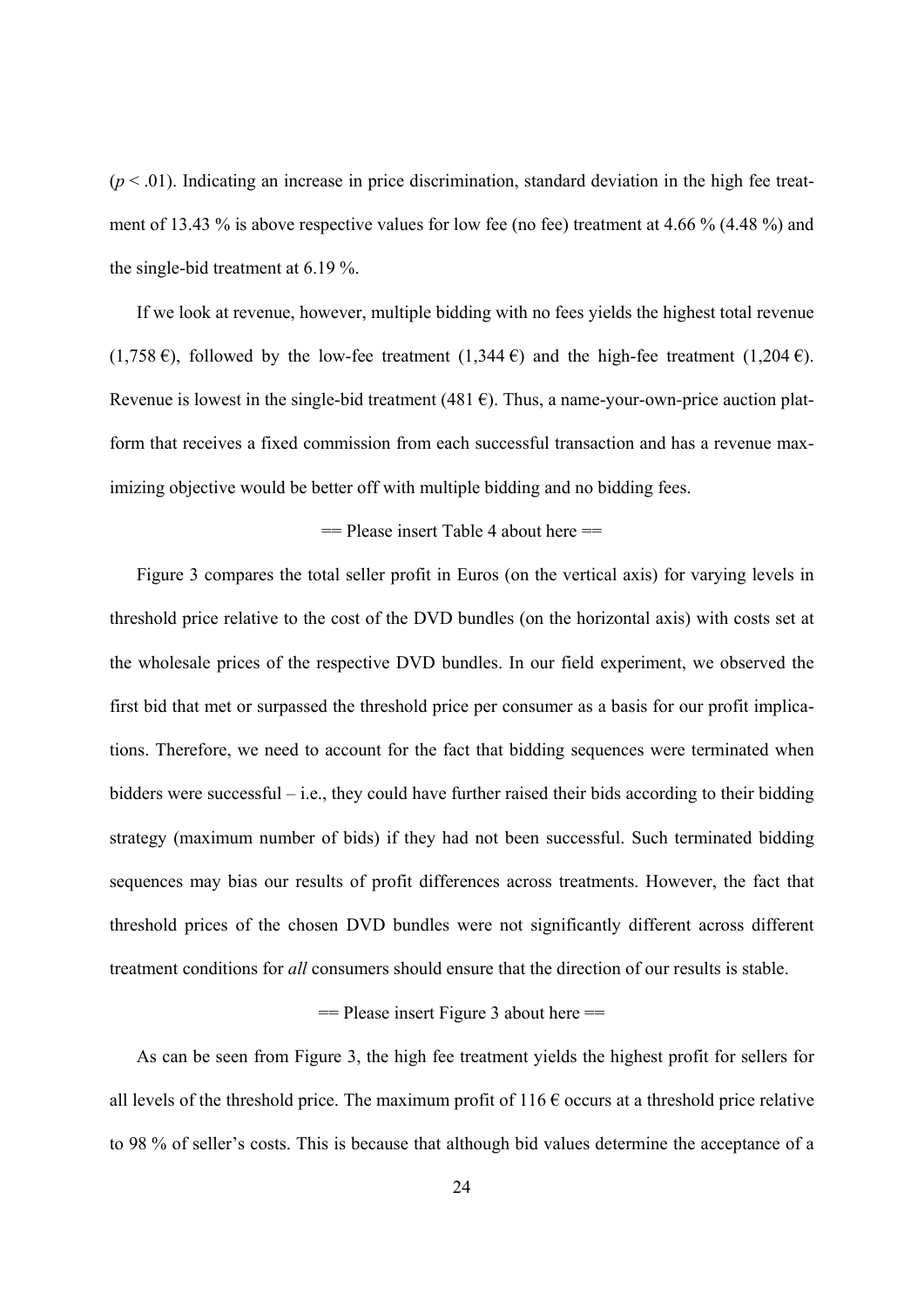bid, the final price contains the bidding fees, which – when added to the final bid value – let the bid become profitable for a seller even though the bid value maybe below the cost. Both the no fee and the low fee treatment provide maximum seller profits of about 76  $\epsilon$  and 80  $\epsilon$  with similarly shaped profit curves. Again, the single-bid treatment provides the least favorable outcome for a seller with only about 38  $\epsilon$  of maximum profit.

These results reflect the trade-off between the number of products sold and the profit margin sellers realize in a certain treatment. Seller profit is highest using the high fee treatment because consumers significantly overbid secret threshold prices compared to the other treatment conditions. In the high fee treatment, the average profit margin is almost 122 % above the corresponding value for the no fee treatment and, as a result, overcompensates for the lower number of units sold. Yet, in the single-bid treatment, the fact that only 10 units were sold obviously reduces seller's total Euros of profit compared to other treatment conditions, despite an average profit margin of 8.57 % for each unit sold.

Thus, our results indicate that sellers are able to increase profits in the field study by allowing consumers to bid repeatedly compared to a single-bid policy. If the seller's objective is to maximize profits from the information rent, charging a fee further increases profits in the case of multiple bidding. If, however, the seller's objective is to maximize transaction revenue, she is better off with a multiple bidding policy and no fees.

## **Conclusions**

We analyze the effects of bidding fees on bidding behavior in name-your-own-price auctions, where the payment of the bidding fees is contingent on a successful bid. We base our ana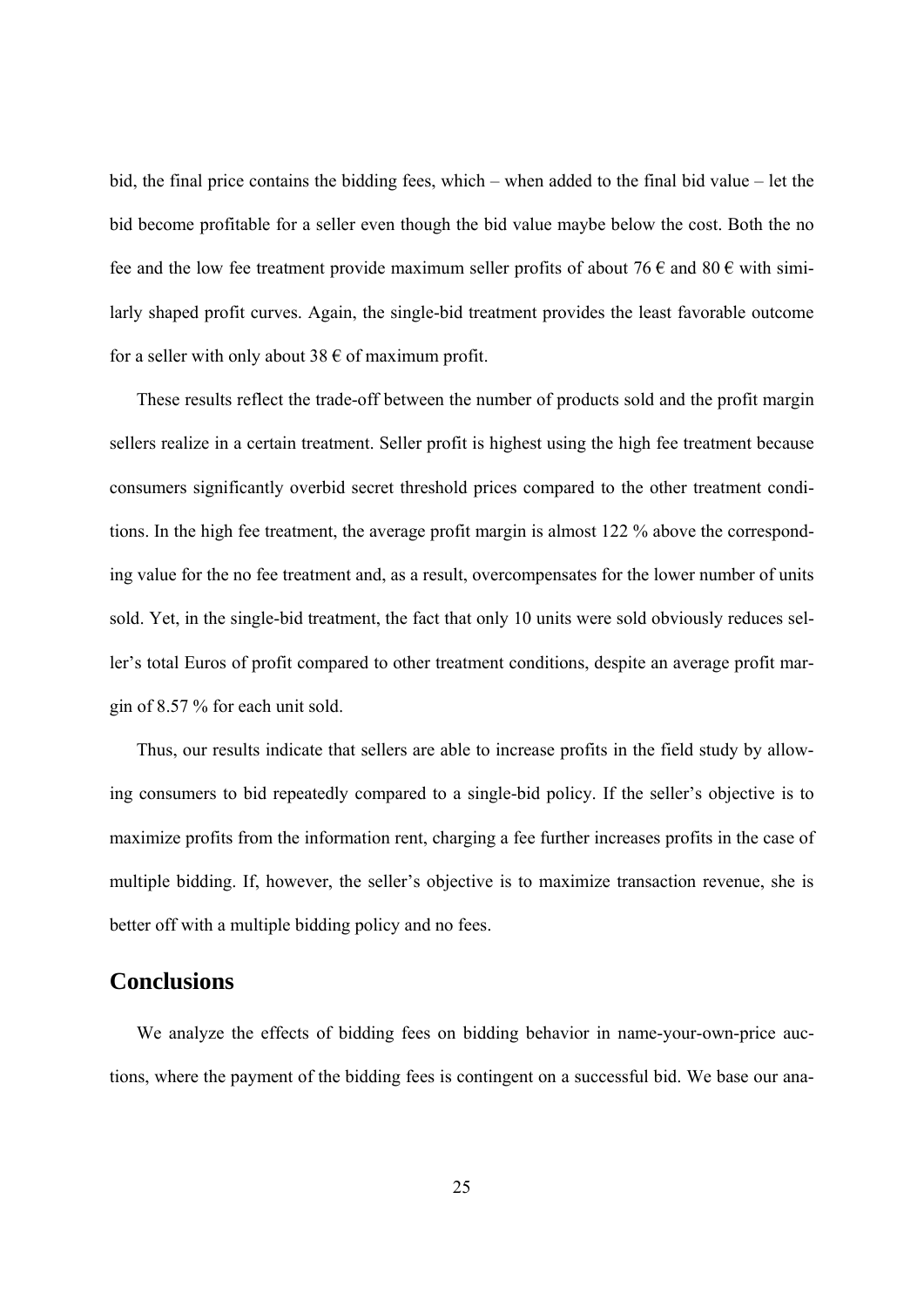lyses on an economic model of bidding behavior and two distinct data sets: a laboratory experiment with induced valuations and a field experiment involving real-world transactions.

Despite some name-your-own-price sellers' current enforcement of a single-bid policy, our results indicate that consumers bid up to higher values if they are given the flexibility to bid repeatedly. Furthermore, our analytical predictions and our empirical data both indicate the strong influence bidding fees have on bidding behavior in name-your-own-price auctions. The use of bidding fees leads to a lower number of bids and higher bidding increments. Especially when we control for consumers' valuations and minimize confounding effects in the laboratory, bidding fees result in consumers starting their bidding sequences at much higher values. Interestingly, we find an asymmetric effect of bidding fees on bidding behavior, indicating that consumers' perceived impact of bidding fees is dominated by their existence rather than their actual level.

We find in our empirical studies that bidding fees increase seller profit because consumers bid by higher increments when bidding fees are present. Thereby, bidding fees provide additional profit when consumers overbid the unknown threshold price by a higher amount than they would without bidding fees. This allows sellers to more effectively price-discriminate. Moreover, we find no significant effect of bidding fees on consumers' entry decision in the field experiment, suggesting consumer acceptance is not a crucial factor for the chosen levels of bidding fees and the chosen design when the initial bid always free. Additionally, we control for entry in our laboratory experiment and generate results consistent with the field experiment. However, we find that fewer units are sold when bidding fees exist because consumers submit fewer bids compared to a situation with multiple bidding and no bidding fees. Therefore, sellers who are interested in maximizing transaction revenue – perhaps because they receive a fixed commission from this revenue – are better off applying a multiple bidding policy without bidding fees.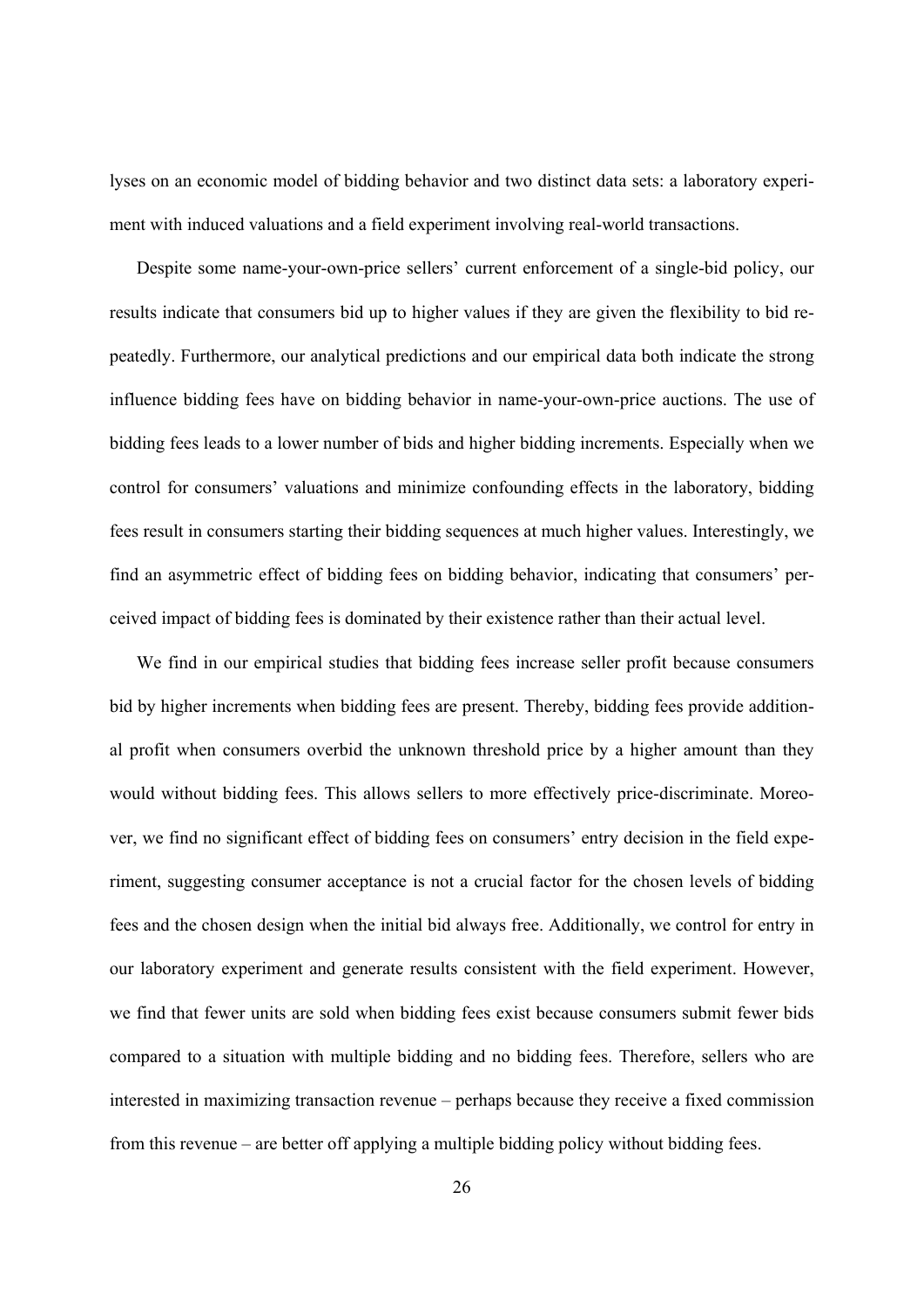Consequently, the heretofore neglected use of bidding fees in name-your-own-price auctions can be beneficial for sellers. However, it depends on the seller's business model whether bidding fees are beneficial. Our results on the impact of bidding fees on average increments, the number of bids placed, the percentage of successful bidding sequences and selling prices support sellers in their decision on whether to use bidding fees in name-your-own-price auctions. Further, our empirical results could be used to augment analytical models of optimal pricing mechanism design (Spann et al. 2010).

Further, our economic model of bidding behavior in name-your-own-price auctions with bidding fees can be used to simulate seller revenue and profit as well as the optimal threshold price and bidding fee levels for different demand conditions (i.e., distributions of consumers' willingness-to-pay, frictional costs and beliefs) and supply conditions (e.g., capacity and costs). Such a simulation analysis can be the basis of a decision support system for sellers on the use of bidding fees and related threshold price levels.

We have to acknowledge several limitations, which provide avenues for future research. First, our profit and revenue results are limited to the specific values of bidding fees applied in our field study and to the chosen values of the threshold prices.

Second, we cannot analyze the long-term effects of multiple bidding and bidding fees on seller revenue and profit. Although we find in our analysis that allowing multiple bidding is advantageous with and without bidding fees, this cannot be generalized to all competitive situations. Fay (2009) shows that multiple bidding may be disadvantageous if a posted-price rival reacts and chooses a lower price than the single-bid policy of the name-your-own-price seller. Therefore, the long-term viability of a multiple-bidding policy may require that the name-your-ownprice seller is small compared to the posted price rival. Further, fewer successful transactions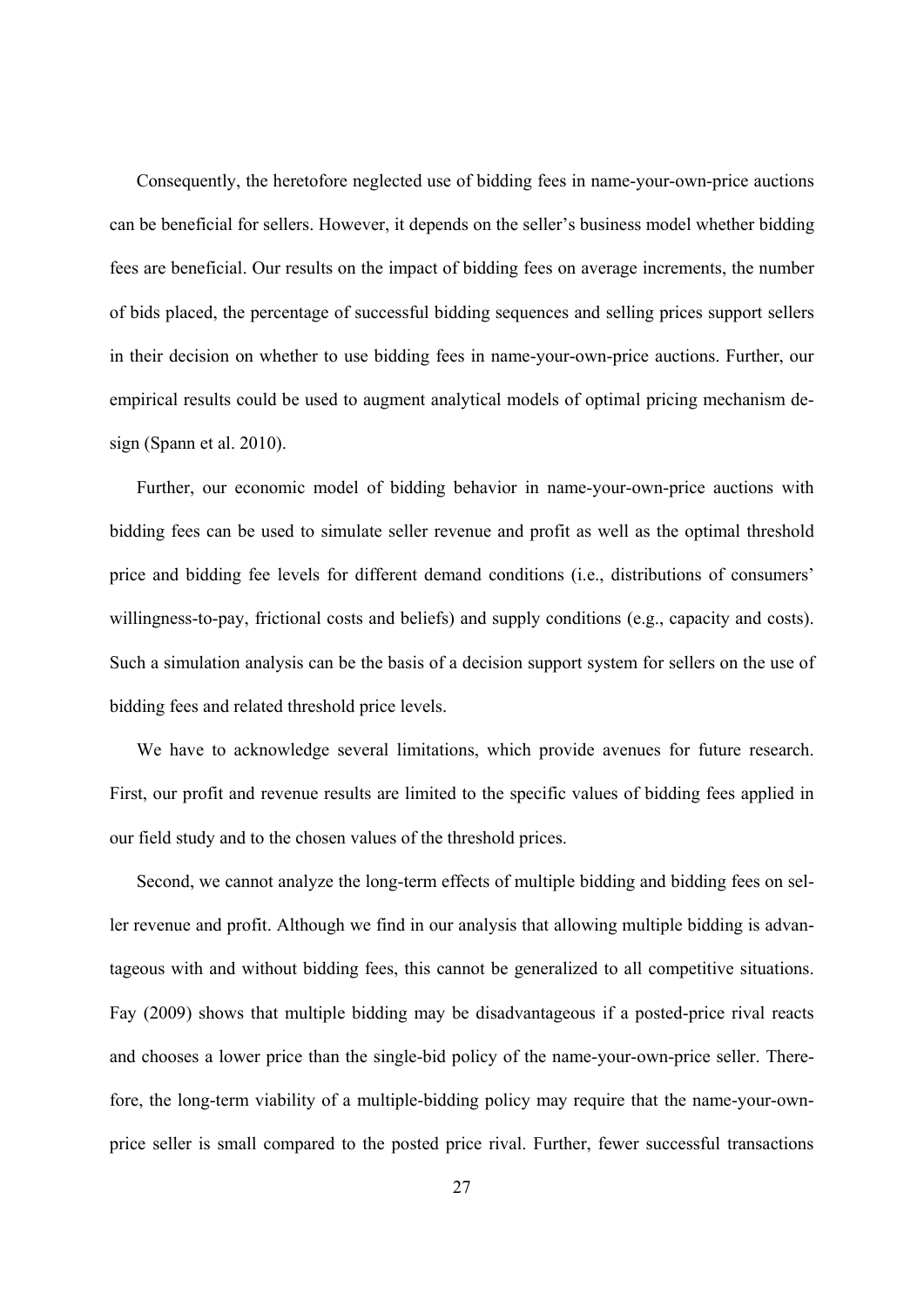when bidding fees exist can have adverse effects on repeat purchases, word-of-mouth and the consumer acceptance of a name-your-own-price seller.

Third, factors such as seller ratings (Bruce et al. 2004), collusion and information sharing on the Internet could alter average profit margins over time. Consumers may learn about the threshold prices from other consumers' bidding success via information diffusion (Hinz and Spann 2008), which can influence optimal threshold price levels and may require additional differentiation of products to make them and their threshold prices less comparable.

Fourth, an interesting challenge for future research will be to better understand the mental processes that drive consumers' reactions to bidding fees.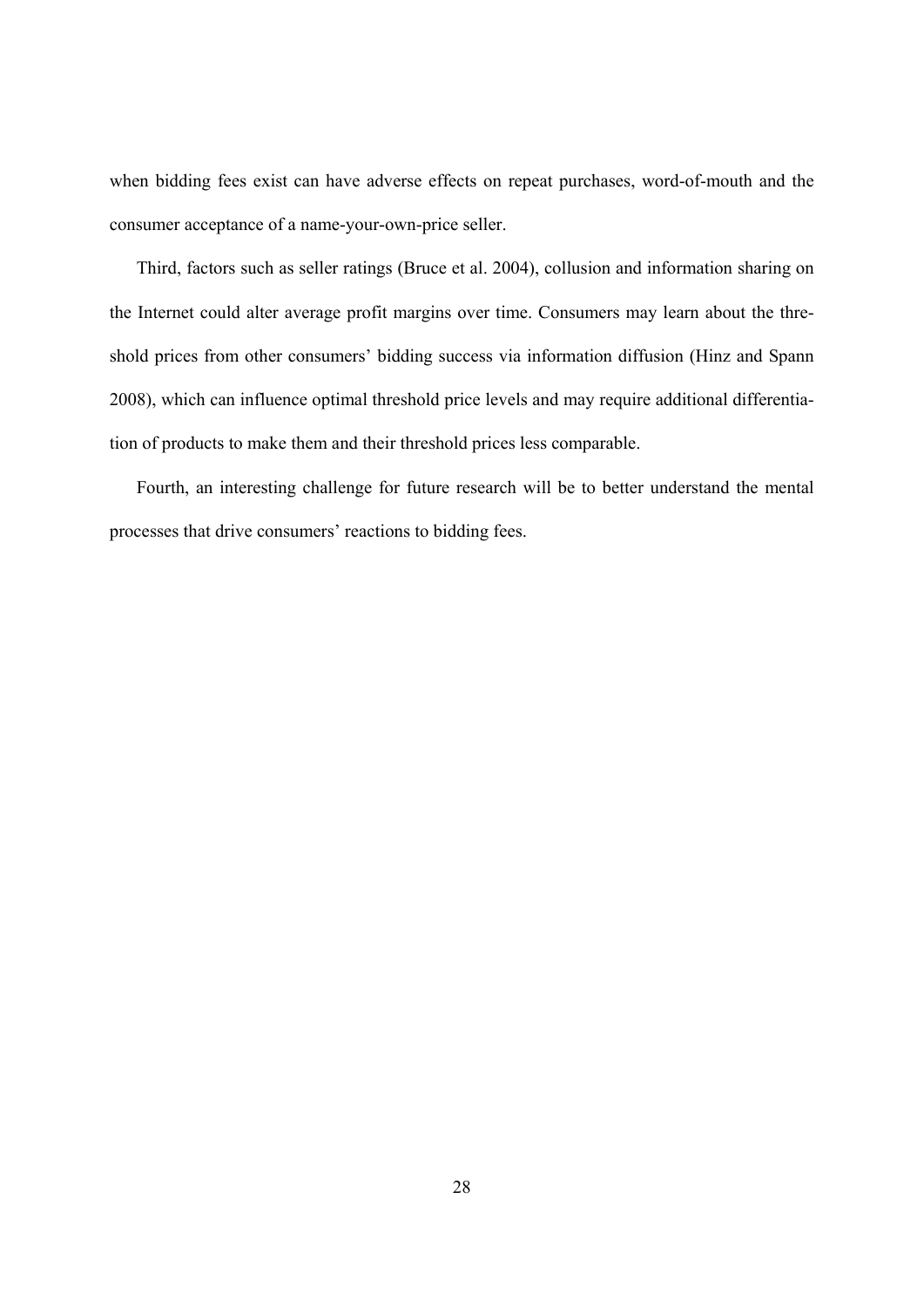## **Appendix**

#### **Calculation of optimal bid values**

Assuming a uniform distribution of a consumer's belief about the threshold price *tp* in the interval  $\left[\underline{tp}; \overline{tp}\right]$ , we obtain a closed-form solution of equation (1) as given by equation (A1):

(A1) 
$$
ECS_{j,n_j,1} = \left(\frac{1}{tp - tp}\right) \cdot \sum_{i=1}^{n_j} \left[ \left(b_{j,n_j,i} - b_{j,n_j,i-1}\right) \cdot \left(r_j - b_{j,n_j,i} - \sum_{t=1}^i f_t \cdot \right) - \left(\overline{tp} - b_{j,n_j,i-1}\right) \cdot c_{j,i+1} \right]
$$
  
with  $b_{j,n_j,0} = \underline{tp}$ , and  $b_{j,n_j,i} \in \left[\underline{tp}; \min\left(\overline{tp}, r_j\right)\right] \ \forall \ i \in I_j = \{1, ..., n_j\}$ 

In order to maximize the total expected consumer surplus for placing *nj* bids, we differentiate equation (A1) with respect to  $b_{j,n_i,i}$  for  $i \le n_j$  and set equation (A2) equal to zero (the second derivative is always negative).

(A2) 
$$
\frac{\partial ECS_{j,n_j,1}}{\partial b_{j,n_j,i}} = \frac{1}{tp - tp} \cdot \left[ \left( r_j - b_{j,n_j,i} - \sum_{t=1}^i f_t \right) - \left( b_{j,n_j,i} - b_{j,n_j,i-1} \right) - \left( r_j - b_{j,n_j,i+1} - \sum_{t=1}^{i+1} f_t \right) + c_{j,i+1} \right]
$$

$$
= \frac{1}{tp - tp} \cdot \left[ -2 \cdot b_{j,n_j,i} + b_{j,n_j,i-1} + b_{j,n_j,i+1} + f_{i+1} + c_{j,i+1} \right] = 0
$$

Equation (A2) is true for  $b_{j,n_j,i}$  as given by equation (A3) for  $i < n_j$ . Moreover, equation (A4) denotes the respective solution for the final bid value  $(i = n<sub>j</sub>)$ .

(A3) 
$$
b_{j,n_j,i} = \frac{(b_{j,n_j,i-1} + b_{j,n_j,i+1} + f_{i+1} + c_{j,i+1})}{2} \text{ for all } i \in \{1,...,n_j-1\}
$$
  
with  $b_{j,n_j,0} = \underline{tp}$ 

(A4) 
$$
b_{j,n_j,i} = \frac{b_{j,n_j,i=n_j-1} + r_j - \sum_{t=1}^{n_j} f_t}{2}
$$
 for  $i = n_j$ 

As can be seen, optimal bid values  $b_{j,n_j,i}$  depend on both preceding and succeeding bid values  $b_{j,n_i,i-1}$  and  $b_{j,n_i,i+1}$  as long as  $i < n_j$ , while the optimal final bid value  $b_{j,n_i,n_j}$  only depends on the preceding bid value  $b_{j,n_j,n_j-1}$ . Insertion of equation (A4) into the respective formula for pre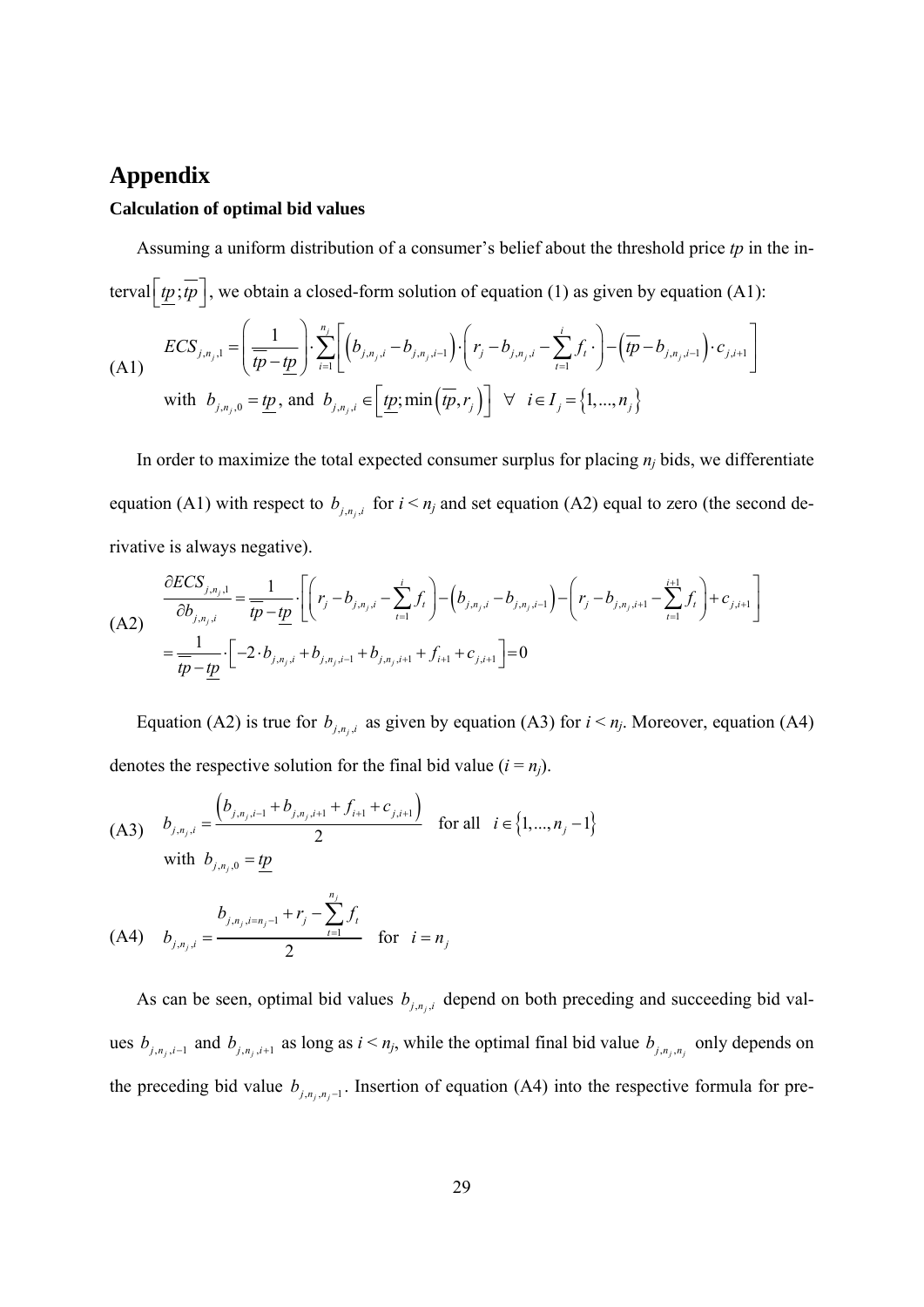ceding bid values descending in *i* from  $i = n<sub>i</sub> - 1$  to  $i = 1$  reduces the dependency to preceding bid values as can be seen in equation (A5).

$$
\text{(A5)} \quad b_{j,n_j,i} = \frac{\left(n_j - i + 1\right) \cdot b_{j,n_j,i-1} + r_j - \sum_{t=1}^{n_j} f_t + \sum_{t=i+1}^{n_j} \left(n_j - t + 2\right) \cdot \left(f_t + c_{j,t}\right)}{n_j - i + 2} \quad \text{for all} \quad i = 2...n_j
$$

Using equation (A3) for  $i = 1$ , we can then calculate the initial bid value  $b_{j,n_j,1}$  by the insertion of equation (A5) for  $i = 2$ . Equation (A6) denotes the result of this calculation.

$$
\text{(A6)} \quad b_{j,n_j,1} = \frac{n_j \cdot \underline{tp} + r_j - \sum_{t=1}^{n_j} f_t + \sum_{t=3}^{n_j} \left(n_j - t + 2\right) \cdot \left(f_t + c_{j,t}\right) + n_j \cdot \left(f_2 + c_{j,2}\right)}{\left(n_j + 1\right)} \quad \text{for } i = 1
$$

Finally, insertion of equation (A6) into equation (A5) and then mutually inserting equation (A5) for ascending *i* allows us to calculate optimal bid values  $b_{j,n_i,i}$  for all  $i = 1...n_j$ . Equation (A7) displays the outcome of these insertions: a closed-form solution for optimal bid values  $b_{j,n_i,i}$  for the  $j^{th}$  consumer, who places a maximum number of  $n_j$  bids to maximize her expected consumer surplus  $\text{ECS}_{i,n_i,1}$ .

(A7) 
$$
b_{j,n_j,i} = \frac{i \cdot \left(r_j - \sum_{t=1}^{n_j} f_t + \sum_{t=i+1}^{n_j} \left(n_j - t + 2\right) \cdot \left(f_t + c_{j,t}\right)\right) + \left(n_j - i + 1\right) \cdot \left(\underbrace{tp + \sum_{t=2}^{i} \left(t-1\right) \cdot \left(f_t + c_{j,t}\right)}_{n_j + 1}\right)}_{n_j + 1}
$$

#### **Final bid values increasing in** *nj*

Based on the calculation of optimal bid values in equation (2), the final bid  $(i = n<sub>i</sub>)$  of consumer *j* can be calculated as given by equation (A8).

$$
\text{(A8)} \quad b_{j,n_j,i} = \frac{n_j \cdot \left(r_j - \sum_{t=1}^{n_j} f_t\right) + \underbrace{tp}_{t=2} + \sum_{t=2}^{n_j} (t-1) \left(f_t + c_{j,t}\right)}{n_j + 1} \quad \text{for } i = n_j
$$

Assuming constant frictional costs  $c_j$  for consumer *j* and constant bidding fees *f* with no bidding fees charged for the initial bid, we can rewrite equation (A8) in equation (A9).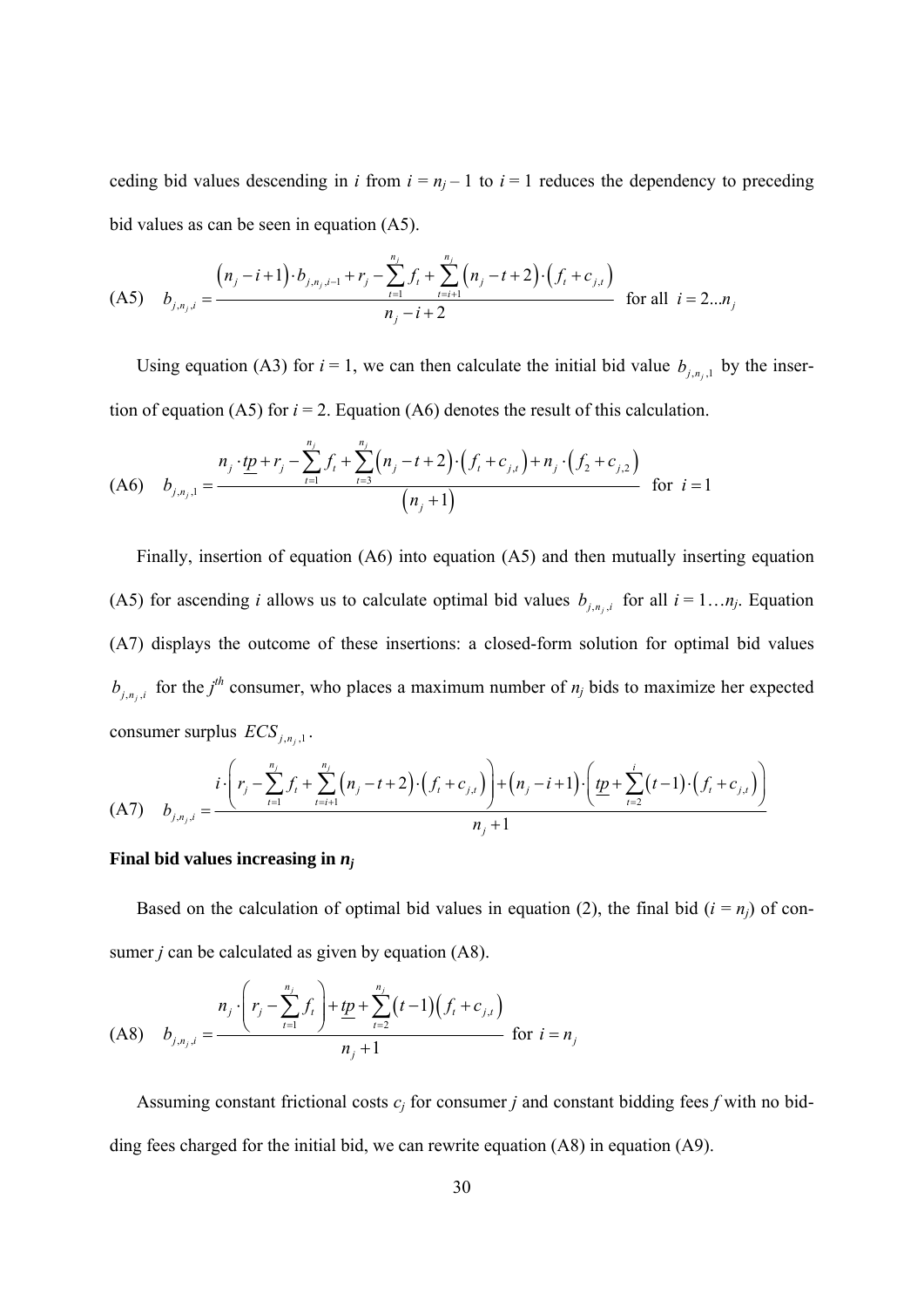(A9) 
$$
b_{j,n_j,i} = \frac{n_j \cdot (r_j - (n_j - 1) \cdot f) + \underline{tp} + \frac{n_j (n_j - 1)}{2} (f + c_j)}{n_j + 1} \text{ for } i = n_j
$$

Subtracting the initial bid value  $b_{j,n_j=1,1}$  off the calculated final bid for cases where  $n_j > 1$ leads to equation (A10).

$$
(A10) \quad \Delta b_j = b_{j,n_j,n_j} - b_{j,n_j=1,1} = \frac{n_j \cdot (r_j - (n_j - 1) \cdot f) + \underline{tp} + \frac{n_j (n_j - 1)}{2} (f + c_j)}{n_j + 1} - \frac{r_j + \underline{tp}}{2}
$$
\n
$$
= \frac{(n_j - 1)(r_j - \underline{tp}) + (n_j^2 - n_j)(c_j - f)}{2(n_j + 1)}
$$

Since  $n_j > 1$ ,  $r_j \ge tp$  (in both cases consumer *j* would place at most one bid) and  $n_j^2 > n_j$  for all  $n_j$  > 1 we can immediately infer  $\Delta b_j$  > 0 for all cases where frictional costs  $c_j$  surpass bidding fees *f*, i.e.,  $c_j > f$ . In order to investigate cases where  $c_j \leq f$ , we consider the condition for  $\Delta b_j$  not to be positive in equation (A11).

$$
(A11)\ \Delta b_j \leq 0 \Leftrightarrow (n_j - 1)(r_j - \underline{tp}) - (n_j^2 - n_j)(f - c_j) \leq 0 \Leftrightarrow f \geq \frac{(r_j - \underline{tp})}{n_j} + c_j
$$

As can be seen from equation (A11), bidding fees *f* need to surpass frictional costs *cj* by at least  $(r_j - tp)/n_j$  for  $\Delta b_j$  not to be positive. However, consumer *j* only places the final bid  $(i = n<sub>i</sub>)$  in case equation (A12) holds.

(A12) 
$$
ECS_{j,n_j,n_j} \ge 0 \Leftrightarrow \left(\frac{b_{j,n_j,n_j} - b_{j,n_j,n_j-1}}{\overline{tp} - b_{j,n_j,n_j-1}}\right) \cdot \left(r_j - b_{j,n_j,n_j} - \left(n_j - 1\right)f\right) - \underbrace{c_j}_{\ge 0} \ge 0
$$
\n
$$
\Leftrightarrow r_j - b_{j,n_j,n_j} - \left(n_j - 1\right)f \ge 0 \qquad \mid n_j > 1
$$
\n
$$
\Leftrightarrow f \le \frac{r_j - b_{j,n_j,n_j}}{n_j - 1}
$$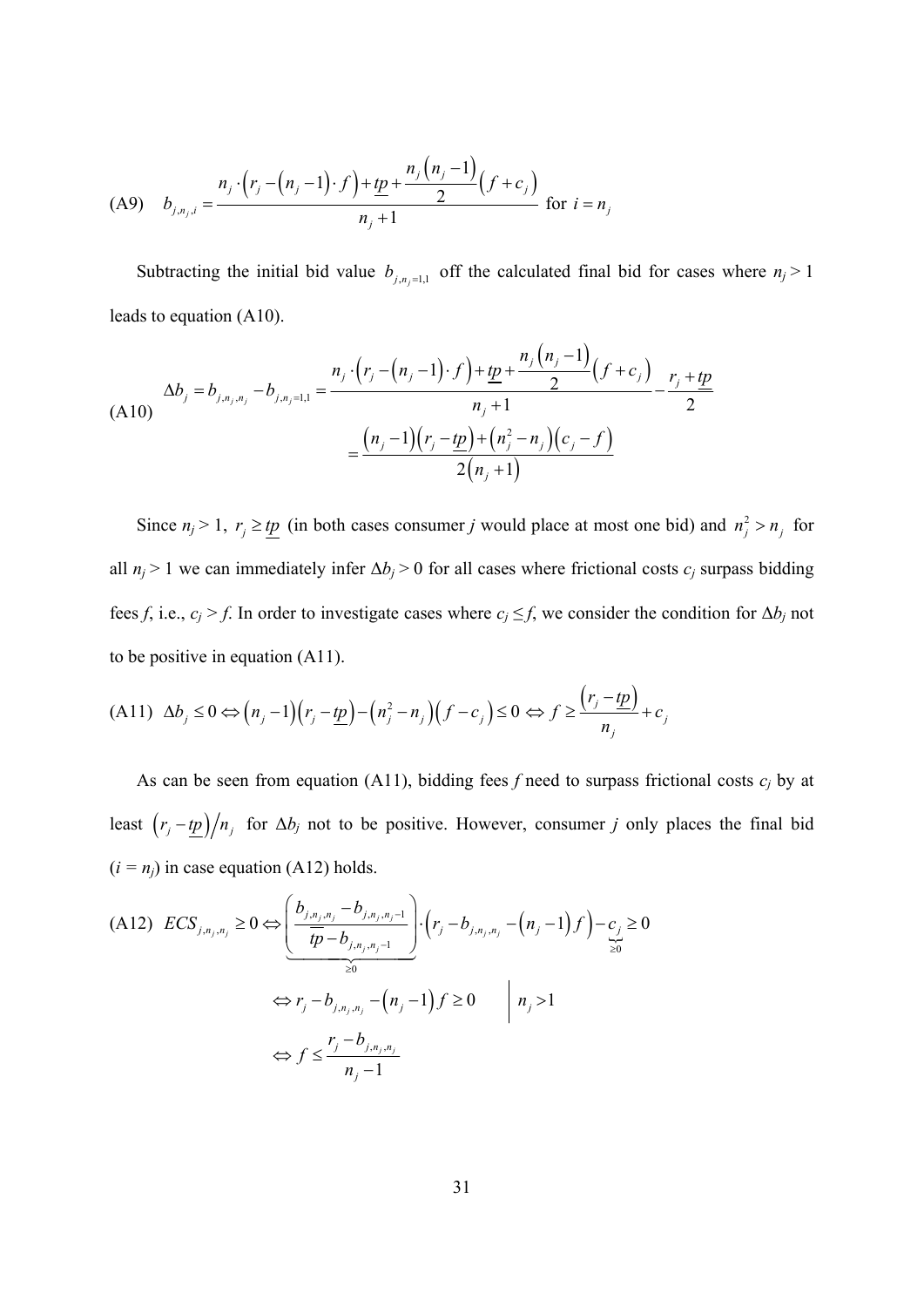Extending both the latter condition and the requirement for  $\Delta b_i$  to be non-positive in equations (A13) and (A14), we prove that if *f* takes values as required by equation (A11), it will not be optimal for consumer  $j$  to place  $n_j$  bids and that this consequently violates the requirement in equation (A12).  $\Delta b_i > 0$  thus holds for all values of *f*, q. e. d.

(A13) 
$$
f \leq \frac{r_j - b_{j, n_j, n_j}}{\frac{n_j - 1}{b_{j, n_j, n_j} \geq \frac{n}{2}}} \leq \frac{r_j - \underline{tp}}{n_j - 1}
$$
  
(A14) 
$$
f \geq \frac{r_j - \underline{tp}}{n_j} + c \geq \frac{r_j - \underline{tp}}{n_j} \geq \frac{r_j - \underline{tp}}{n_j - 1}
$$

Thus, consumers raise their final bid values if it is optimal for them to place multiple bids as compared to a single-bid scenario. Moreover, this is true irrespective of either an external restriction to  $n_j = 1$  (i.e., the single-bid constraint is imposed by the seller), or the determination of  $n_j = 1$  internally through the maximization of  $ECS_{j,n_j,1}$  following our model.

#### **Expected consumer surplus is decreasing in** *f*

*ECS* is decreasing in *f* is negative as long as consumers increase consecutive bid values:

$$
(A15) \frac{\partial ECS_{j,n_j,1}}{\partial f} = -\underbrace{\frac{1}{tp - tp}}_{>0} \cdot \underbrace{\sum_{i=1}^{n_j} \left(b_{j,n_j,i} - b_{j,n_j,i-1}\right)}_{>0} \cdot i < 0 \quad \text{with } b_{j,n_j,0} = \underbrace{tp}_{\text{max}}.
$$

#### **Effect of bidding fees** *f* **on bid values**

Using the first order derivative of optimal bid values with respect to bidding fees, we can analytically examine this effect:

$$
(A16) \frac{\partial b_{j,n_j,i}}{\partial f} = \frac{i \cdot (n_j^2 - i \cdot (1 + n_j) + 1)}{2 \cdot n_j + 2} > 0 \Leftrightarrow n_j^2 - i \cdot (1 + n_j) + 1 > 0 \Leftrightarrow i < \frac{1 + n_j^2}{1 + n_j}
$$
 (for  $i < n_j$ )

$$
(A17) \frac{\partial b_{j,n_j,n_j}}{\partial f} = \frac{n_j - n_j^2}{2 \cdot n_j + 2} < 0 \ \forall \ n_j > 1 \tag{for } i = n_j
$$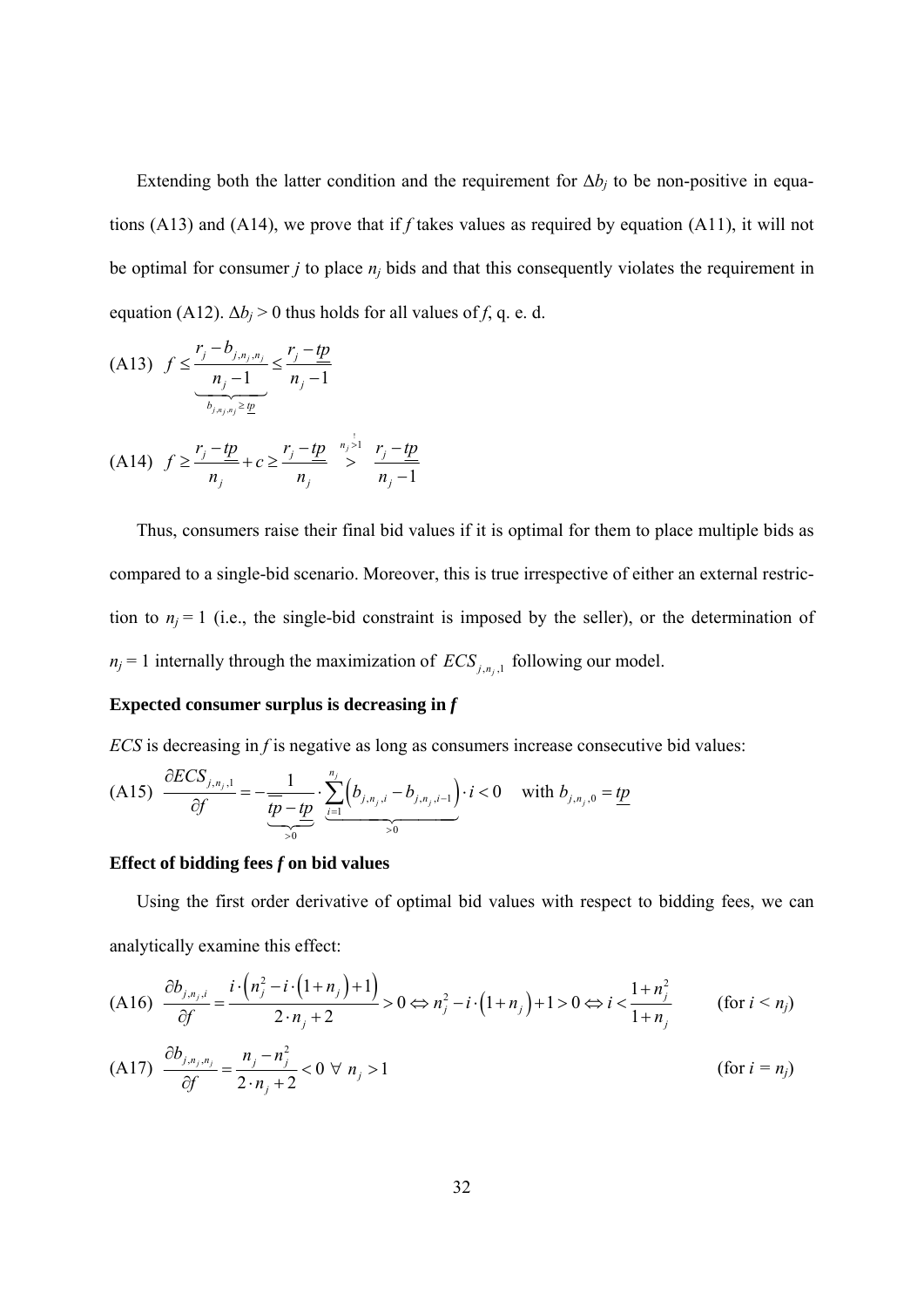#### **Instructions in the laboratory experiment**

*General procedure of the experiment*. The experiment started with an oral introduction to the reverse pricing mechanism and the remuneration according to the induced valuations. We put special focus on the explanation of the multiple-bidding policy with potentially costly bidding. Then, subjects had to draw a valuation card which contained the induced valuations for the six products as well as a login and a password they needed to participate in the online experiment. After the initial login, subjects could get acquainted to the reverse pricing mechanism with bidding fees in a trial round. Following this trial round, subjects placed their bids on the six products with different levels of bidding fees. Finally, subjects were directed to an onlinequestionnaire which they had to fill in.

*Explanation of the reverse pricing mechanism*. We explained the reverse pricing mechanism to subjects as follows: "In reverse pricing mechanisms, potential buyers can submit bids on a product. Prior to the bidding, the seller of the product set a threshold price secret to all potential buyers. If a buyer's bid is equal to or above the seller's threshold price, the transaction is initiated and the buyer will receive the product for the price denoted by her bid. If a buyer's bid is below the seller's threshold price, the buyer's bid will be rejected and the transaction will not take place. Contrary to auctions such as eBay, not only the highest bid but all bids equal to or above the seller's threshold price will result in a transaction. Thus, there is no competition among bidders." To illustrate the mechanism, we presented the following figure to subjects: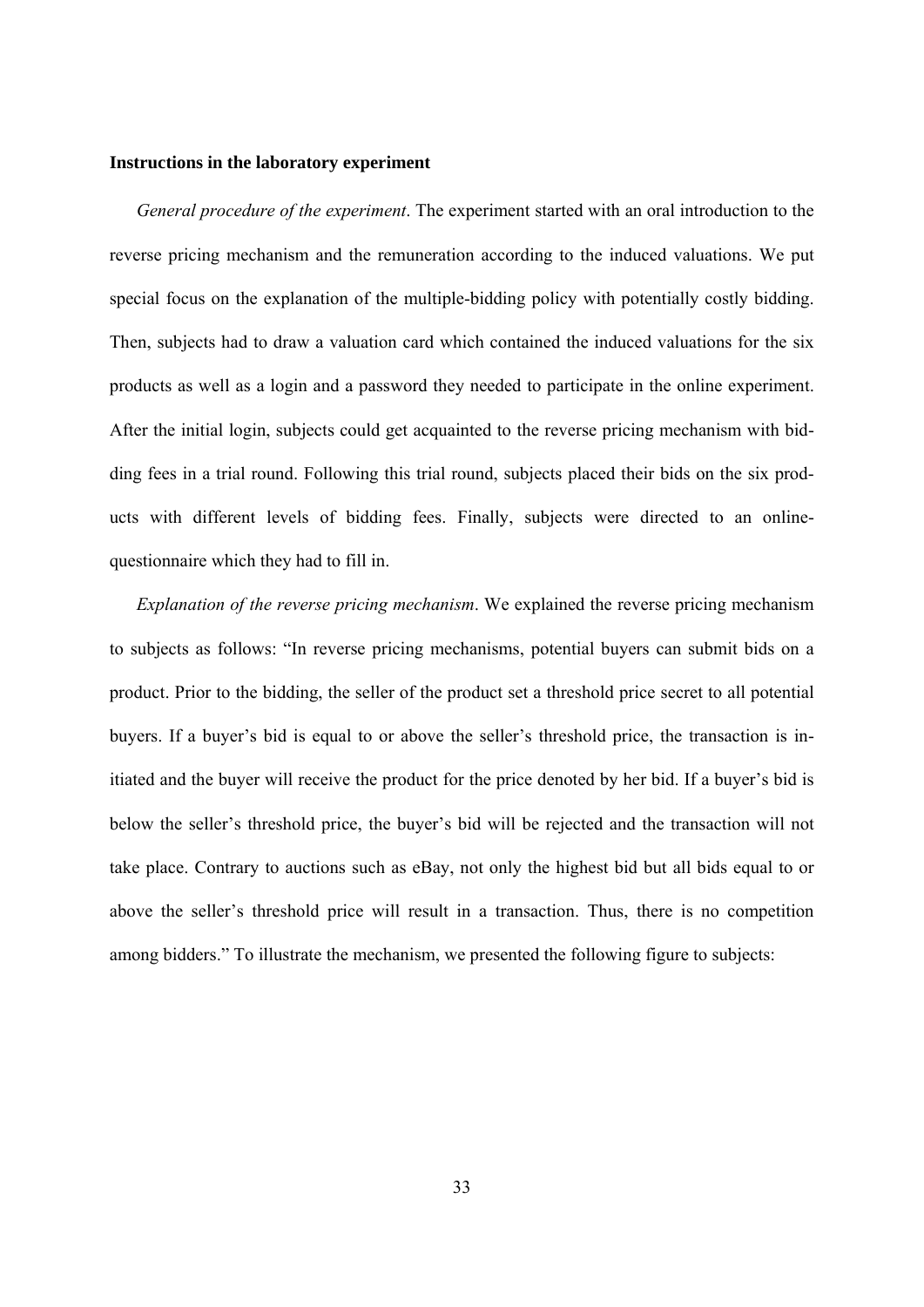

Next, we described the specific design of the reverse pricing mechanism with multiplebidding to subjects: "In the course of the experiment, it is possible to place multiple bids on one and the same product. If a bid equals or surpasses the secret threshold price, the transaction will be initiated. If the bid is below the secret threshold price, additional bids are possible. The number of bids you can place on one product is not limited in the experiment. You can place additional bids on the products until you either surpass the seller's secret threshold price or until you indicate you do not want to place additional bids by clicking a cancel-button. You will then continue bidding with the next product."

*Remuneration of participants*. We communicated remuneration in the experiment as follows to the subjects before the experiment: "The payment you can receive in this experiment depends on your bidding behavior. You will be able to sell each product you have successfully placed a bid on for a value given to you on a valuation card. Your payment is calculated by adding the differences between the value on your valuation card and your bid value for all products that you have successfully placed a bid on (bid value is equal to or above the seller's threshold price)."

*Incorporation of bidding fees*. Finally, we instructed subjects about the possibility that bidding fees could be charged in the experiment: "Further, it is possible that – beginning with the second bid for one and the same product – bidding will be costly. This means, you will be given the opportunity to place an additional bid for this product for the payment of a monetary fee. However, you will only have to pay the fee in case you place a successful bid on this product. If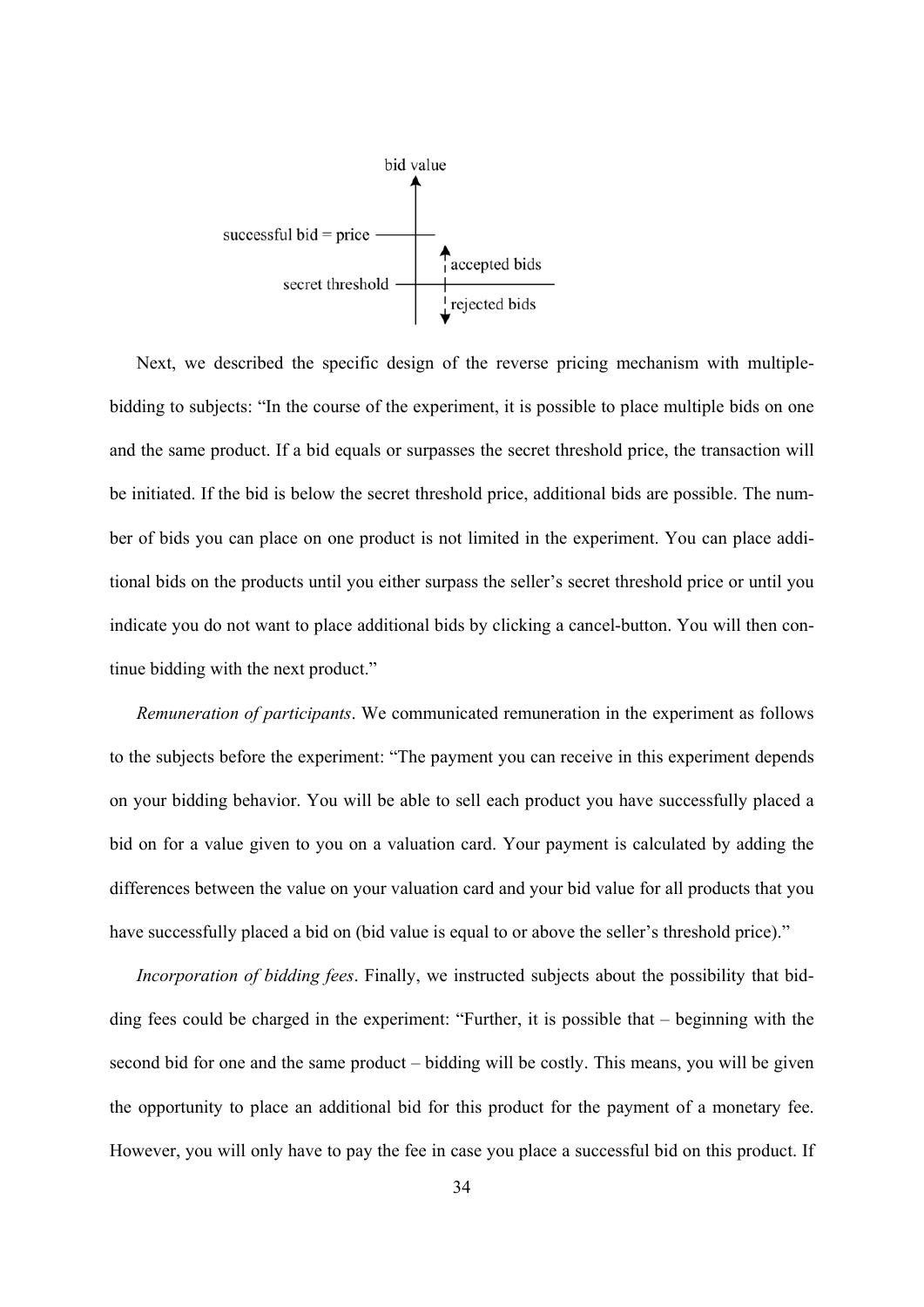bidding is costly in the experiment, the difference between the value on your valuation card and the value of your bid will be diminished by the fees accumulated by your bidding behavior. These accumulated fees result from (number of your bids  $-1$ )  $\cdot$  fees. The seller's secret threshold price is independent from these fees and remains constant during one bidding process."

For illustration purposes, subjects were shown the following figure:

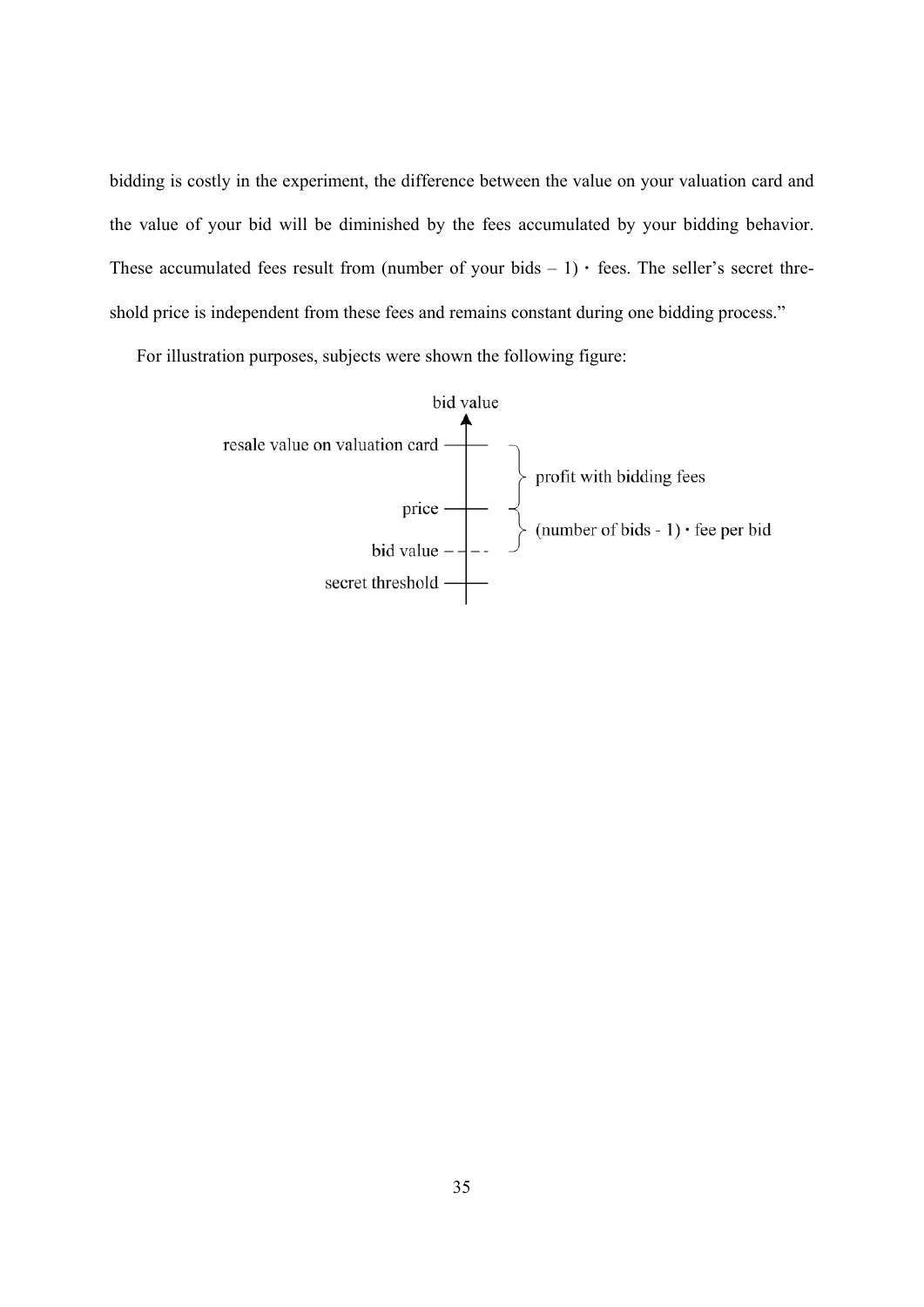### **Author Information**

**Martin Bernhardt** holds a diploma in industrial engineering from the University of Karlsruhe and a PhD in Electronic Commerce from the Goethe University in Frankfurt, Germany. He is an expert on developing and implementing internet transaction mechanisms, and has presented, among others, at the Fordham Pricing Conference, the IEEE International Conference on E-Commerce Technology, the INFORMS Marketing Science Conference, and the European Conference on Information Systems.

**Martin Spann** is a Professor of Electronic Commerce at the School of Management of the Ludwig-Maximilians-University (LMU) in Munich, Germany. He received his Ph.D. from Goethe University in Frankfurt and was a professor of Marketing and Innovation at the University of Passau, Germany. He has been visiting the University of California at Los Angeles, the University of Southern California, and Bocconi University in Milan, Italy. Martin's current research interests are electronic commerce, pricing, auctions, innovation management, prediction markets, and social network analysis. Martin's work has been published in *Marketing Science*, *Management Science*, *Information Systems Research*, *MIS Quarterly*, *Journal of Marketing*, *Journal of Interactive Marketing*, *Journal of Product Innovation Management*, *Journal of Forecasting*, *European Journal of Operational Research*, and other journals.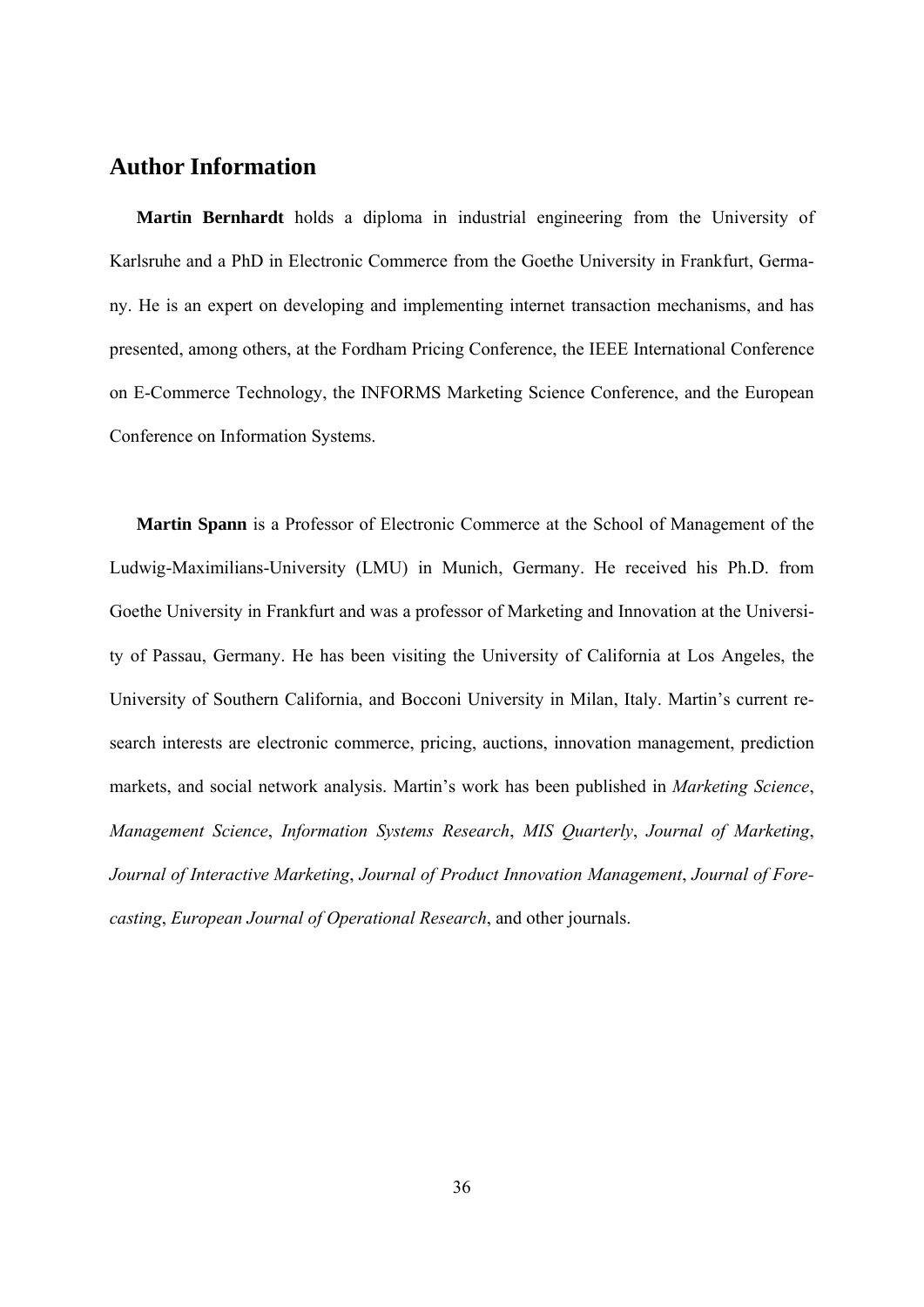## **References**

Amir, On and Dan Ariely (2007), "Decisions by Rules: The Case of Unwillingness to Pay for Beneficial Delays," *Journal of Marketing Research*, 44(1), 142-152.

Anderson, Chris K. (2009), "Setting Prices on Priceline," *Interfaces*, 39(4), 307-315

- Avery, Christopher (1998), "Strategic Jump Bidding in English Auctions," *Review of Economic Studies*, 65(2), 185-210.
- Bajari, Patrick and Ali Hortaçsu (2004), "Economic Insights from Internet Auctions," *Journal of Economic Literature*, 42(2), 457-486.
- Bakos, Yannis (2003), "Reducing Buyer Search Costs: Implications for Electronic Marketplaces," *Management Science*, 43(12), 1676-1692.
- Bapna, Ravi, Paulo Goes and Alok Gupta (2003), "Analysis and Design of Business-to-Consumer Online Auctions," *Management Science*, 49(1), 85-101.
- Bruce, Norris, Ernan Haruvy and Ram Rao (2004), "Seller Rating, Price, and Default in Online Auctions," *Journal of Interactive Marketing*, 18(4), 37-50.
- Carr, Scott M. (2003), "Note on Online Auctions with Costly Bid Evaluation," *Management Science*, 49(11), 1521-1528.
- Daniel, Kent D. and David Hirshleifer (1998), *A Theory of Costly Sequential Bidding*. Mimeo, University of California, Los Angeles.
- Easley, Robert F. and Rafael Tenorio (2004), "Jump Bidding Strategies in Internet Auctions," *Management Science*, 50(10), 1407-1419.
- Fay, Scott (2004), "Partial Repeat Bidding in the Name-Your-Own-Price Channel," *Marketing Science*, 23(3), 407-418.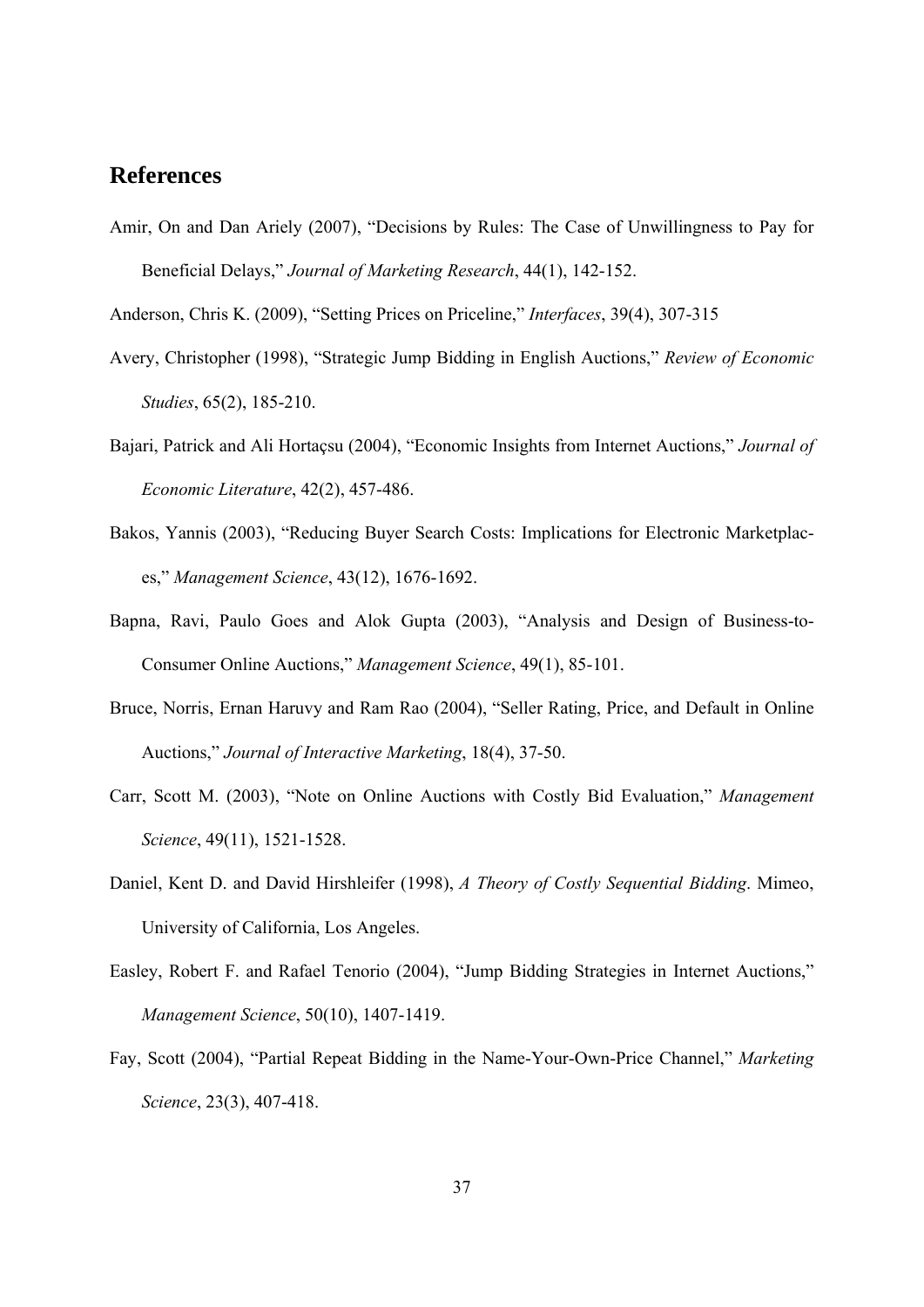- Fay, Scott (2009), "Competitive Reasons for the Name-Your-Own-Price Channel," *Marketing Letters*, 20(3), 277-293.
- Hann, Il-Horn and Christian Terwiesch (2003), "Measuring the Frictional Costs of Online Transactions: The Case of a Name-Your-Own-Price Channel," *Management Science*, 49(10), 1563-1579.
- Hinz, Oliver and Martin Spann (2008), "The Impact of Information Diffusion on Bidding Behavior in Secret Reserve Price Auctions," *Information Systems Research*, 19(3), 351-368.
- Jap, Sandy D. (2007), "The Impact of Online Reverse Auction Design on Buyer–Supplier Relationships," *Journal of Marketing*, 71(1), 146-159.
- Jap, Sandy D. and Prasad A. Naik (2004), "Introduction to the Special Issue on Online Pricing," *Journal of Interactive Marketing*, 18(4), 4-6.
- McAfee, R. Preston and John McMillan (1987), "Auctions with Entry," *Economic Letters*, 23(4), 343-347.
- Pan, Xing, Brian T. Ratchford and Venkatesh Shankar (2004), "Price Dispersion on the Internet: A Review and Directions for Future Research," *Journal of Interactive Marketing*, 18(4), 116-135.
- Pinker, Edieal J., Abraham Seidmann and Yaniv Vakrat (2003), "Managing Online Auctions: Current Business and Research Issues," *Management Science*, 49(11), 1457-1484.
- Ratchford, Brian T. (2009), "Online Pricing: Review and Directions for Research," *Journal of Interactive Marketing*, 32(1), 82-90.
- Samuelson, William F. (1985), "Competitive Bidding with Entry Costs," *Economic Letters*, 17(1-2), 53-57.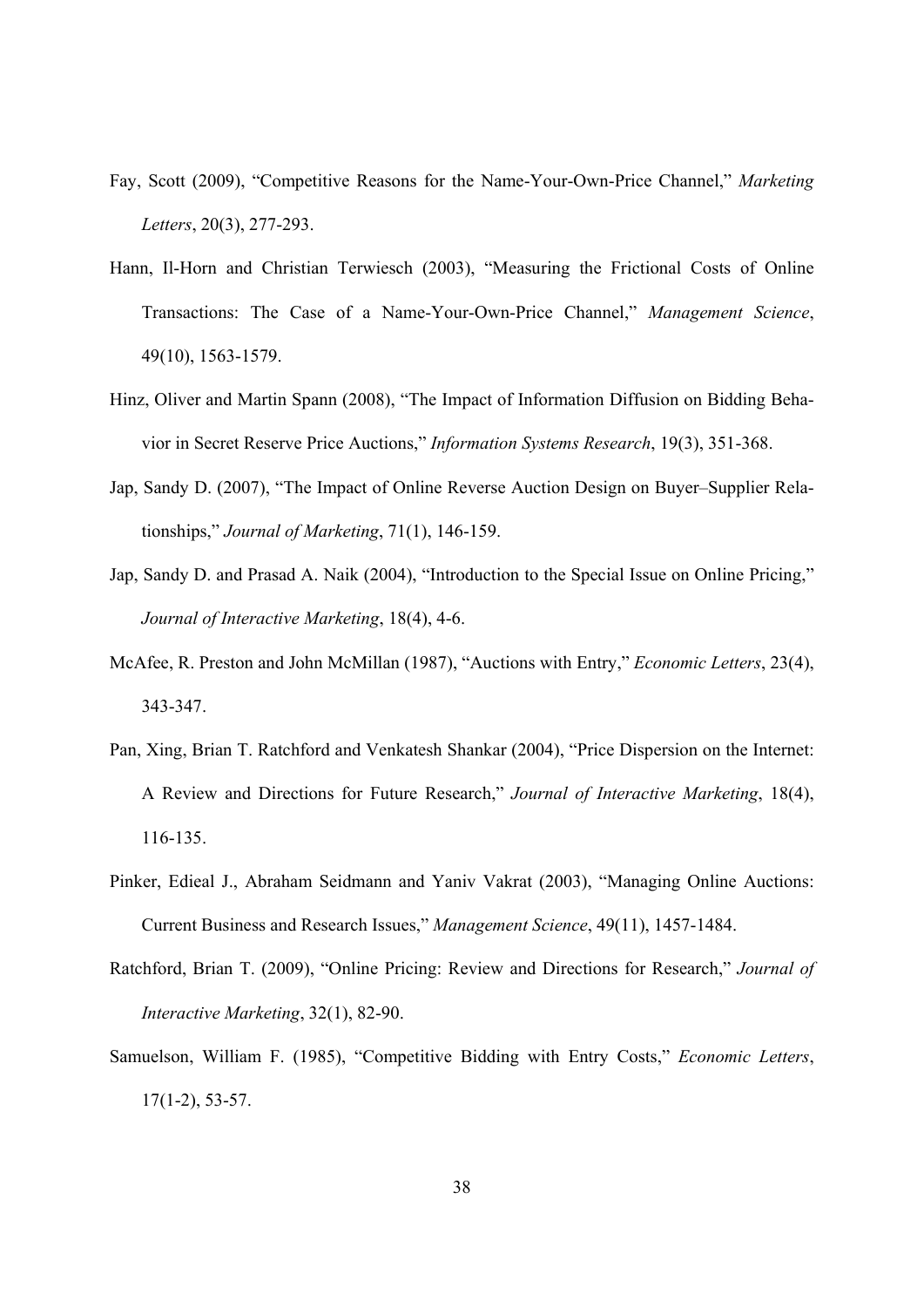- Shubik, Martin (1971), "The Dollar Auction Game: A Paradox in Noncooperative Behavior and Escalation," *Journal of Conflict Resolution*, 15(1), 109-111.
- Shugan, Steven M. (1980), "The Cost of Thinking," *Journal of Consumer Research*, 7(2), 99- 111.
- Smith, Vernon L. (1976), "Experimental Economics: Induced Value Theory," *American Economic Review*, 66(2), 274-279.
- Snir, Eli M. and Lorin M. Hitt (2003), "Costly Bidding in Online Markets for IT Services," *Management Science*, 49(11), 1504-1520.
- Spann, Martin, Bernd Skiera and Björn Schäfers (2004), "Measuring Individual Frictional Costs and Willingness-to-Pay via Name-Your-Own-Price Mechanisms," *Journal of Interactive Marketing*, 18(4), 22-36.
- Spann, Martin and Gerard J. Tellis (2006), "Does the Internet Promote Better Consumer Decisions? The Case of Name-Your-Own-Price Auctions," *Journal of Marketing*, 70(1), 65-78.
- Spann, Martin, Robert Zeithammer and Gerald Häubl (2010), "Optimal Reverse-Pricing Mechanisms," *Marketing Science*, forthcoming.
- Stigler, George (1961), "The Economics of Information," *Journal of the Political Economy*, 69(3), 213-225.
- Wang, Tuo, Esther Gal-Or and Rabikar Chatterjee (2009), "The Name-Your-Own-Price Channel in the Travel Industry: An Analytical Exploration," *Management Science*, 55(6), 968-979.
- Wolk, Agnieszka and Martin Spann (2008), "The Effects of Reference Prices on Bidding Behavior in Interactive Pricing Mechanisms," *Journal of Interactive Marketing*, 22(4), 2-18.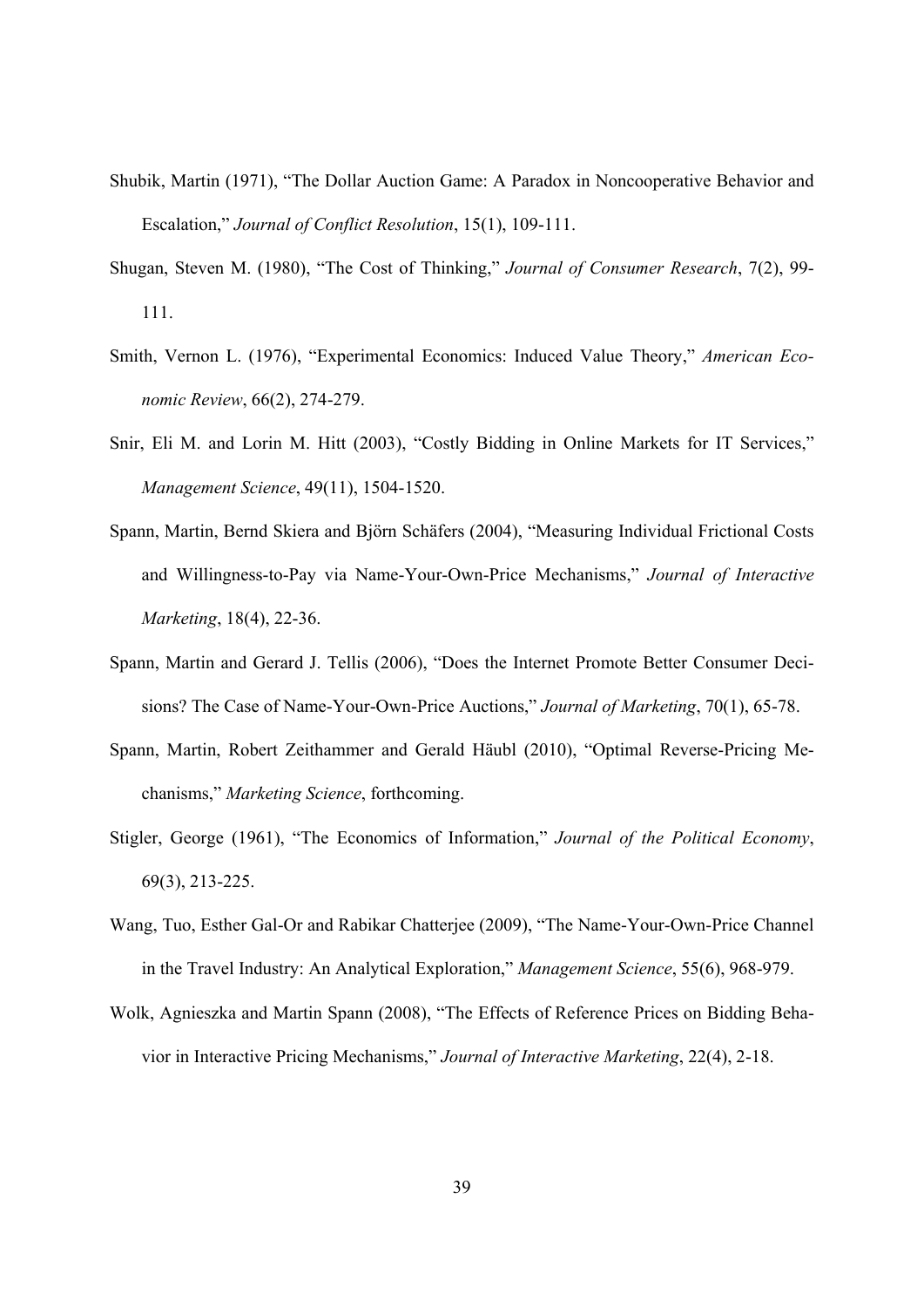| <b>Product-bidding fee combinations</b> |          |                |          |                |          | Relative threshold price level<br>combinations |     |                 |                 |                 |                 |                 |
|-----------------------------------------|----------|----------------|----------|----------------|----------|------------------------------------------------|-----|-----------------|-----------------|-----------------|-----------------|-----------------|
| A                                       |          | B              |          | C              |          |                                                | Н   | Ш               | П               | v               | VI              |                 |
| P <sub>1</sub>                          |          | P <sub>3</sub> |          | P <sub>5</sub> |          | TP <sub>1</sub>                                | TP2 | TP3             | TP4             | TP5             | TP <sub>6</sub> |                 |
| P <sub>2</sub>                          | no fee   | P4             | high fee | P6             | low fee  | TP <sub>2</sub>                                | TP3 | TP4             | TP5             | TP6             | TP <sub>1</sub> |                 |
| P <sub>3</sub>                          | low fee  | P <sub>5</sub> |          | P <sub>1</sub> | high fee | $\times$                                       | TP3 | TP4             | TP <sub>5</sub> | TP <sub>6</sub> | TP1             | TP <sub>2</sub> |
| P <sub>4</sub>                          |          | P6             | no fee   | P2             |          | TP4                                            | TP5 | TP6             | TP              | TP <sub>2</sub> | TP3             |                 |
| P <sub>5</sub>                          | high fee | P <sub>1</sub> | low fee  | P3             | no fee   |                                                | TP5 | TP6             | TP <sub>1</sub> | TP <sub>2</sub> | TP3             | TP4             |
| P <sub>6</sub>                          |          | P <sub>2</sub> |          | P4             |          | TP6                                            | TP  | TP <sub>2</sub> | TP3             | TP4             | TP <sub>5</sub> |                 |

**Table 1**: Design of Laboratory Experiment: Scenarios

Note: P1-P6: hypothetical products; TP1-TP6: relative threshold price levels

| Table $2$ :<br>Laboratory Experiment: Effect of Bidding Fees on Bidding Behavior |                                           |                                    |                                                  |                                               |                                    |  |  |  |  |
|----------------------------------------------------------------------------------|-------------------------------------------|------------------------------------|--------------------------------------------------|-----------------------------------------------|------------------------------------|--|--|--|--|
|                                                                                  | <b>Average Num-</b>                       | <b>Average Initial</b>             | Average Maximum $\text{Bid}^{\text{b},\text{c}}$ |                                               |                                    |  |  |  |  |
| <b>Treatment</b>                                                                 | ber of Bids per<br>Sequence <sup>a)</sup> | <b>Bid per</b><br>Sequence $a, b)$ | All Sequences <sup>a)</sup>                      | <b>Unsuccessful</b><br>Sequences <sup>d</sup> | Average<br>Increment <sup>e)</sup> |  |  |  |  |
| No Fee                                                                           | 10.87                                     | 69.98%                             | 90.99 %                                          | 98.63 %                                       | 4.28 %                             |  |  |  |  |
| Low Fee                                                                          | 3.07                                      | 79.19 %                            | 92.04 %                                          | 94.77 %                                       | 7.91 %                             |  |  |  |  |
| High Fee                                                                         | 2.73                                      | 79.82 %                            | 91.93 %                                          | 93.72 %                                       | 8.66 %                             |  |  |  |  |
| $Test^f$                                                                         | $F=95.13$ ,<br>df=2, $p=000$              | $F = 71.47$ ,<br>df=2, $p=000$     | $F=1.46$ ,<br>df=2, $p=233$                      | $F = 21.12$ ,<br>df=2, $p=000$                | $F=14.95$ ,<br>df=2, $p=000$       |  |  |  |  |

**Table 2**: Laboratory Experiment: Effect of Bidding Fees on Bidding Behavior

No. of Sequences 1,080 1,080 1,080 1,080 228 799 <sup>a)</sup> Data comprise two bidding sequences per consumer and treatment condition (due to the within-subject design).

b) Consumer's bid value relative to the induced value for specific product.

<sup>c)</sup> We use the expression *maximum* bid value to capture the fact that bidding sequences could be terminated by success in our data. However, *final* bid values specify theoretical values we expect from our economic model.

<sup>d)</sup> Sequences not terminated by successful bids (due to high relative threshold price levels).<br><sup>e)</sup> Increment: relative bid value of  $(i+1)^{th}$  bid – relative bid value of  $i^{th}$  bid. We only use s

<sup>e)</sup> Increment: relative bid value of  $(i+1)^{th}$  bid – relative bid value of  $i^{th}$  bid. We only use sequences where we observe at least two bids for this analysis.

f) ANOVA; Factor: fee treatment.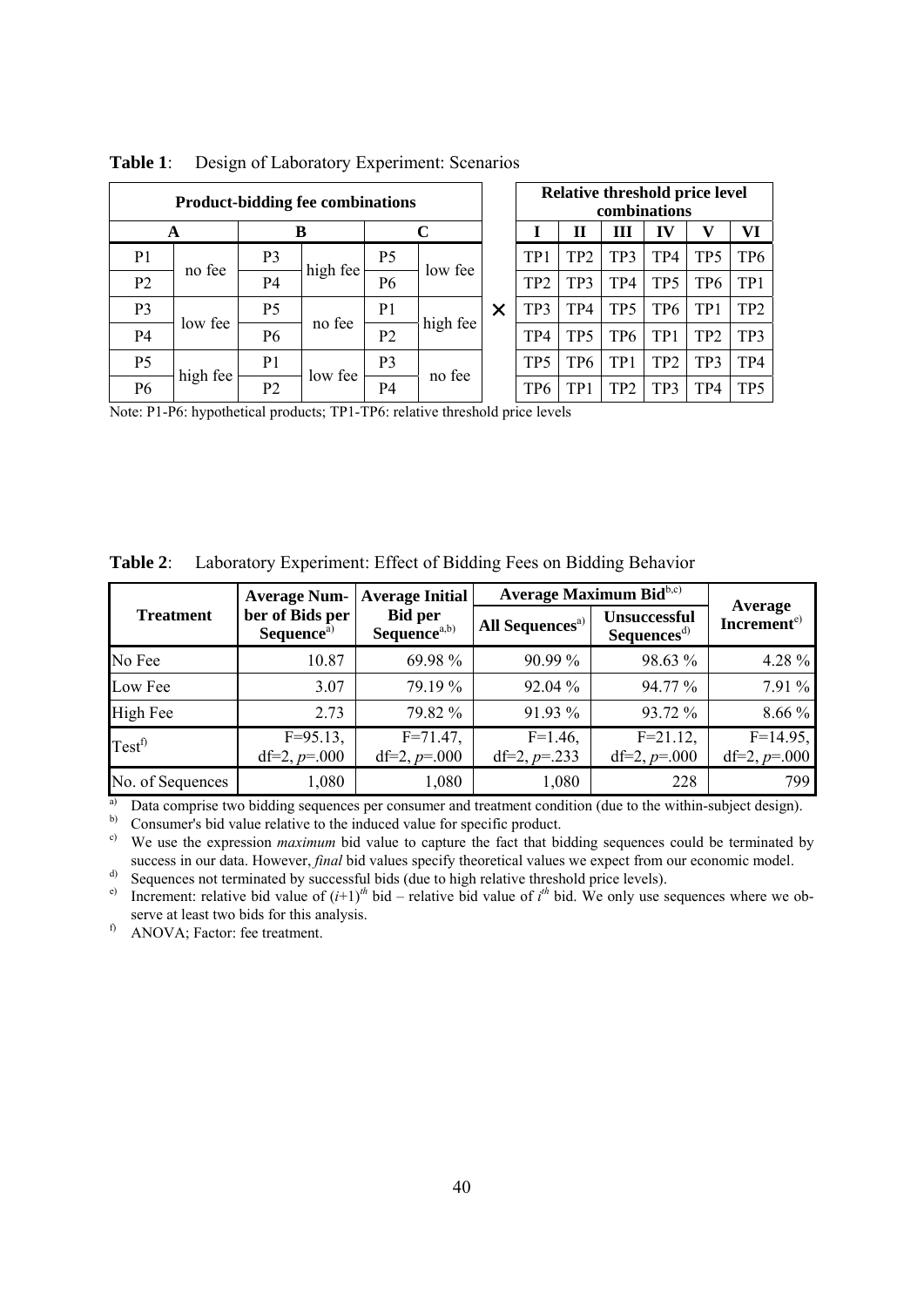|                  | <b>Number of</b> | Number of                                   |                               | Average Maximum Bid <sup>a)</sup>                           | <b>Aver.</b> Increment                         |                                       |
|------------------|------------------|---------------------------------------------|-------------------------------|-------------------------------------------------------------|------------------------------------------------|---------------------------------------|
| <b>Treatment</b> | <b>Consumers</b> | <b>Bids per</b><br><b>Consumer</b>          | Average<br><b>Initial Bid</b> | All<br><b>Sequences</b>                                     | <b>Unsuccessful</b><br>Sequences <sup>b)</sup> | per Bidding<br>Sequence <sup>c)</sup> |
| No Fee           | 119              | 4.56                                        | 26.98€                        | 33.91€                                                      | 29.58€                                         | $2.74 \in$                            |
| Low Fee          | 119              | 2.59                                        | $27.64 \in$                   | 31.92 $\varepsilon$                                         | 27.74€                                         | $3.35 \in$                            |
| High Fee         | 120              | 2.60                                        | $27.30 \in$                   | $31.59 \in$                                                 | 27.96€                                         | $3.50 \in$                            |
| Single Bid       | 116              | 1.00                                        | 28.60€                        | 28.60€                                                      | 26.76€                                         | n. a.                                 |
| Test             |                  | $\chi^2$ =27.21 <sup>d</sup> <sup>)</sup> , | $F=0.46^{\circ}$ ,            | $F=4.61^{e}$ ,<br>$df=2$ , p=.000 df=3, p=.708 df=3, p=.003 | $F=1.23^{e}$ ,<br>df=3, $p=299$                | $\chi^2=4.02^{d}$ ,<br>df=2, p=.134   |
| N                | 474              | 474                                         | 474                           | 474                                                         | 365                                            | 257                                   |

**Table 3:** Field Experiment: Effect of Bidding Fees on Bidding Behavior

<sup>a)</sup> We use the expression *maximum* bid value to capture the fact that bidding sequences could be terminated by success in our data. However, *final* bid values specify theoretical values we expect from our economic model.

b) Sequences not terminated by successful bids.

<sup>c)</sup> Increment = (bid value of final bid – value of initial bid) / (number of bids in sequence – 1). We only use sequences where we observe at least two bids for this analysis.

 $\alpha^0$   $\chi^2$  of Kruskal-Wallis-Test for parameter differences between groups with heterogeneous variances (for treatment conditions 1 to 3 only).

e) ANOVA; Factor: fee treatment.

| <b>Treatment</b> | Number of<br><b>Successful Bid-</b><br>$\mathbf{s}^{()}$ | Average<br><b>Threshold</b><br>Price <sup>b)</sup> | Average<br><b>Successful</b><br>Price <sup>c</sup> | Average<br><b>Profit</b><br>$\mathbf{Margin}^{\text{d}}$ | <b>Profit</b><br>$(Sum)^e$ | <b>Revenue</b><br>(Sum) |
|------------------|----------------------------------------------------------|----------------------------------------------------|----------------------------------------------------|----------------------------------------------------------|----------------------------|-------------------------|
| No Fee           | 42 (= $35.29\%$ )                                        | 40.05 €                                            | 41.87€                                             | 4.74 %                                                   | 76.45€                     | $1,758.43 \in$          |
| Low Fee          | $30 (= 25.21 \%)$                                        | 42.28 €                                            | 44.80€                                             | 6.09 $%$                                                 | 75.74€                     | $1,344.01 \in$          |
| High Fee         | $27 (= 22.50\%)$                                         | 40.58 €                                            | 44.62 €                                            | 11.20 %                                                  | 109.04 €                   | $1,204.70 \in$          |
| Single Bid       | $10 (= 8.62\% )$                                         | 44.29€                                             | 48.12€                                             | 8.57 %                                                   | 38.28€                     | 481.15 €                |
| Test             | $\chi^2 = 24.05^{\rm f}$                                 | $F=2.39^{g}$ .<br>df=3, $p=0.000$ df=3, $p=.073$   | $F=5.08^{g}$ .<br>df=3, $p=0.003$                  | $\chi^2 = 10.31^{\rm h}$<br>df=3, $p=016$                | n.a.                       | n.a.                    |

**Table 4**: Field Experiment: Effect of Bidding Fees on Seller Profit

<sup>a)</sup> Number of bids equal to or above threshold price, i.e., number of transactions (success rate). N=109.

b) Differences in threshold prices reflect different wholesale prices of the underlying DVDs.

c) Consumers' final bid value plus bidding fees for the bundle of three selected DVDs.

d) Relative information rent: Bid value plus bidding fees minus threshold price divided by threshold price.

e) Sum of successful bid values plus bidding fees minus threshold prices.

 $\chi^2$  test of independence between success and treatment.

g) ANOVA; Factor: fee treatment.

 $\mu$ <sup>b</sup>  $\chi^2$  of Kruskal-Wallis-Test for parameter differences between groups with heterogeneous variances.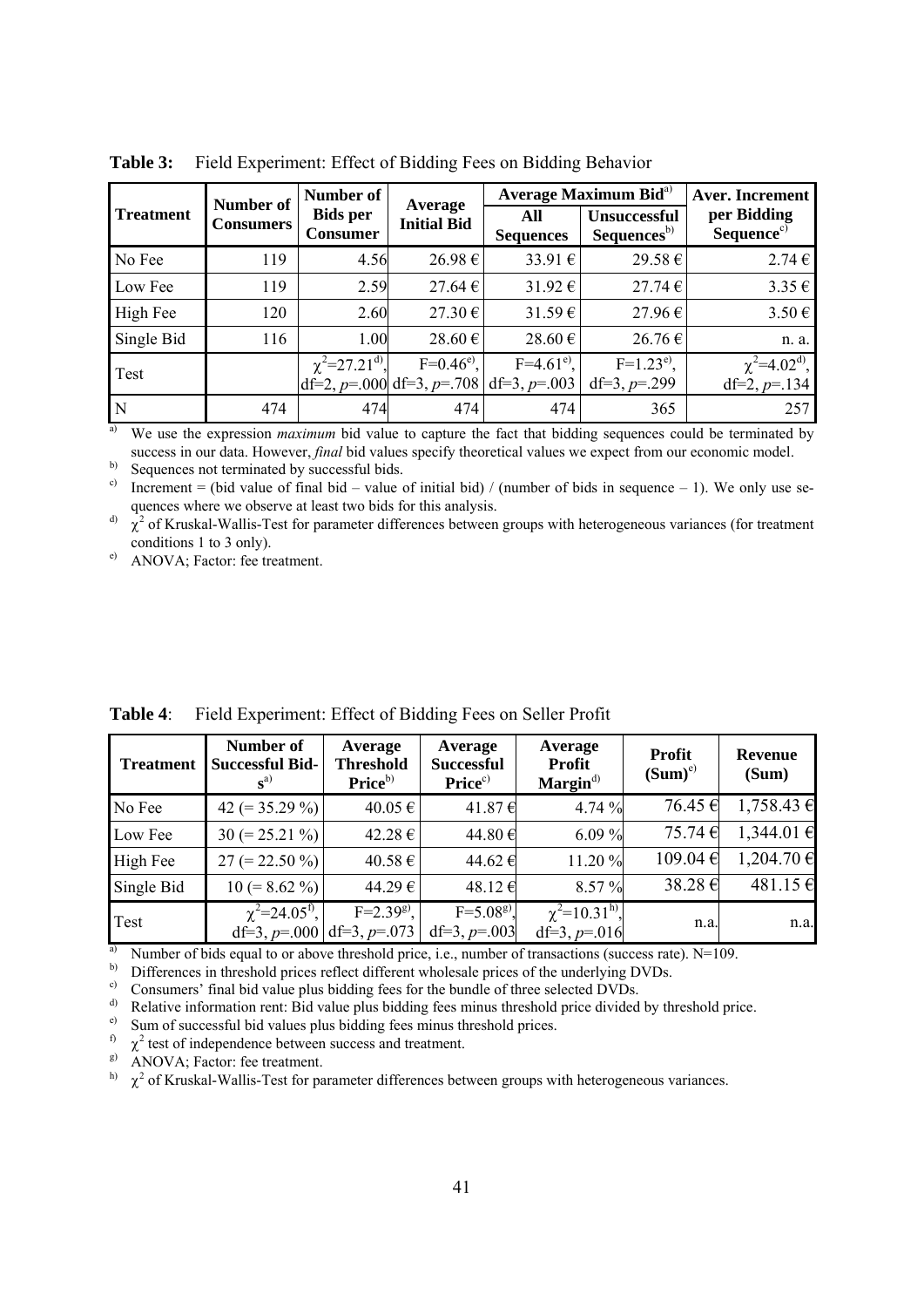

**Figure 1**: Model of Bidding Behavior – Numerical Example

**Figure 2**: Design of Field Experiment